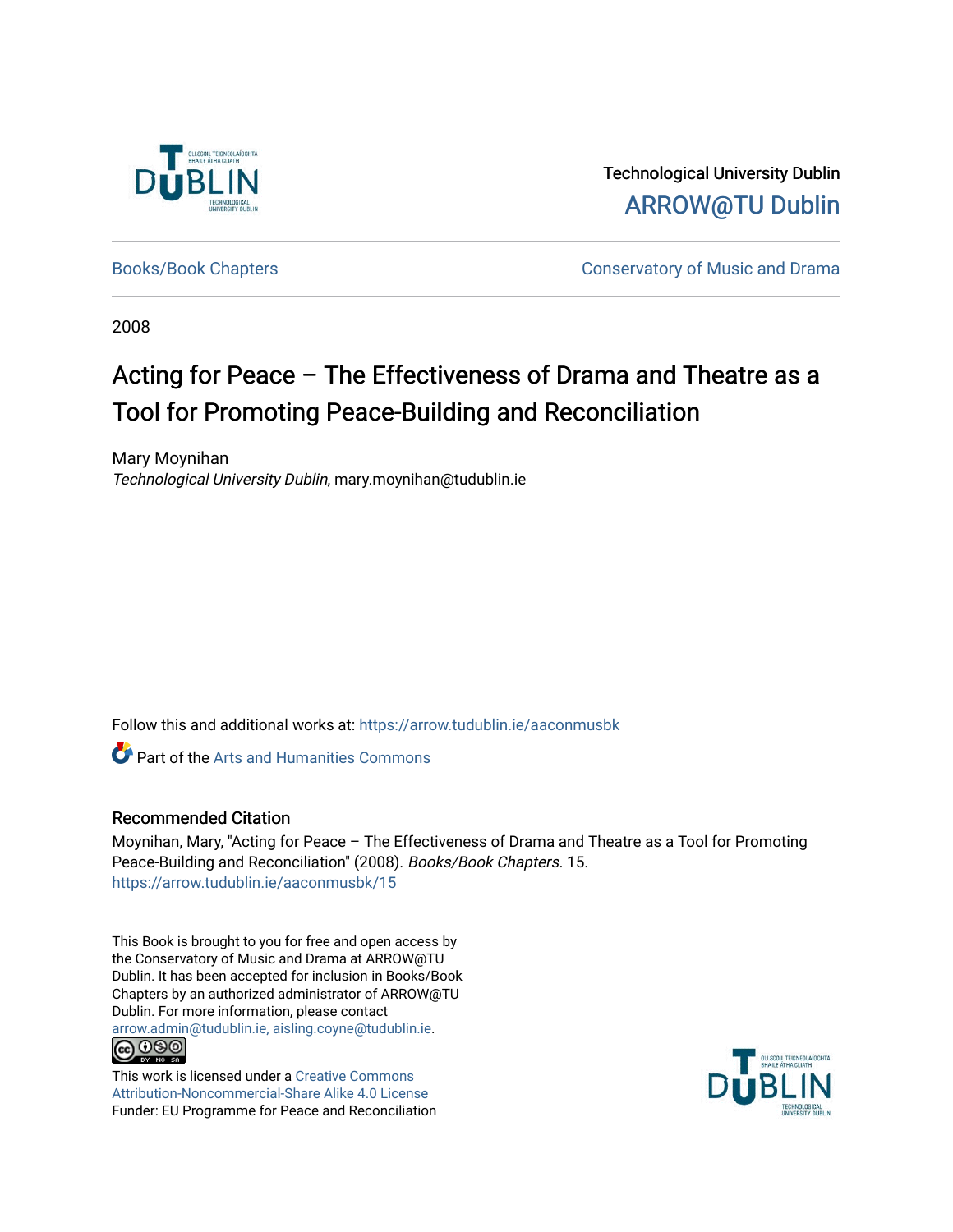# **Smashing Times Theatre Company Ltd Acting for Peace**



*• The Effectiveness of Drama and Theatre as a Tool for Promoting Peace-building and Reconciliation*

*• More Ideas and Inspirations for using Drama and Theatre asTools for Peace-building and Reconciliation*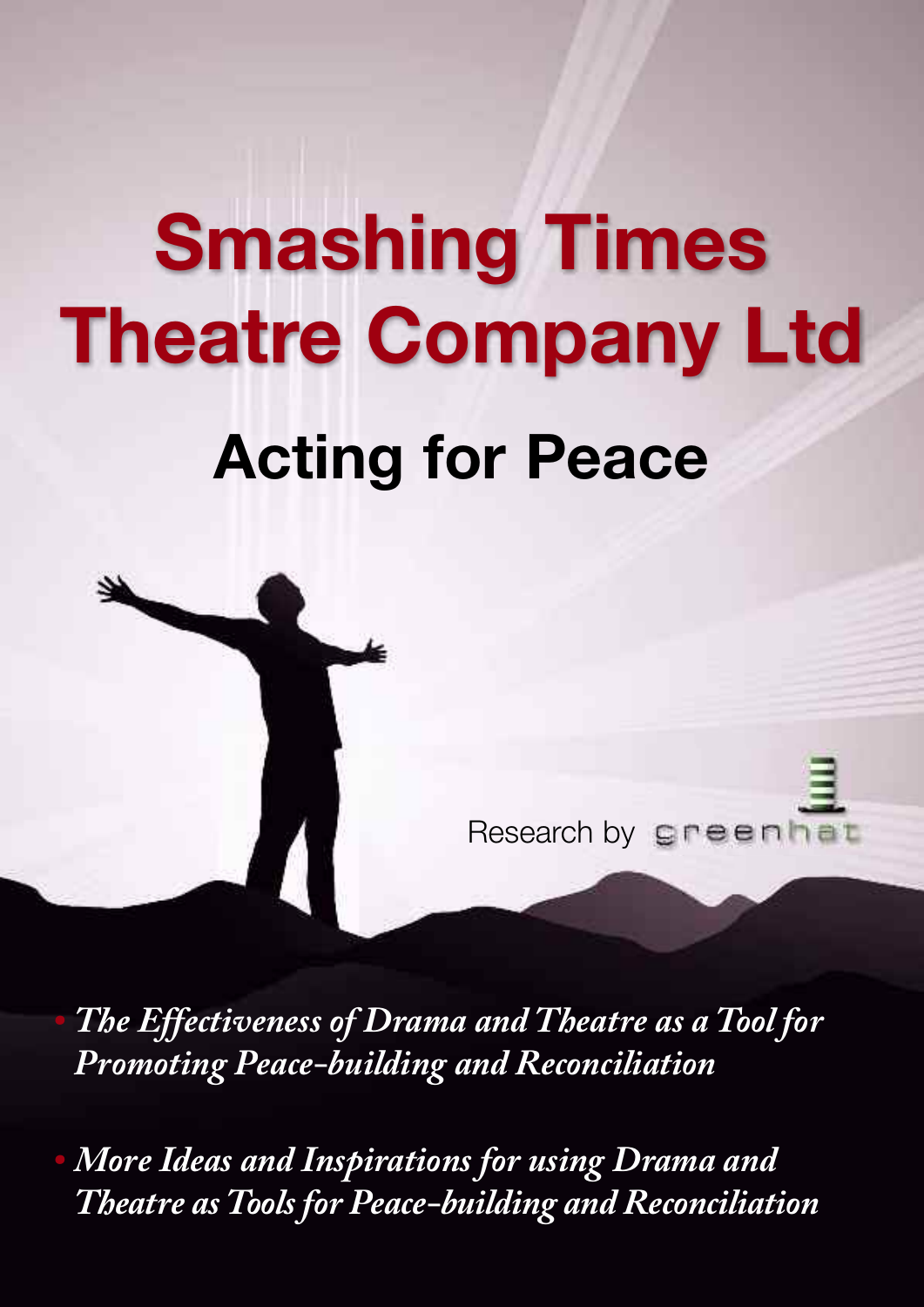### **ABOUT THIS RESEARCH**

Whilst this research has been commissioned by Smashing Times Theatre Company and features the work of the company as a case study, it is intended that the theatre and wider arts sector on both sides of the Irish border and beyond can benefit from it.

The research will directly feed back into the work of Smashing Times Theatre Company and help inform its artistic processes and ways in which it engages with its audiences, participants, funders and partners.

The research and associated outputs will be widely circulated so that learning can be shared and discussion provoked about the contribution of drama and theatre to the peace-building process both in the past, present and future.



Project part financed by the European Union Peace and Reconciliation Programme







**Copyright** © Smashing Times Theatre Company Ltd First published 2008 by Smashing Times Theatre Company Ltd, Coleraine House, Coleraine Street, Dublin 7, Ireland. **Tel:** (01) 865 6613 **Email:** info@smashingtimes.ie **Website:** www.smashingtimes.ie

### **SOME THOUGHTS ON DRAMA AND THEATRE AS A TOOL FOR PEACE-BUILDING…**

*"All theatre is necessarily political, because all the activities of man are political and theatre is one of them"*

[Augusto Boal]

*"Theatre is the mirror of life"*

[Sophocles]

*"The theatre is called the popular school. It teaches us how to feel and think"*

[Maxim Gorky]

*"The object of theatre is not to teach us what this or that particular person has done, but what every person under certain circumstances would do"*

[Gotthold Ephraim Lessing]

*No part of this publication may be reproduced or transmitted in any form or by any means, electronic or mechanical, including photocopying, recording or by any information storage and retrieval system without permission in writing from the publisher, Smashing Times Theatre Company Ltd.*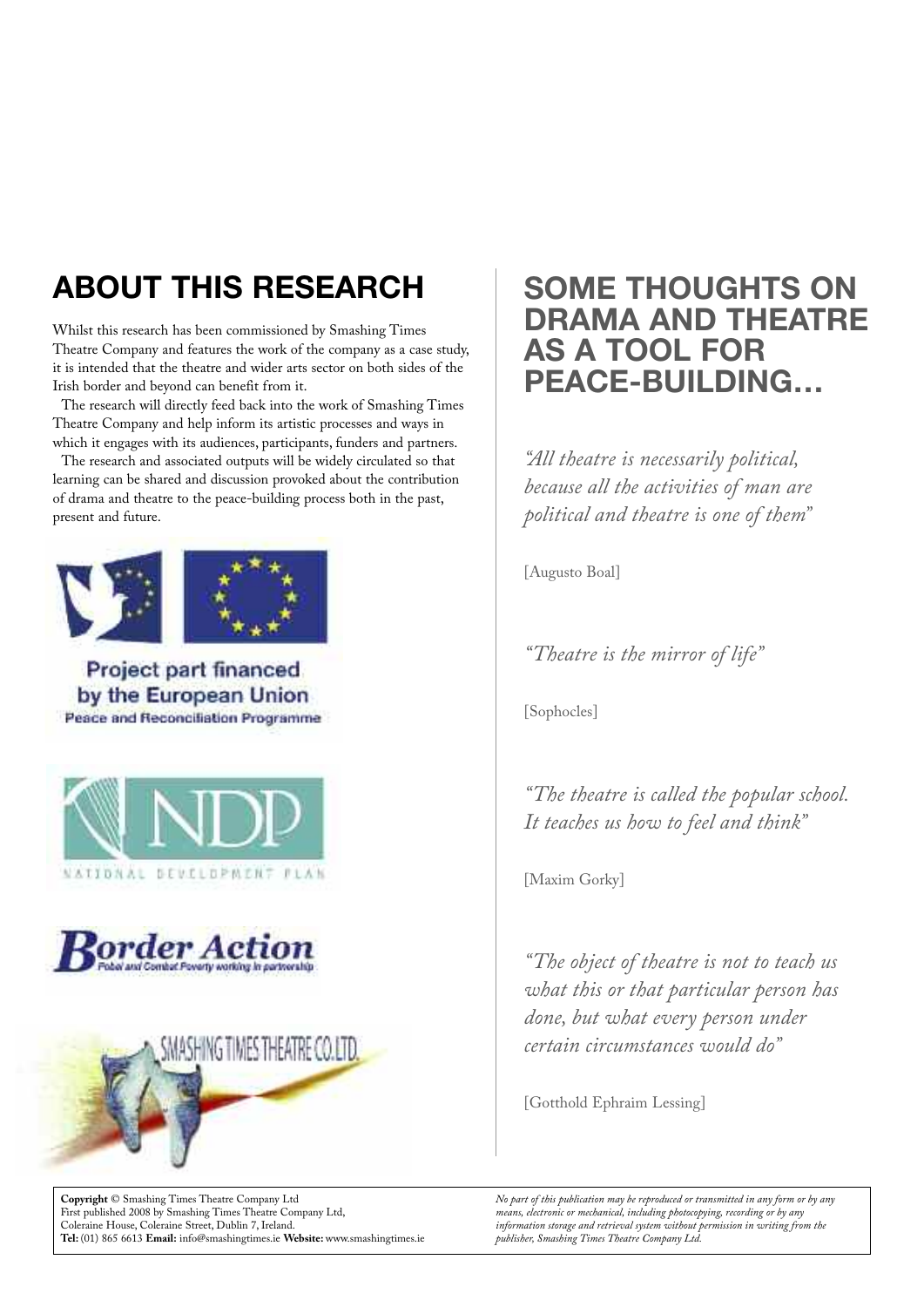# **CONTENTS**

#### **THE EFFECTIVENESS OF DRAMA AND THEATRE AS A TOOL FOR PROMOTING PEACE-BUILDING AND RECONCILIATION**

| <b>Executive Summary</b>                                 | 4  |
|----------------------------------------------------------|----|
| Introduction                                             | 5  |
| About Smashing Times Theatre Company Ltd                 | 6  |
| Project Partners and Funder                              | 6  |
| Context of drama, theatre and peace-building             | 7  |
| <b>Research Methodology</b>                              | 10 |
| Case Study 1: The Wedding                                | 11 |
| Case Study 2: Sole Purpose Productions                   | 14 |
| Case Study 3: Yo Mister                                  | 15 |
| Case Study 4: Upstate Theatre Company                    | 17 |
| Case Study 5: Smashing Times Theatre Company Ltd: Acting | 18 |
| for Peace – Creative Training in Drama and Theatre       |    |
| Summary of findings and conclusions                      | 21 |
| Implications of research and Acronyms                    | 24 |
| Acknowledgements                                         | 25 |
| Bibliography                                             | 25 |
| Appendix – Maps of project areas                         | 26 |

#### **MORE IDEAS AND INSPIRATIONS FOR USING DRAMA AND THEATRE AS TOOLS FOR PEACE-BUILDING AND RECONCILIATION**

| Introduction                                             | 31 |
|----------------------------------------------------------|----|
| Guidelines                                               | 32 |
| Panel of Professional Artists and Tutors and Biographies | 33 |
| Directory of Useful Contacts                             | 37 |
| Additional Suggestions for Further Reading               |    |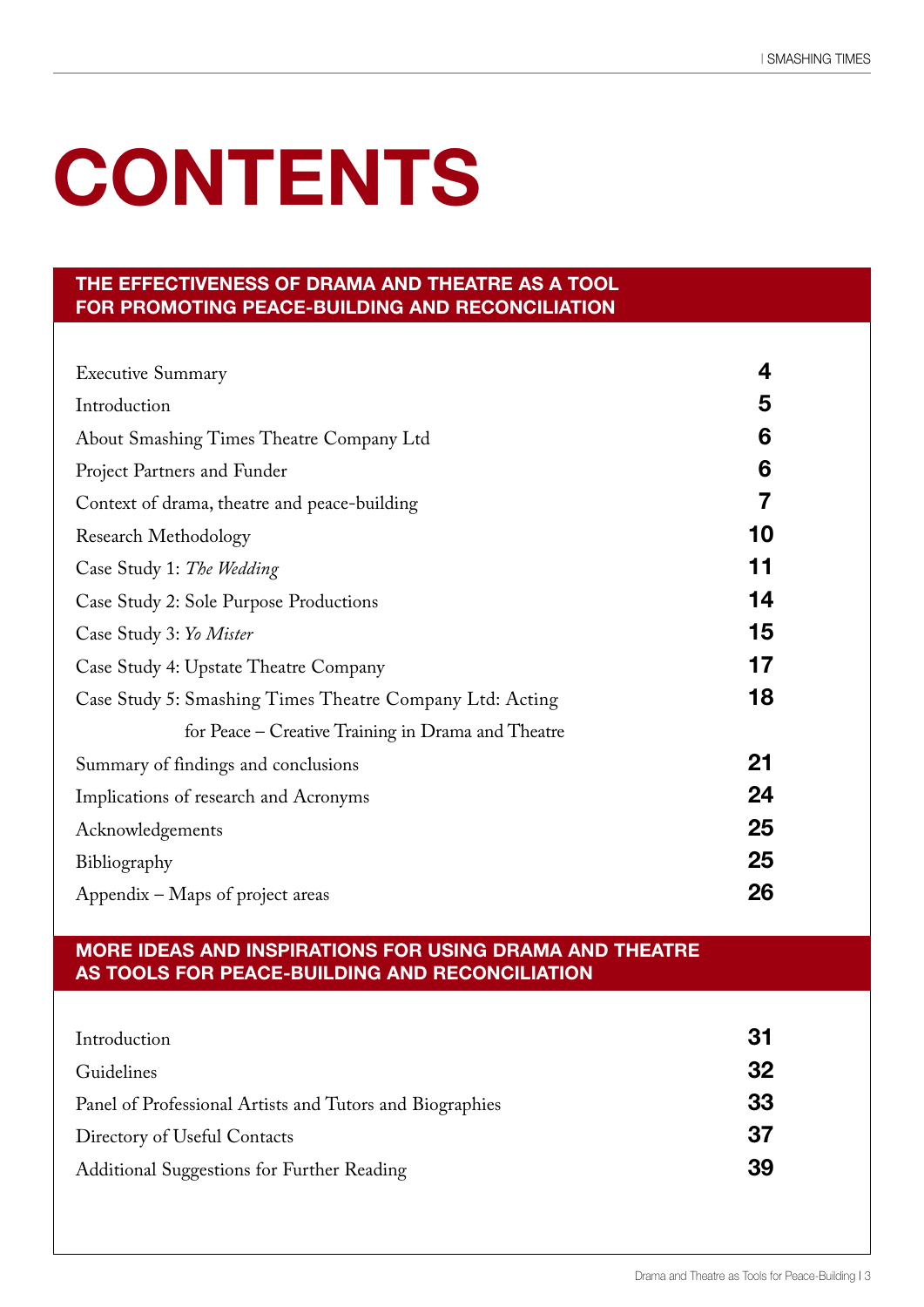### **EXECUTIVE SUMMARY**

**This research examines the effectiveness of drama and theatre as a tool for peacebuilding through a series of primary research case study interviews, and through secondary research comprising desk research and literature review.**

The case studies provide a rich and fascinating insight into how drama and theatre have been and are being used as tools for peace-building and reconciliation in Northern Ireland and the border counties. The case studies are all highly distinctive, and the organisations and projects are as individual as those who designed and delivered them.

The research concludes that there is no such thing as a formula for 'how to do drama and peace-building' in the context of the conflict. Many of the interviewees felt uncomfortable about the term 'best practice', particularly in relation to their own work. They felt that it would imply a 'recipe' or that their project was the 'best' way to undertake this kind of work. However, many of them said 'this is what works for us'.

The research identified a series of common approaches, practices and methodologies and inter-related factors shared by all or most of the case studies. We will call these 'key success factors':

#### **They are:**

- Access to non-arts funding
- Artistic integrity
- Significant and designed participation
- Use of non-arts spaces
- Artistic risk-taking
- Principled leadership on artistic and behavioural standards
- Going where wanted and invited
- Company understanding of the complexity

of peace-building

- Longevity of work
- Individuals with strong personal commitment to both peace-building and the arts

The distinctiveness of theatre and drama to peace-building is identified as the creation of 'safe spaces'. This is unique to drama as an art form and so has the potential to be used as its 'Unique Selling Point' (USP) as a tool for peace-building and conflict transformation to the wider community, funders and others.

Conclusions are drawn from the research and the implications for Smashing Times Theatre Company, the wider theatre sector and for peace-building in the Irish border region are outlined.

Finally, this research could easily have been 10 times the length that it is, such was the amount, significance and quality of information gathered. Therefore, the researcher humbly acknowledges that this report only begins to scratch the surface of documenting the contribution of drama and theatre to peace-building in an Irish context.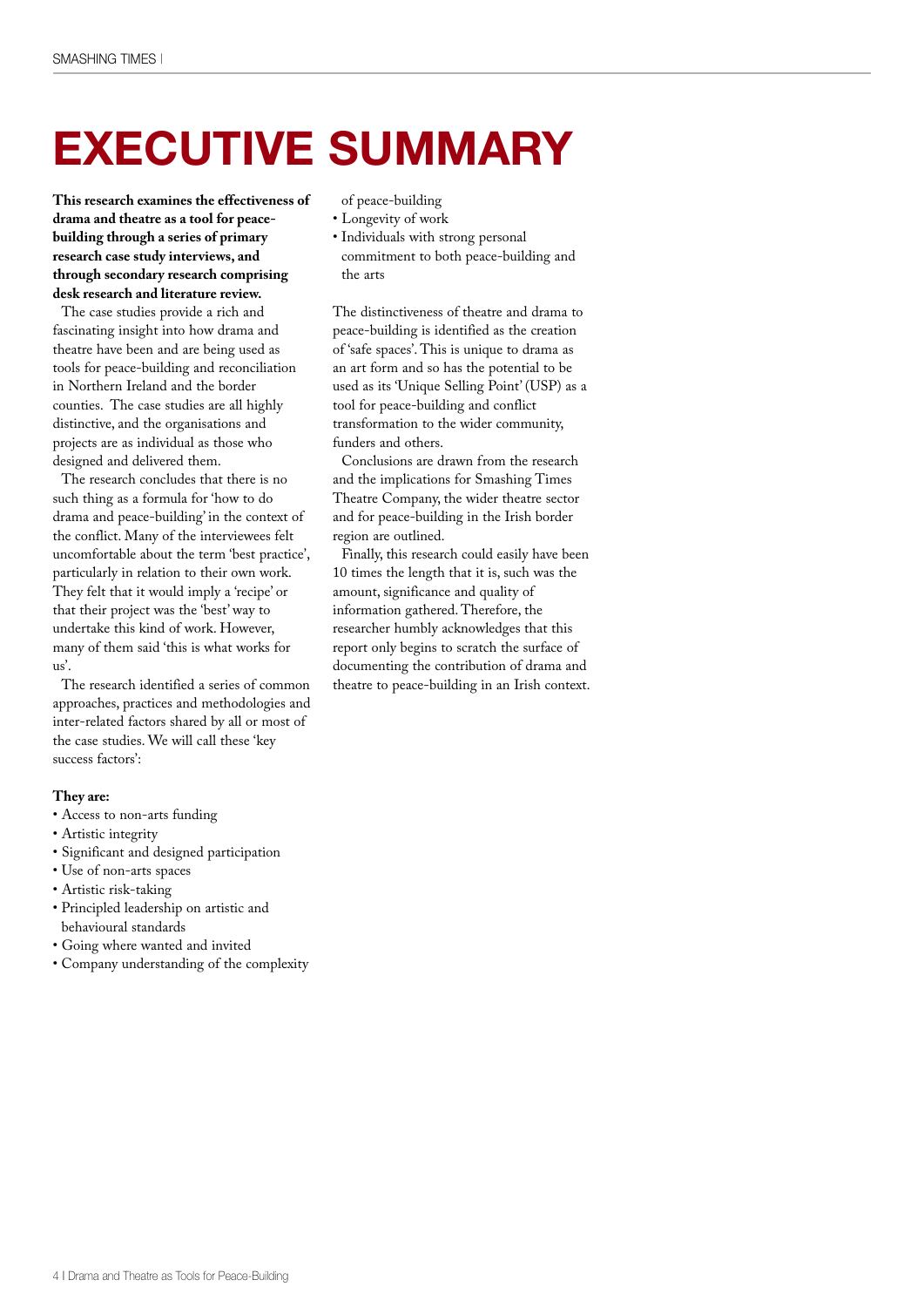### **INTRODUCTION**

#### **Summary**

This research examines the effectiveness of drama and theatre practice as a means to promoting peace-building and reconciliation within the Irish context. This research will consider a number of drama and theatre projects in Northern Ireland and border counties, which have been designed and delivered to contribute towards peace-building and reconciliation.

The research was commissioned by Smashing Times Theatre Company Ltd and undertaken by Green Hat.

The research was commissioned as part of the Smashing Times Theatre Company project Acting for Peace – Creative Training in Drama and Theatre which is a crosscommunity and cross-border drama and theatre training programme implemented by Smashing Times Theatre Company in association with the Mid-Ulster Women's Network and University College Dublin – the accrediting body.

The project takes place in Northern Ireland and the southern border counties and consists of two training programmes – the Certificate in Community Drama and the Diploma in Drama Facilitation Skills – and additional support and mentoring services. The project is designed specifically to promote peace building and reconciliation through high quality artistic processes.

Acting for Peace – Creative Training in Drama and Theatre is funded by the European Union's Programme for Peace and Reconciliation, managed for the Special EU Programmes Body by the Cross-border Consortium.

#### **Research aims**

#### **The aims of this research project are to:**

- Identify five drama and theatre projects which have been established specifically to contribute towards peace-building and reconciliation
- Document project activities, methodologies, approaches and participants
- Describe project successes, benefits, effectiveness and possible future models for best practice
- Examine project challenges, gaps in provision and limiting factors
- Disseminate project findings to the theatre, arts, community and other relevant sectors, to provide a resource, share

learning, best practice, highlight challenges and difficulties and provide a source of information and inspiration

#### **Definitions and use of language**

The researchers want to acknowledge the importance, significance and sensitivity of language around the events from 1969 to 1994, whether people refer to this as the Northern Irish / Irish / Anglo-Irish conflict, the 'war' or the 'Troubles'. This research will use the term 'the conflict' as this is generally regarded as neutral terminology.

The use of the term 'Ireland' refers to the 'island of Ireland' in order to abbreviate Northern Ireland [NI] and the Republic of Ireland [ROI]. No political or other inference is intended. We also recognise that the term 'Republic of Ireland' whilst widely used and understood has no constitutional standing.

The term 'Border region / area' refers to counties on both sides of the border who share a considerable number of features, including many as a result of the conflict. These counties are: Armagh, Cavan, Derry, Donegal, Down, Fermanagh, Leitrim, Louth, Monaghan and Tyrone. As a number of the case studies and other relevant projects received funding from the EU Peace I, II & II extension, the county of Sligo is also included.<sup>1</sup>

The two main traditions are referred to as Catholic / Nationalist / Republican (CNR) and Protestant / Unionist / Loyalist (PUL). This is to acknowledge the diversity within each of the two main communities and that this diversity goes beyond just religion. It is not to suggest that all Catholics are Republicans or all Protestants are Loyalists, but rather that within each community there is a wide spectrum of views, opinions and perspectives.

In this research we have also talked about 'ex-combatants'. Again, we acknowledge that there are some sensitivities around the use of this word, and that some would rather we used the term 'terrorists' or similar. We have taken this term from the Geneva Convention, who use it to describe anyone who has taken an active armed role in a conflict whether they are legally defined as being a 'lawful' or 'unlawful combatant'. In the context of the conflict, the term 'excombatant' is usually used to describe a former member of a paramilitary organisation, for example IRA, UVF, INLA, UFF, etc. *<sup>2</sup>*

We have also used the terms 'survivors' and 'victims' in this research. Although less controversial than the term 'ex-combatants', we nevertheless want to acknowledge that the use of such terms need sensitive application. We use these terms to define anyone who has been directly affected in any way by the conflict, regardless of what 'side' they have come from. We are aware that the use of the terms 'innocent victim', 'victims of State violence' and similar have political implications.

This research looks at both drama and theatre as tools for peace-building. For the purposes of this report, the term 'drama' refers to the drama workshop process which might include role-play, devising, improvisation etc. This is what Johnson (2005) describes as 'a collaborative event' in *The House of Games*. The term 'theatre' refers to the production and presentation of a story using drama and other art forms to an audience. In our case studies theatre is usually written, directed and produced professionally, with actors coming from professional, community and amateur / voluntary backgrounds.

Finally with regard to the use of language in this document, we acknowledge that the case studies consider theatre and drama of different types: community theatre and professionally-produced theatre. This is probably less important to those working outside of the theatre sector, but of significance to those working within it. *The Wedding* and *Yo Mister* were both community theatre projects whilst Smashing Times Theatre Company, Upstate Theatre Project and Sole Purpose are professional theatre companies.

*<sup>1</sup> Co Sligo is defined as a border county under EU Peace I, II & II extension funding programmes <sup>2</sup> Irish Republican Army; Ulster Volunteer Force; Irish National Liberation Army and Ulster Freedom Fighters*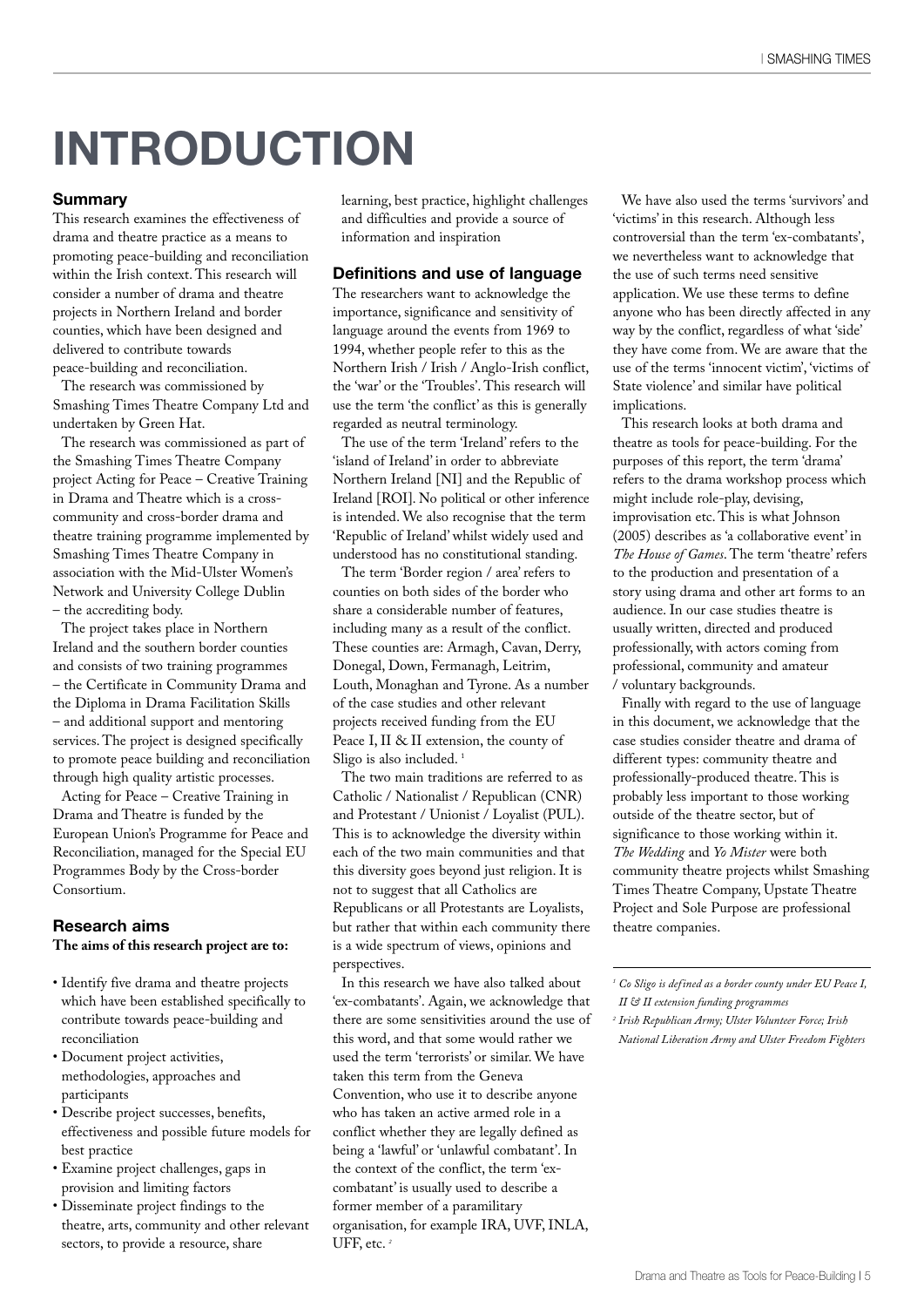### **ABOUT SMASHING TIMES THEATRE COMPANY**

#### **Smashing Times – Theatre for Change**

#### **Performance Training Participation**

Smashing Times Theatre Company Ltd is a professional theatre company involved in professional performance, training and participation. The work of the company is underpinned by a rights-based approach and a commitment to artistic excellence and social engagement. The company was established in 1991 by a group of women actors, who met at the Focus Theatre, Dublin.

#### **Smashing Times are committed to:**

- Professional performance
- Professional training and education in drama and theatre
- Participatory theatre practice supporting direct access for local communities and communities of interest



*Various images from Smashing Times Theatre Company.*

- Theatre for change supporting the use of theatre as a form of knowledge and as a means of transforming society so as to promote social justice and equality
- Links and research between professional and participatory theatre within Ireland and on an international basis

The company has four high profile patrons – Maeve Binchy, Brian Friel, Tim Pat Coogan and Robert Kee. Smashing Times Theatre Company is supported by Dublin City Council Arts Office.

#### **Board**

Dr. Patricia Kennedy Dr. Eric Weitz Dr. Ciara McMahon Finola O'Riagain **Artistic Director:** Mary Moynihan **Company Manager:** Freda Manweiler









### **PROJECT PARTNERS AND FUNDER**

#### **About Mid-Ulster Women's Network**

Based in Magherafelt, Co Derry, the Mid-Ulster Women's Network (MUWN) provides training, advice, counselling and a range of other support, educational and social activities for women in the mid Ulster area and beyond. The role they played in Acting for Peace – Creative Training in Drama and Theatre was to attend management meetings and make decisions and provide support to the overall running of the project. They also supported the project by conducting outreach and recruitment for course participants in the Mid-Ulster Area of Northern Ireland.

#### **About University College Dublin**

University College Dublin (UCD) is one of

Ireland's leading universities. It has a particular reputation for research and postgraduate learning. UCD comprises 5 colleges and 35 schools and focuses on humanities and sciences. The main campus is on the outskirts of Dublin at Belfield, with additional campus' in the city centre as well as a research farm in Co Kildare.

The Certificate in Community Drama and Diploma in Drama Facilitation Skills are delivered in partnership with UCD's Adult Education Centre as part of the Adult Education Centre's outreach programme.

#### **About the Funder**

Acting for Peace – Creative Training in Drama and Theatre is part-financed by the European Union's Programme for Peace and Reconciliation, managed for the Special EU Programmes Body by the Cross-border Consortium.

The Cross-Border Consortium comprising Border Action, Co-operation Ireland and the Community Foundation for Northern Ireland is involved in the implementation of Measure 5.4 (Promoting Joint Approaches to Social, Education, Training & Human Resource Development) of the Peace II programme under which this project is funded.

Border Action is a partnership between Pobal (formerly ADM Ltd) and Combat Poverty Agency (CPA), established by the Irish Government to promote social inclusion, reconciliation and equality through integrated local social and economic development within communities.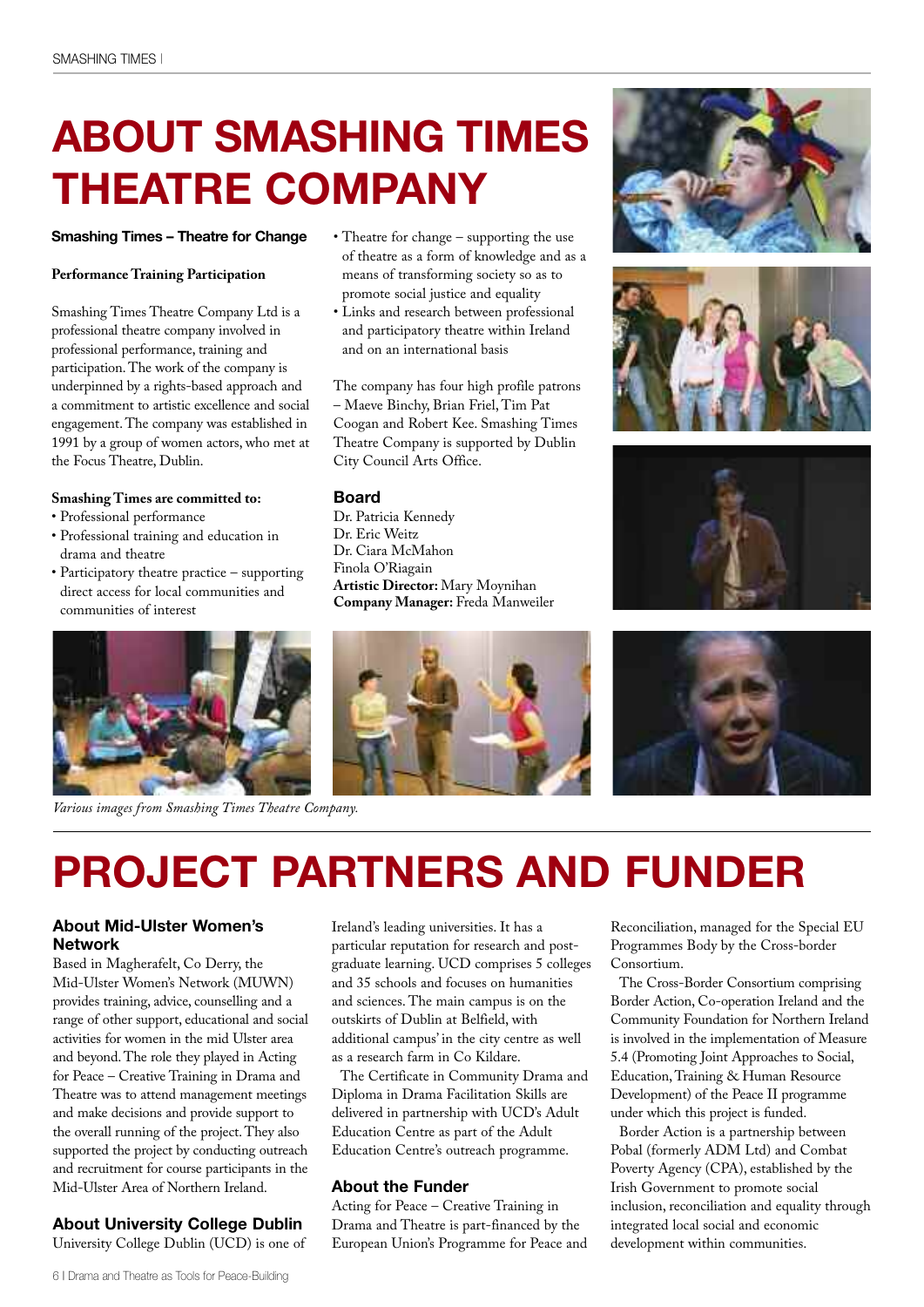### **CONTEXT OF DRAMA, THEATRE AND PEACE-BUILDING**

#### **Peace-building issues facing theatre sector**

There are a number of peace-building issues facing the theatre sector, both in terms of the impact on individuals and on the organisations. They are briefly summarised below.

The impact on and legacy of the conflict on our wider society is of course reflected in the participants and personnel of theatre companies and drama projects across NI and the border region. This research did not seek to tell or document the conflict-related stories of individuals working in or with theatre or drama on this island, although there are undoubtedly many.

For those from rural communities involved in the work of Smashing Times Theatre Company, Upstate Theatre Project and Sole Purpose, the closure of border roads has had a major economic, social, political and psychological affect in many areas. The isolation of rural areas has only added to this. This has affected where theatre professionals have been able to work, both in terms of getting physical access to venues but also where it has been safe and acceptable (by the local communities) to work.

There has been an impact on the freedom of speech and right to cultural expression. For example Gary Mitchell, who is from a working-class Protestant background was forced to leave his home in Rathcoole, and later Glengormley, to go into hiding because of Loyalist death threats relating to how he was portraying his own community in his plays. Addressing freedom of expression and other human rights (for example cultural rights) has been an aim of theatre projects by companies such as Quare Hawks Theatre Company (Sligo) and Smashing Times Theatre Company.

The use of both the Irish language and Ulster Scots dialect has also created huge political discussion and debate, with both CNR and PUL communities accusing the other of using the others' language for political intent.

The funding of the arts in Northern Ireland has been given an extremely low priority, when compared to the rest of the UK and the Republic of Ireland. Arguably, this low priority has in part been due to the significant spending in Northern Ireland on security, policing, segregated education and housing and other conflict-related public spending. Even if the conflict and low level of arts funding are unrelated, the reality is that there are huge issues for the sector is terms of who and how they engage their public. The spend per head on the arts in Northern Ireland is currently £6.13; this compares to £12.61 in the Republic, £8.39 in England, £11.93 in Scotland and £9.17 in Wales.

Finally, there is still the perception that theatre is an exclusive (largely middle or upper-class) activity. This is a genuine barrier to participation and provides the theatre sector with a particular challenge for peace-building in terms of reaching out to working-class communities.

#### **Addressing the legacy of the conflict**

There are, of course, many ways to address the legacy of the conflict. The strength of theatre and drama as a tool for peacebuilding is that it can engage with people who would not otherwise participate in such activities. Drama and theatre can address issues of peace-building, conflict, reconciliation and diversity, both in a very direct way but also in a more subtle implicit way which can be more accessible and less threatening to some people.

The dissemination of this report will, in its own small way, contribute towards addressing the legacy of the conflict by documenting creative projects that have brought people together through drama and theatre, and made a contribution towards peace-building on both sides of the border.

#### **Area projects cover**

The geographical area that this research covers is wide, and is different for each case study.

*The Wedding* project engaged communities in two areas in Belfast - Short Strand and the Lower Newtownards Road.

Sole Purpose Productions is based in Derry City but works across Northern Ireland, the Republic of Ireland and internationally.

*Yo Mister* was originally produced for the Shankill community in Belfast but ended up touring throughout Northern Ireland, to

both rural and urban communities.

Smashing Times Theatre Company is based in Dublin, and delivers work throughout Ireland, north and south. Their Acting for Peace-Creative Training in Drama and Theatre project was delivered through a series of residential weekends at a number of venues in border counties, again on both sides of the border.

Upstate Theatre Project is based in Drogheda, Co Louth, and they work throughout the border region. Their Crossover Theatre Project is being delivered in counties Fermanagh, Tyrone, Louth and Monaghan.

The appendix contains maps of these areas.

#### **Target audience and recipients of research findings**

This research is intended to contribute to and support theatre companies and practitioners using their art to contribute towards peace-building and reconciliation. It is also hoped that youth and community development workers might also find some of this content useful to their work, and that the case studies might influence and inspire them to consider the use of drama and theatre in their peace-building work.

This research will be fed back to the theatre community and youth/community development sector – across the whole of Northern Ireland, border counties and to others who work in these areas.

#### **Use of theatre in community settings**

In *The House of Games* (Johnston, 2005), drama is described as an art form having 'considerable advantages over music or the visual arts by criteria of accessibility. There is an immediacy to its practice'. Indeed the language of drama is seen as the language of social experience, and comparisons are drawn between improvisations as part of the drama process and the 'improvisations' that each and everyone one of us undertakes every day of our lives as we experience new and different situations.

Drama is also seen as totally nondiscriminatory by virtue of the fact that that there is no physical or mental condition that might prevent a level of participation.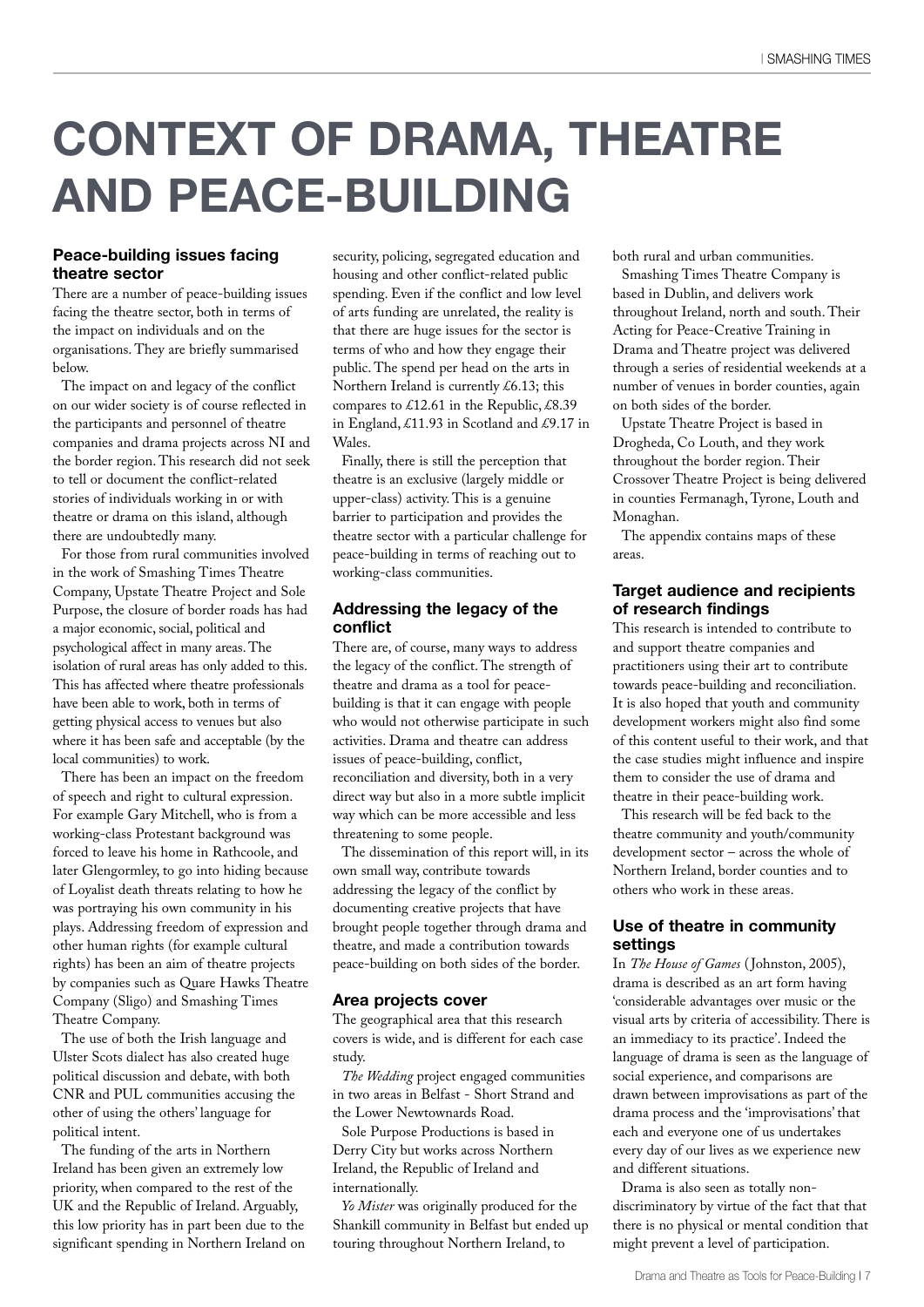Furthermore, Johnston sees drama as an art form which is particularly appropriate for individuals and groups who are either excluded from mainstream culture or who choose to be excluded from it. This has particular resonance for peace-building, for example in engaging with ex-prisoners, excombatants, victims and survivors.

Establishing a specific interest grassroots group, such as a drama group, is described by the Community Foundation for Northern Ireland (Community Development: Guide to Good Practice, n.d) as being one of three main ways of acting as a catalyst for change in local communities. *The Wedding* is surely a remarkable example of this.

The contribution of community drama and smaller-scale professional theatre to community relations in Northern Ireland is well documented. David Grant's *Playing the Wild Card* (1993) provides a comprehensive review of the contribution of the theatre sector to community development at that time.

#### **The arts in international peace building**

There are a range of drama-based practices being actively used in peace-building initiatives throughout the world. It is not the purpose of this research report to document these, but we mention several to give a brief flavour of these activities.

Through a programme sponsored by the Catholic Relief Services in Ghana in 2002- 03, a new genre 'Culture-Drama' emerged. This drew on psychodrama theories and practices, and used re-enactment as a tool for socially therapeutic activities with the aim of conflict transformation. Culture-Drama has roots in what *The Moral Imagination* (Lederach, 2005) calls 'the third stage' – the integration vehicle which carries through the peace process.

Based in Devon, UK, Wolf + Water Arts Company use theatre to explore themes in conflict management and peace-building, concentrating on individual, group and cultural responses to violence. They have become a specialist peace-building arts company and have worked in and with groups from Indonesia, Northern Ireland, the Balkans, the Middle East and Chechnya.

#### **Lederach and the arts**

The American John Paul Lederach is widely regarded as one of the most influential peace-building thinkers, writers and practitioners in the world. He has visited and worked in Northern Ireland.

In his book *The Moral Imagination* (Lederach, 2005), John Paul Lederach, makes frequent reference to the positive power of creativity and the arts in areas of conflict. He describes attending a conference in Co Fermanagh, where a speciallycommissioned dance piece is performed by a cross-community group of women and performed to Paul Brady's *The Island.* While the women dance, photographs of the conflict appear on a large screen, without comment. Those present, including Northern Ireland's leading politicians, policemen and other officials, are reduced to tears. Lederach says of the performance 'The whole of the conflict was held in a public space, captured in a moment that lasted fewer than five minutes'. Whilst he struggles to answer the questions he himself raises about the connection of the arts to political change in areas of conflict, he does state that 'arts and finding our way back to our humanity are connected'.

Lederach also cites Herm Weaver – a musician, psychology professor and former Christian minister in *The Moral Imagination.* Weaver reflects on the 'fun' element of the creative process in reconciliation. 'The reason I like the arts – music, drama, dance, whatever the form', he wrote, 'is precisely because it has the

capacity to build a bridge between the heart and the mind'.

Lederach goes on to cite a range of peacebuilding projects which draw heavily on the arts as a tool for expression, reconciliation and/or understanding. These included Carol Kane's *Petals of Hope*, a visual arts project made in response to the Omagh bomb.

#### **Theatre and conflict resolution**

*Making a Leap: Theatre of Empowerment* (Clifford & Hermann, 1998) was developed for youth work professionals wanting to use drama and theatre to explore personal and social issues, including conflict resolution and community theatre. It was developed from 10 years of active research in community settings. In the introduction, the authors describe why drama has been chosen as the tool of choice:

'Drama engages both the head and the heart…In the realm of imagined experience, we take on roles of other characters and experience different situations, so that our understanding of ourselves, of others and of the world we live in grows. Drama provides an opportunity to address moral dilemmas, to express our feelings, to be creative and to explore new ideas and ways of being. Drama demands interaction between people – and

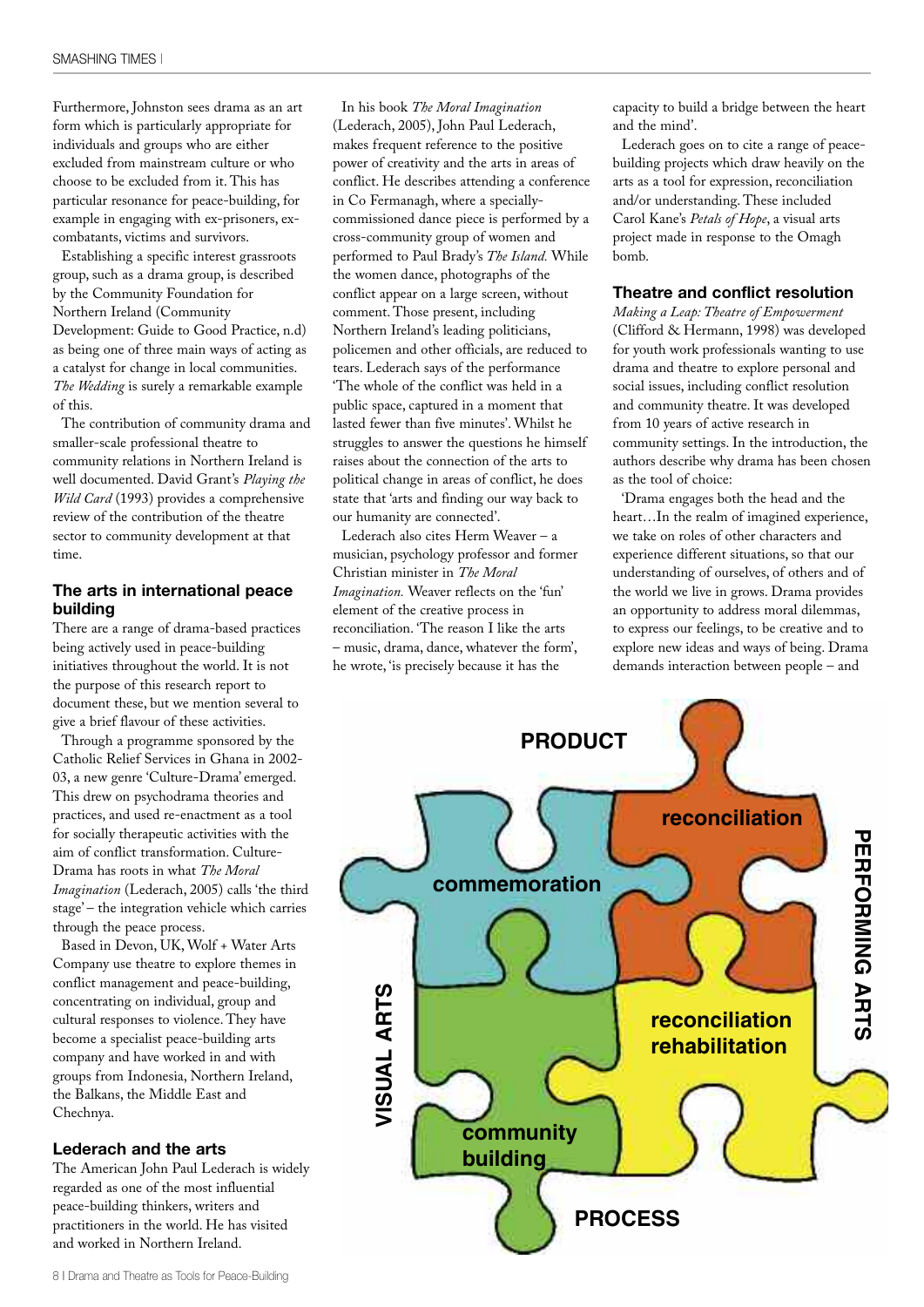it is a social process… and of course, drama is fun!'

In *The Moral Imagination,* Lederach describes the concept of 'the gift of pessimism', a reality check that those affected by conflict often demonstrate. Lederach believes that 'constructive pessimism' teaches us that the most significant weakness in developing and sustaining peace is the lack of genuine engagement with local communities, lack of ownership of the process, lack of opportunities to participate and inability to generate commitment which convinces that peace is a better option than war. Drama is perfectly placed to make that engagement and to explore the concept of 'constructive pessimism'.

In *People Building Peace: 35 Inspiring Stories from Around the World* (European Centre for Conflict Prevention, 1999), Kees Epskamp proposes a model illustrating the methods by which the arts can contribute to building a just society *(see previous page for this model).*

The performing arts is seen as playing its most significant role in contributing to reconciliation and rehabilitation, and through a combination of both product and process. That said, there are also many examples of how theatre and drama have been used to commemorate and contribute to community building (the other two pieces of this model).

This contribution can be seen not only in post-conflict and peace-process scenarios, but also in more day-to-day community conflict situations. In *Arts Approaches to Conflict* (Liebmann, 1996), Forsyth describes how drama was used to resolve friction between young and elderly people through a police-based initiative in the Falkirk area of Scotland.

In addition, many arts and peace-building projects are seen as making a contribution towards the fulfilment of human rights (Schabas & Fitzmaurice, 2007). Smashing Times are cited in Border Action's *Respect, Protect and Fulfil: A Human Rights-Based Approach to Peacebuilding and Reconciliation* research as their training is aimed at raising awareness of the need for universal respect for human rights.

#### **Boal and theatre as a tool for radical social change**

Far from being a new concept, the use of theatre as a tool for social change goes back to Ancient Greek times. One of the most commonly referred to 'gurus' in this field is Augusto Boal, a theatrical writer, director and politician, working in São Paulo state in southeast Brazil. His technique, Theatre of

the Oppressed (Boal, 1973), developed in the 1960s, was a blend of the genre 'theatre for development' and participatory theatre, which he called Forum Theatre.

Boal was elected as a Vereador (the Brazilian equivalent of a councillor) in Rio de Janeiro in 1992. After he failed to be reelected in 1996, Boal developed another kind of Forum Theatre to help identify and address the key social problems of the city. He called this Legislative Theatre (Boal, 1998).

Boal is often cited as a key influence by those working in or exploring working in the field of theatre and peace-building, and he is still living and working in Brazil and continues to establish theatre companies that make major contributions to community development.

In the UK, Cardboard Citizens are the leading exponents of Forum Theatre. The company is the UK's only homeless people's professional theatre company and is based in London. Interestingly, whilst Forum Theatre is frequently cited as an influence, those delivering theatre as a tool for peacebuilding have utilised or developed alternative techniques and approaches. At present, there is no Irish theatre company specialising in Forum Theatre, although there are a number of theatre practitioners who are highly skilled in related techniques. The Border Arts Centre, at the Dundalk Institute of Technology, aims to engage communities – who have been affected by conflict – by using the arts, in particular Theatre of the Oppressed.

#### **Theatre and the Conflict Productions and playwrights**

Theatre has long been a tool with which to explore the conflict. Productions have taken place across the island of Ireland and the UK at regional, national and local levels and gaining both high and low profiles outside the theatre / arts community. Many contemporary playwrights, from Sean O'Casey to Brendan Behan, have drawn on the conflict for inspiration. Recent examples of the conflict being explored on stage include *Marching On* by Gary Mitchell, *<sup>3</sup> The Official Version* by Laurence McKeown, *<sup>4</sup> The History of the Troubles According to My Da* by Martin Lynch *<sup>5</sup>* and *Convictions,* a sitespecific piece comprising seven short plays by Daragh Carville, Damian Gorman, Marie Jones, Martin Lynch, Owen McCafferty, Nicola McCartney and Gary Mitchell. *<sup>6</sup>*

The above examples are all notable for different reasons. Gary Mitchell and members of his family were forced out of their homes in November 2005 after a

campaign of violence and death threats. Mitchell's plays draw on his own workingclass Protestant background and many explore Northern Ireland's Loyalist communities and culture.

Laurence McKeown survived the 1981 IRA hunger-strike. *The Official Version* told the story of the hunger-strike from a Republican perspective, and draws on McKeown's experience as an ex-combatant and ex-prisoner.

Ironically, *The History of the Troubles According to My Da* was first produced in London. In Northern Ireland, the play became a major hit, broke box office records and there have been several tours across the region. The play made a major contribution to audience development for drama, as it attracted many people with no previous interest or experience of theatre. In this respect, through his play Lynch made a significant contribution to a wider public discussion on the conflict through theatre.

*Convictions* was a promenade piece set in Crumlin Road Courthouse, a building steeped in the history of Belfast, and specifically associated with the conflict. To many it was a symbol of justice/injustice, and of judgement. These were the two central themes linking the seven plays that comprised this piece.

#### **Verbatim theatre**

Verbatim theatre has recently experienced a rise in popularity. As its name suggests, this form of theatre only uses the exact words spoken by interviewees about a particularly event or topic. There are two examples of relevance to peace-building in an Irish context. *Bloody Sunday: Scenes from the Saville Inquiry* by Richard Norton-Taylor *<sup>7</sup>* and *Talking to Terrorists* by Robin Soans. *<sup>8</sup>*

The former recreated the scenes from the Bloody Sunday Inquiry into the shooting dead of 13 civilians by the British Army in January 1972. The latter featured the voices of people from around the world affected by and involved in terrorism. It is worth noting that Alistair Little, the coordinator of and performer in *Yo Mister* (one of this research report's case studies), contributed to *Talking to Terrorists*.

 *Produced by the Lyric Theatre (Belfast) in 2000 Produced by Dubbeljoint Theatre (Belfast) in 2006 Produced by the Tricycle Theatre (London) in 2003 Produced by Tinderbox Theatre Company (Belfast) in 2000*

*<sup>7</sup> Produced by the Tricycle Theatre (London) in 2005 <sup>8</sup> Produced by Out of Joint Theatre Company (London) in 2005*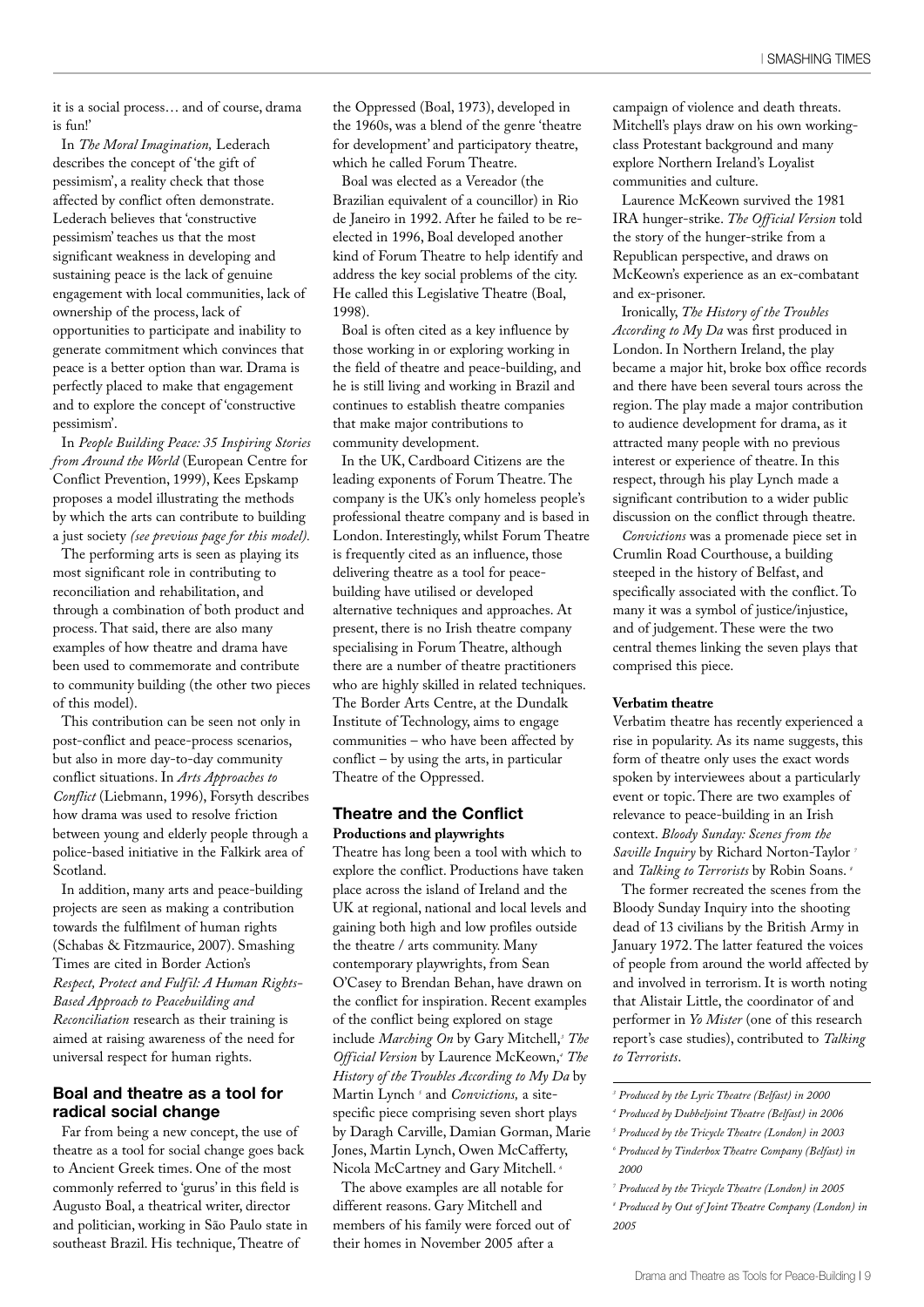# **RESEARCH METHODOLOGY**

#### **Brief**

In summary, this research project set out to examine the effectiveness of drama and theatre practice as a means to promoting peace-building and reconciliation within the Irish context. The research considered a number of theatre projects across the island of Ireland, which have been designed to contribute towards peace-building and reconciliation.

A wide range of individuals and organisations were involved throughout the research period. The research took place over a 9-month period, beginning in March 2007 and being completed in November 2007.

#### **Research methodology**

This research was conducted through the use of a mixed methodology, mostly primary sources. The main body of information was collected through five case studies which comprised face-to-face interviews with individuals from theatre companies, community development organisations, project participants and others involved in the delivery of relevant theatre projects. Other interviews took place by phone, and with some people there was email contact only.

Desk research was also undertaken, as was a literature review on previous and existing projects that have been delivered on the island of Ireland, in the UK and elsewhere and other initiatives of direct relevance.

A mixed methodology was considered the most appropriate way of gathering information for this research. The desk research was essential to be able to set the context of theatre and drama as tools for peace-building. It was also important to

review (in brief) the huge volume of academic and more informal research and documentation that is already in the public domain.

#### **In-depth Interviews**

Face-to-face in-depth interviews were undertaken with:

- Jo Egan, coordinator and producer of *The Wedding*
- Dave Duggan and Patricia Byrne, Artistic Directors of Sole Purpose
- Alistair Little, coordinator / facilitator / performer of *Yo Mister*
- Freda Manweiler, General Manager of Smashing Times Theatre Company
- Mary Moynihan, Artistic Director of Smashing Times Theatre Company
- Declan Mallon, Community Development Officer of Upstate Theatre

All key interviewees are theatre professionals, with the exception of Alistair who is a facilitator and activist in the field of peace and reconciliation. The format for each case study is different, reflecting the diversity and individuality of each project.

#### **Email and telephone interviews**

These interviews took place with a range of individuals and organisations who either have a theatre/drama, peace-building or community development remit but who were not directly involved in the delivery of the case study activities. These organisations included the Arts Council of Northern Ireland, An Chomhairle Ealaíon (The Arts Council), National University of Ireland (NUI) Galway, Border Arts Centre and others.

#### **Desk research and literature review**

We undertook secondary research for this project by looking at and for examples of how drama and theatre have been used to contribute to peace-building and reconciliation, particularly in the context of the conflict. We also reviewed a range of peace-building and community development literature for any evidence or documenting of drama and theatre as a tool.

#### **Projected research outcomes**

From this research into the effectiveness of drama and theatre as a tool for peacebuilding and reconciliation, Smashing Times hope to achieve the following outcomes:

- To raise the profile of the work currently being undertaken in the field and the confidence of those undertaking it
- To create a multiplier effect in terms of sharing learning and building understanding throughout the theatre sector
- To provide inspiration and insight to those who would like to 'dip their toes into the water' of drama as a tool for peacebuilding
- To help support the case for the arts as an effectiveness and accessible tool for peacebuilding and other community development activities
- To provide evidence (particularly to funders) that the arts can and does have an impact on individuals and communities in terms of contributing to increased quality of life, celebrating diversity, bringing people together and creating positive social change, particularly to sceptics who see arts as self-indulgent, elitist or exclusive.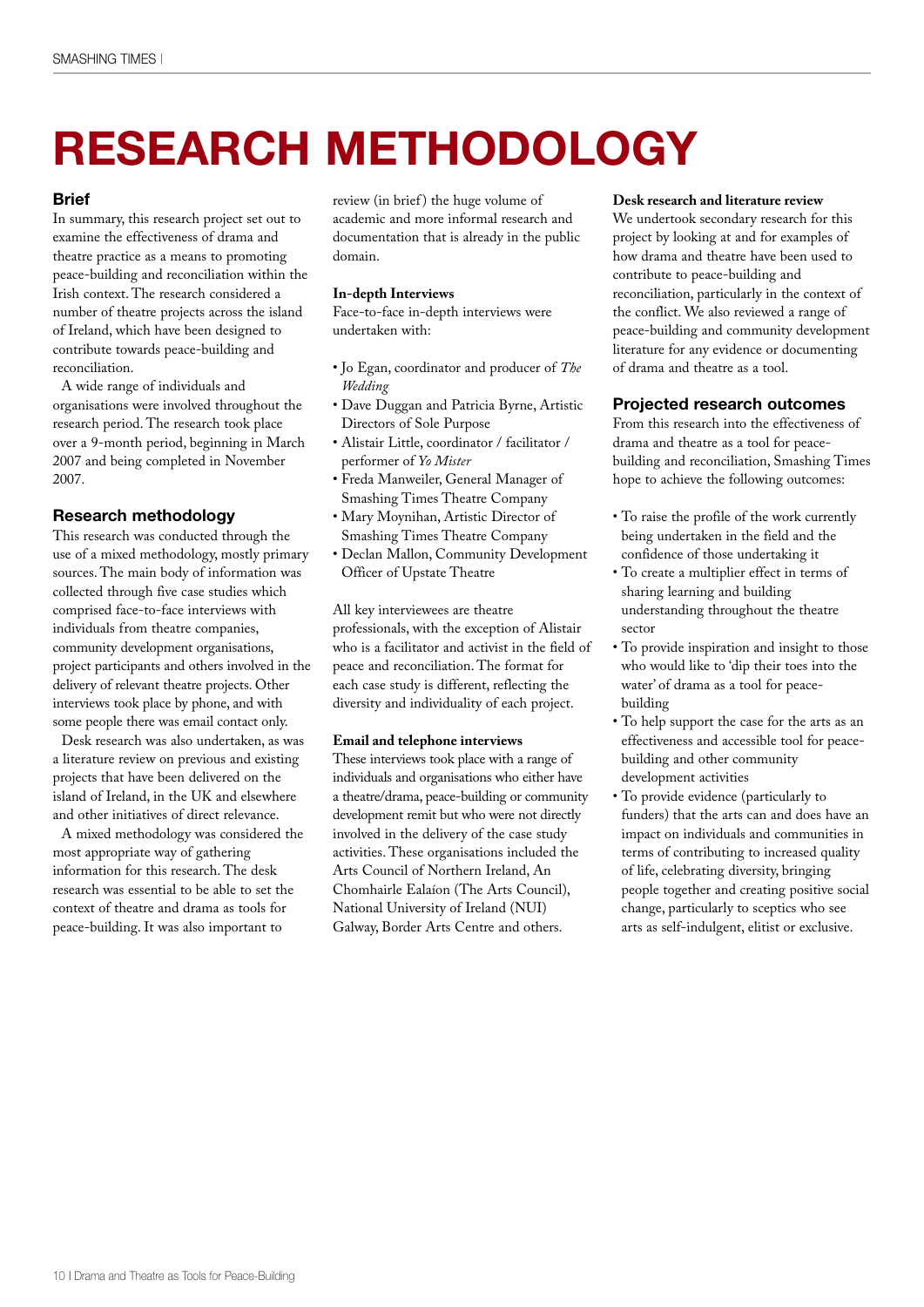### **CASE STUDY 1 –** *THE WEDDING*

#### **Summary and background**

*The Wedding* was a community play project, developed by Jo Egan and Martin Lynch, and performed in Belfast in Autumn 1999. The project took 15 months to develop from inception to performance. *The Wedding* project was incredibly ambitious and genuinely innovative, and its complexity created a range of real challenges. Jo Egan – who was interviewed for this research – was keen to emphasise that it should 'not be used as a model of best practice' but also acknowledged that *The Wedding* was a seminal project, critically acclaimed and 'people are still talking about it'.

*The Wedding* was a site-specific performance and followed events on the wedding day of a couple entering a 'mixed' (i.e. Catholic and Protestant) marriage. The performance itself took place in real venues - two houses, a church and reception venue. After boarding a bus in Belfast city centre, the audience were first taken to the groom's house in (Catholic) Short Strand, then on to the (Protestant) bride's house on Madrid Street, on the lower Newtownards Road. There the audience were able to 'eavesdrop' on both families. The audience then travelled to the wedding ceremony at Rosemary Street Church, and finally on to the reception at The Edge (a restaurant, bar and conference venue on the Laganbank in Belfast).

Written by two of Northern Ireland's best-known and loved playwrights, Marie Jones and Martin Lynch, with four different directors (one for each scene) and coscripted and acted by seven community theatre groups, the process of *The Wedding* was always going to be complex and challenging. That it happened at all – particularly given the political climate at the time – is nothing short of astounding. Despite taking place nearly a decade ago, *The Wedding* has been included as a case study here as it was an amazing project, a landmark piece of theatre and nothing like it has been undertaken since.

#### **Initial concept and funding**

The concept of this site specific performance and cross-community initiative was the vision of Jo Egan. The project was developed with Martin Lynch through informal conversations over a number of months in late 1997 and 1998.

The project was in part inspired by a Bill

Cleveland *<sup>9</sup>* project on James Joyce that Gerry Stembridge *<sup>10</sup>* had told Jo about. It involved 2 x ½ hour performance pieces in James Joyce's house.

In July 1998, Jo took a group of 10 women – five Catholic and five Protestant – to a conference in Dublin on women and identity. Drama was used a tool to explore notions of identity, particularly within the context of the 'Troubles'.

The experiences of the women from the Dublin conference and the concept of a house-based theatre project led to further discussions between Jo Egan and Martin Lynch, and *The Wedding* was born.

The Arts Council of Northern Ireland (Access lottery programme) was the main funder, but the project also received financial support from Belfast City Council, Community Relations Council (CRC), Belfast European Partnership Board, Laganside and the Northern Ireland Council for Voluntary Action (NICVA).

#### **Context and timeline**

The context of *The Wedding* was allimportant, and played a significant role in affecting the relationship between participants, contributing to community relations more generally, informing the writing process and wider political and social environment. 1998 was the year of the Good Friday Agreement (GFA), *<sup>11</sup>* the Omagh bomb, the first meeting between David Trimble and Gerry Adams, *<sup>12</sup>* the deaths of the three Quinn boys in Ballymoney, *<sup>13</sup>* the first prisoners to be released under the GFA and a visit by the then US President, Bill Clinton.

#### **Participants**

All the community theatre groups on the Community Arts Forum (CAF) database (approximately 25 organisations) were contacted and requested to make expressions of interest in developing a cross-community site-specific production in Belfast. Seven theatre groups came forward. They were:

- Ballybeen Community Theatre Company
- Dockward Community Theatre Company
- Real World Theatre Company
- Shankill Community Theatre Company
- Stone Chair Community Theatre
- Company
- Tongue n' Cheek
- Walkway Women's Group

Six of the theatre groups were based in local (geographic and mostly single identity) communities, and the seventh – Real World – had a focus on participation by people with disabilities.

A committee was formed to support the project, with one representative from each of Stone Chair ('Catholic') and Ballybeen ('Protestant') representing the community theatre groups themselves, as well as members of the project team.

#### **Project development**

In October 1998, Jo began to gather material that would contribute towards the scripts. She did this through the collection of oral history by talking to members of clubs, women's groups, GAA *<sup>14</sup>*members, Old Tyme Dance classes, youth groups and other community organisations and networks. The key focus was on people talking about issues of identity and mixed marriages. These oral histories were presented to the writers at Christmas 1998 for them to draw on in their scripts, so that the voices of the characters were truly authentic, plausible and relevant.

In January 1999, the groups took part in a short series of single identity workshops. CAF hosted these, and the writers were present whenever possible. These workshops consisted of role-play, drama games and other drama-based activities and explored the role of the media in mixed marriages as well as issues of identity and symbols.

Jo describes this period as 'struggling to get to the hub'. Two issues from the subject matter arose at this point, which affected the participants – one from each group. Catholics didn't generally feel safe marrying into the Protestant community; Protestants felt that they were in danger of losing their identity as a result of a mixed marriage. Jo said 'we were very aware that the project could just blow open at any stage'. This was clearly a testing time for the participants as well, with a number leaving the project either because they didn't feel it was safe to continue participating or because they had lost interest. In one case, a whole group was lost as key people within this group no longer felt able to participate. Their influence was such that others from their community did not feel able to continue without them.

After three single-identity workshops, all of the participants were brought together for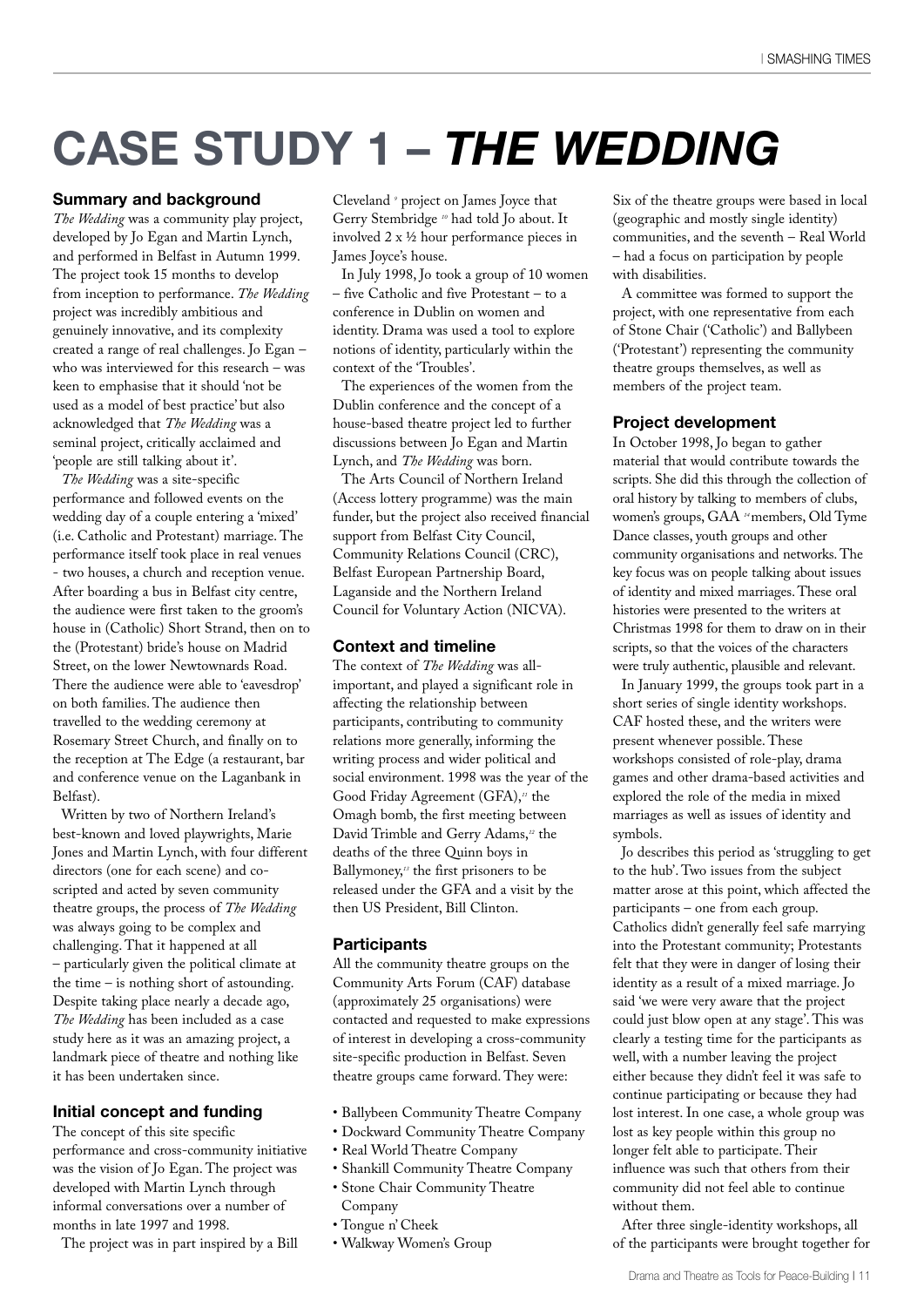one joint workshop at Belfast Unemployed Centre. This joint session was in preparation for a weekend residential. Shortly before Christmas 1998, there was a celebrational party, which acknowledged the achievements of even just coming together and being part of a shared process. It was also an informal ice-breaker between members of all the groups but also played a role in acknowledging that this was a difficult and challenging process.

The residential was held at the Share Centre in Lisnaskea, Co Fermanagh in March 1999. The process for the residential was very carefully planned and the facilitators who took part were all extremely experienced, both in terms of drama and theatre practice and the facilitation of difficult conversations / issues and conflict. Activities over the course of the weekend included presentations, workshops, group work and testimonies. A range of tensions arose during the residential between and within the groups, which culminated in a (physical) fight between two women and which was grounded in Catholic / Protestant differences and perceptions. However, the residential also brought the participants together and gave them a sense of shared purpose, and some friendships did begin to emerge. There was a constant tension between success and failure and the fragility of the project put huge pressure on the project leader.

#### **Creative process**

Jo Egan not only had to manage and facilitate issues arising within the participating groups and their members, but also with the two writers. The first draft of the scripts were due to be completed before the summer so that the community theatre groups could consider them over the holiday period, provide feedback and so have the revised scripts ready for September. In the event, the final scripts were not ready until 24 September, only five weeks prior to the first performance!

This created major difficulties in terms of rehearsing and production plans, but more significantly, the creative process was a collaboration between the two writers, Marie Jones and Martin Lynch, and the theatre groups themselves. There was, perhaps inevitably, going to be issues raised by participants about script content, character behaviour, perceptions and portrayals which were linked to individual, community and cultural identity, and so a feedback and revision period had been factored in.

In June 1999, the draft scripts for the

house scenes were made available to participants, and were read aloud. By July 1999, a number of Protestant participants asked to meet with Marie Jones to talk about concerns about her script for the bride's house. There were issues over references in Martin Lynch's script of a Loyalist drive-by shooting, and concerns were raised that there was not a 'comparable' incident referred to in the Bride's (Protestant) house. These were difficult discussions, and some members felt that Marie Jones (a self-described 'East Belfast Prod') was not accurately representing the Protestant community. The Protestant representatives felt that violence against their community was unrepresented (or at least under-represented) in the play. The artistic process won the day and the script was not changed, but having the opportunity and being able to challenge it had been very important to the participants, and it did build trust. Significantly, a decision was taken that Marie could articulate an authentic, genuine and relevant Protestant voice.

Script development continued through the summer and the marching season, and although rehearsals began in early September, some participants began to feel very uneasy about the lack of finished scripts. There was suspicion and concerns about 'what might be in the scripts' and that they're being kept 'hidden'. By mid-September, many participants from the Protestant community were ready to walk away from the project, the key issues being suspicion about the lack of a final script. Jo clearly felt that there was real potential for the whole project to fall apart at the last minute.

During the latter stages of the project, relationships between some of the key personnel were incredibly strained. It was a particularly stressful time for Jo as she was now making all the decisions, as well as undertaking all the project management activities and directing one of the scenes. Jo felt that "I had a very clear vision of what I was doing, but I was just drowning in work, and no-one understood how the revolving action in the rooms worked except me".

Jo was responsible for managing both the artistic and peace-building / community development processes, a huge and unsustainable burden. At the end of September, Paula McFetridge joined the project team as Production Manager, and Jo was at last able to share some of the workload.

#### **Benefits for participants**

*The Wedding* produced a significant number of benefits for the participants. From a theatre perspective, it acted as a springboard to a range of other activities both in and outside of drama and other art forms. Some participants went on to undertake further training in theatre and several are now working professionally in theatre. Others used their experience in *The Wedding* to explore other art forms.

For those who took part, the production built confidence, both for personal and professional lives. It also built an acceptance – but not necessarily an understanding for everyone – of the 'other'; in other words, participants reached at least a level of tolerance of their Catholic / Protestant counterparts. Some obviously did begin to understand and appreciate each others' perspectives, issues and culture, but the project team realistically acknowledged that involvement in the project was the first step in a longer process. There was also a sense of building a critical mass of people who were exploring alternative means of expression other than through violence. This puts *The Wedding* at the heart of the peace-building process in these communities at the time, and its impact was as significant (if not more) as any other 'mainstream' community relations initiative.

#### **Gatekeepers and community issues**

Jo felt that 'gatekeepers' from each of the local communities should be involved in the project as participants and/or advisors. Frankie Gallagher, then from the Gae Lairn Resettlement Project and later the Ulster Political Research Group (UPRG), an advisory body with links to the UDA, was involved as a participant through the Ballybeen Community Theatre Company. Pod Deveney, representing a political exprisoners group in Short Strand was consulted and also acted as an advisor.

'Bouncers' for each venue were needed, to provide reassurance and protection for audience members, and to act as door stewards / ushers for the performances. The project committee felt that it was important that these door stewards were seen as neutral within their own community, so that audience members felt that they were there for everyone. Finding appropriate stewards in Short Strand was not a problem, but the UDA made it known that they should be providing the security for Madrid Street. The project team had to seek assurances from the UDA that audiences would be safe. Guarantees were initially not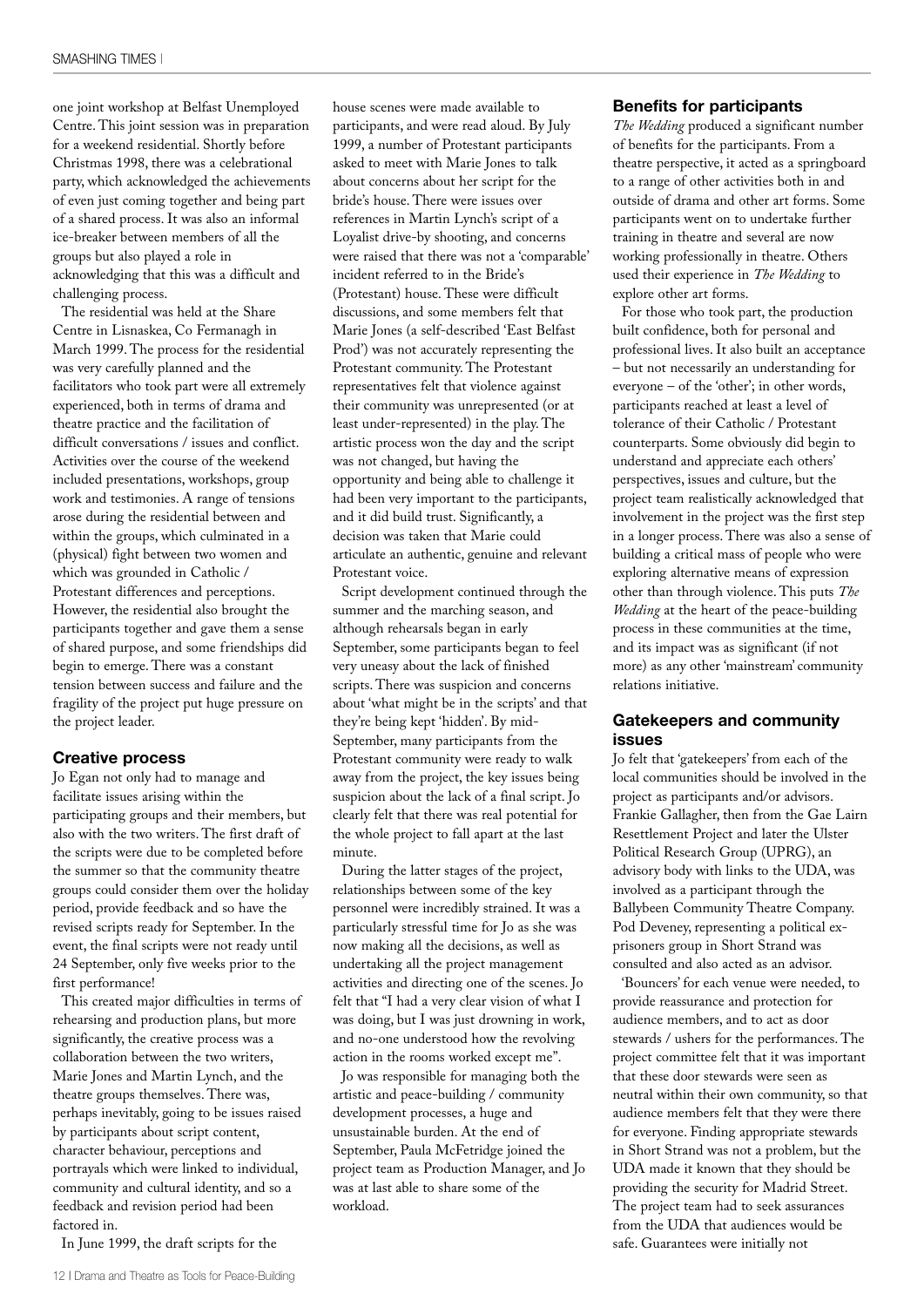forthcoming but after discussions through community gatekeepers, the issue was resolved and two local women provided security, armed only with mobile phones. The gender issue was significant in providing a resolution to the 'bouncer' problem.

Communications between gatekeepers and community leaders, activists and the local community in general were important. The project team felt that everyone in each local community should know what was happening in each of the houses. This was important for the local community, the participants and the audience.

During the performance run, a husband of one of the participants was attacked in Short Strand with a machete by a group of young drug addicts from the Newtownards Road (close to Madrid Street). Whilst the incident was unrelated to *The Wedding*, it brought home the reality of ongoing violence in local communities and the 'live' social issues in Belfast at that time.

#### **Project achievements**

*The Wedding* was a huge artistic and commercial success. It was the hit of the 1999 Belfast Festival at Queen's, and in terms of quality stood up next to professional theatre productions from around the world. It received rave reviews by everyone who reviewed it, and was ranked at No. 1 in The *Guardian Guide* for the period it ran. Its uniqueness, the raw honesty of the performances, the Belfast-specific nature of the piece and the high production standards were all cited as major success factors.

It was a landmark piece of theatre, and the quality of engagement with its audience was exceptionally high. The project triumphed in both the process and product. The process was rooted in community development and the product was of a high artistic quality. The production was both a physical act and practical manifestation of cross-community work, and the process involved finding creative ways to bring people together and work towards a common goal.

On the evening of Saturday 27 November 1999, the last performance of *The Wedding* took place. That night, at almost exactly the same time, David Trimble was making a landmark speech in Belfast's Waterfront Hall and the UUP voted in favour of supporting the Mitchell Review of the GFA *<sup>15</sup>* which would play a key role in establishing the NI Assembly. The play was absolutely 'of its time' and eight years later there is still huge resonance and considerable learning for the wider theatre and peace-building community.



*Image from* The Wedding *community play.*

- *<sup>9</sup> US writer, research and community arts activist and musician; the Director of the Center for the Study of Art and Community, Washington State*
- *<sup>10</sup> Irish writer, director and actor*
- *<sup>11</sup> The Good Friday Agreement (also known as the Belfast Agreement) was signed on 10 April 1998 by both the British and Irish governments and was supported by all major parties except the DUP. It was a landmark agreement and among other things created a powersharing assembly*
- *<sup>12</sup> David Trimble was the-then Leader of the UUP and in 1999 would become the First Minister for the Northern Ireland Assembly; Gerry Adams was (and remains) the President of Sinn Féin*
- *<sup>13</sup> Jason (aged 9), Mark (10) and Richard (11) were killed when their house was attacked with petrol bombs by the UVF on 12 July*
- *<sup>14</sup> Gaelic Athletic Association – an all-Ireland organisation for the promotion of traditional Irish sports such as gaelic football, camogie, hurling and handball; it is organised on a county basis and is seen as a largely Nationalist organisation*
- *<sup>15</sup> The famous quote by David Trimble in this speech was "We've jumped Mr Adams, now it's your turn"*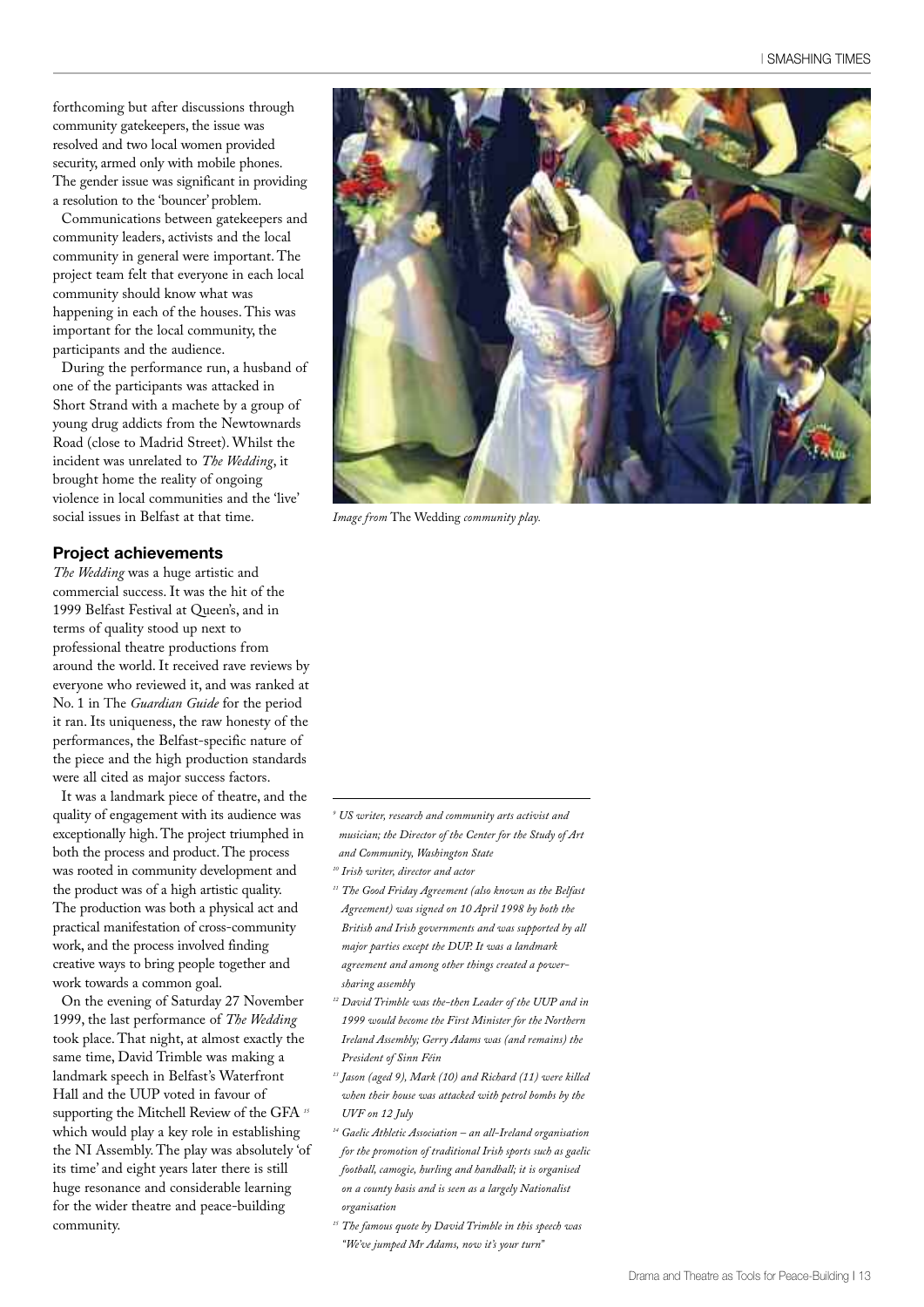# **CASE STUDY 2 – SOLE PURPOSE PRODUCTIONS**

#### **Sole Purpose Productions was established in Derry in 1997 by Patricia Byrne and Dave Duggan.**

In their own words,"Sole Purpose Productions is a professional theatre company that exists to use the discourse of imagination to investigate and illuminate social and public issues. Our work is situated at the crossroads of art and politics".

There are three key elements to the work of Sole Purpose:

- New productions
- Touring, including festivals
- Projects and workshops

#### **New productions**

The company's artistic directors have written, directed, produced and performed ten new pieces of work in the last ten years. Most recently, Dave Duggan wrote and directed AH6905, a one-man show dramatising the experience of truth recovery in a society coming out of conflict. Patricia Byrne developed, rewrote and produced an alternative pantomime – *Snow White – The Remix*, which challenges the impact of the beauty industries on the self-image and self-esteem of girls and young women.

#### **Touring including festivals**

Sole Purpose's primary audiences are in non-theatre venues. That is community halls and centres, pubs, Orange halls, church halls, hospitals, clubs etc. Their productions have toured to venues as diverse as Glencree Reconciliation Centre in Wicklow to Longford Golf Club, from Limerick Institute of Technology to Crumlin United Football Club. They have also performed in theatres and at arts festivals in Ireland, Scotland and elsewhere over the last ten years. In 2006-07, the company performed at festivals in Dublin, Belfast and Donegal.

#### **Projects and workshops**

In addition to producing its own work, Sole Purpose has undertaken a range of projects and workshops with a wide range of individuals and groups. This part of their work is often undertaken in response to a specific request to use theatre as a tool for addressing a social issue. Over the last two years this work has included addressing

issues such as racism, victims of crime and peace-building.

In 2005, Sole Purpose undertook a Peace Theatre Residency at Kilcranny House, a peace centre outside Coleraine.The residential provided an experiential learning experience on using theatre to address peace issues. Participants came from across Northern Ireland, and from Dublin and England.

#### **Company philosophy**

The work of Sole Purpose is rooted in the philosophy of 'making the world a better place' and so it has set out to directly contribute to discussion and debate about the conflict, and to provide work which challenges the audience and themselves as writers and performers. They are absolutely committed to the highest artistic standards and to the tradition of theatre practice, and strongly believe that work in non-theatre surroundings does not mean that standards have to be compromised. For example, the discipline of not allowing late-comers into performances is enforced in community venues in the same way that it is in theatres.

#### **The company describe the key ingredients of their work as:**

- High artistic standards
- Relevant and engaging
- By invitation only
- Volunteer audiences
- Interactivity
- Tradition of drama and theatre practices

#### **Sole Purpose and peacebuilding**

In addition to *AH6905*, Dave Duggan has written four pieces of theatre which address issues of the conflict and its legacy, including the *Peace Process Trilogy. The Shopper and the Boy* (1996) looks at Loyalist marching; *Without the Walls* (1998) dramatises the challenges of a society trying to police itself as it moves out of violent conflict; and *Waiting…* (2000) explores issues around ex-prisoners, victims and the theme of moving on.

*Scenes from an Inquiry* (2002) marked the 30th anniversary of Bloody Sunday, and aimed to provide audiences with an insight into the Saville Inquiry. The play was performed by members of families of the



AH6905 *by Dave Duggan, a Sole Purpose Production, with Darren Greer. Photo by Max Beer.*

Bloody Sunday victims. A subsequent radio drama version was broadcast on RTÉ Radio 1.

Sole Purpose performances nearly always have some kind of interaction with the audience. For *Waiting…* around 80% of performances had interactive workshops where audience members directed the cast to carry out actions they thought should or might have happened. For example in *Waiting*… a victim comes face to face with a perpetrator; there is no physical violence in the play but in the workshops audience members often suggest actions like "hit them!"The actor's role play this with the directors asking 'what now?' afterwards to create a sense of the consequences of our actions.

The company have set up safe structures and spaces for dealing with contentious issues. The company has a strong policy of only performing where they are invited and where they are wanted by the whole audience ('volunteer' audiences). Therefore, Sole Purpose don't tend to work in schools, at conferences or with other audiences who might not be expecting them. They take time to build up a relationship with the communities they work with, usually through local community gatekeepers such as ex-prisoners, church leaders or community relations officers.

The company is keen to emphasise that they are not therapists, but they do acknowledge that some of their work can be therapeutic. There is longevity in their work (they don't do one-off tours) that reflects the longevity of the peace process itself.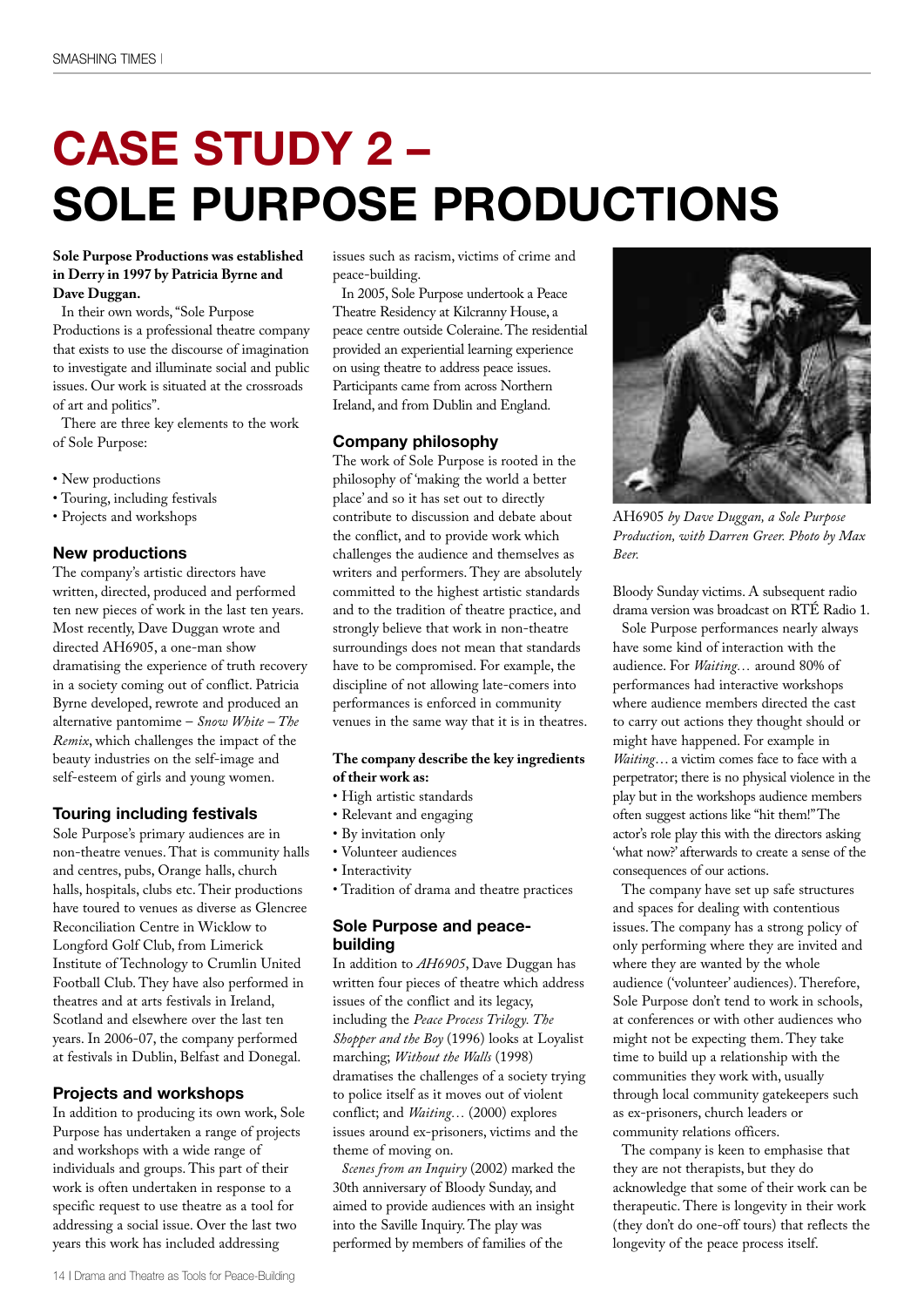# **CASE STUDY 3 –** *YO MISTER*

#### **Background**

*Yo Mister* was a short one-act play set in the waiting room of a prison, and performed by Loyalist ex-prisoners. The play featured three characters – a Loyalist prisoner waiting for a visitor, and two prison officers. Integral to each performance was a postshow discussion or workshop. The play was performed throughout Northern Ireland in community venues such as community centres, pubs, schools, halls and other nonarts venues. The play was performed both to public and 'invited' host audiences.

The play was the idea of Alistair Little, a facilitator with experience of working in conflict transformation on the island of Ireland, Kosovo, Serbia, Bosnia, England and South Africa. He is a former member of the UVF and an ex-prisoner.

The idea for *Yo Mister* came out of the development of an exhibition on Loyalism (mainly UVF focused) which contained photographs of the conflict, handicrafts made by ex-prisoners and video footage. The exhibition was held at the Argyle Business Centre in the Shankill Road area (Belfast), and was initiated by EPIC (Ex-Prisoner Interpretative Centre, a Loyalist ex-prisoner support organisation), and its then director Martin Snodden, himself a former UVF member and ex-prisoner. Alistair felt that a performance piece would bring the exhibition to life and articulate some of the many issues it raised.

#### **Project development**

A group of six to eight ex-prisoners including Alistair got together to talk about their experiences of prison. They talked about incidents, experiences, feelings and emotions. Out of these discussions, one of the group members – Willy Mitchell – wrote *Yo Mister*. The script did not produce a piece of verbatim theatre, but all incidents were based on true stories.

The group who developed *Yo Mister* wanted the play to attempt to give people an insight into prison life, the effect on the prisoner, their family and friends. They wanted to tell the stories of their families and to try to dispel the notion that good and evil can be easily and unequivocally defined.

The play was originally created for a one-off performance as part of the Shankill exhibition.

#### **Creative product**

The audience is seated between a prison cell and the visiting area. The play opens with two prison officers marching the prisoner roughly through the audience. *Yo Mister* is mostly a monologue, with the prisoner talking out loud waiting for his visitor. He is only referred to by his ID number. The prisoner was played by Alistair Little and other members of the ex-prisoner group played the prison officers on rotation. The themes of waiting and of time are present throughout, and the Bible's Ten

Commandments are an underlying concept. The set was very simple, and all in black and white, to represent the concept of 'good / evil' and to symbolise the 'greyness' of prison. A map of Northern Ireland formed a backdrop. In addition to performances of *Yo Mister*, the prisoner's monologues were performed on their own, followed with a question and answer session.This happened largely in educational settings, in schools, residential training or as part of a course (for example conflict, peace-building, community relations).

That the play was written, developed and performed without any assistance from theatre professionals is perhaps in itself unremarkable.What is notable is that the play – through word of mouth recommendations (and perhaps a little help from an article in the *Belfast Telegraph*) – went on to tour throughout Northern Ireland, and to great acclaim. Alistair is an experienced facilitator, and uses storytelling, visual arts, colour and model-making in conflict transformation workshops to articulate experiences and personal stories. He was able to draw on these skills and experiences of the power of arts to articulate deep emotions and complex ideas. Alistair was involved in the development of *Talking to Terrorists*, the internationally acclaimed verbatim theatre piece by Robin Soans and commissioned by Out of Joint and the Royal Court.

#### **Audience and community interaction**

*Yo Mister* was written, developed and performed solely as part of the Loyalist exhibition in the Shankill. However, it provoked discussion and debate beyond its original PUL audience and soon word of mouth recommendations resulted in the



*Alistair Little.*

group being invited to perform the piece at venues across Northern Ireland.

The concept of a post-show discussion was absolutely integral to the performance piece, and crucial to the integrity of the piece as perceived by the ex-prisoner group.

Initially, the post-show discussion involved just Alistair Little but it quickly became clear that the audience was very keen to engage in discussion and debate and that to be effective, credible and balanced, there should be a panel. As the key performer, an ex-prisoner and an experienced facilitator, Alistair was a permanent member of the panel. Whilst other members varied depending upon the location and timing of the performance, they usually included another ex-prisoner, church minister, an academic and peace-building practitioner.

*Yo Mister* was performed once for international visitors. The post-show discussion following this performance was understandably very different from that with a Northern Irish audience, but the feedback and discussions provided a useful external perspective on ex-combatants.

#### **Facilitating conversations**

The key success factor in terms of *Yo Mister's* contribution to peace-building and reconciliation was the post-show discussion. The group intended to challenge stereotypes and perceptions about prisoners and exprisoners, and to build and develop understanding between themselves (as a section of society) and others involved in the conflict.

Audience members were allowed to vent and challenge actions, behaviour, opinions and ideas articulated in the play. This was safe for the performers, as it was their character, not themselves, that was being challenged. It was the group members'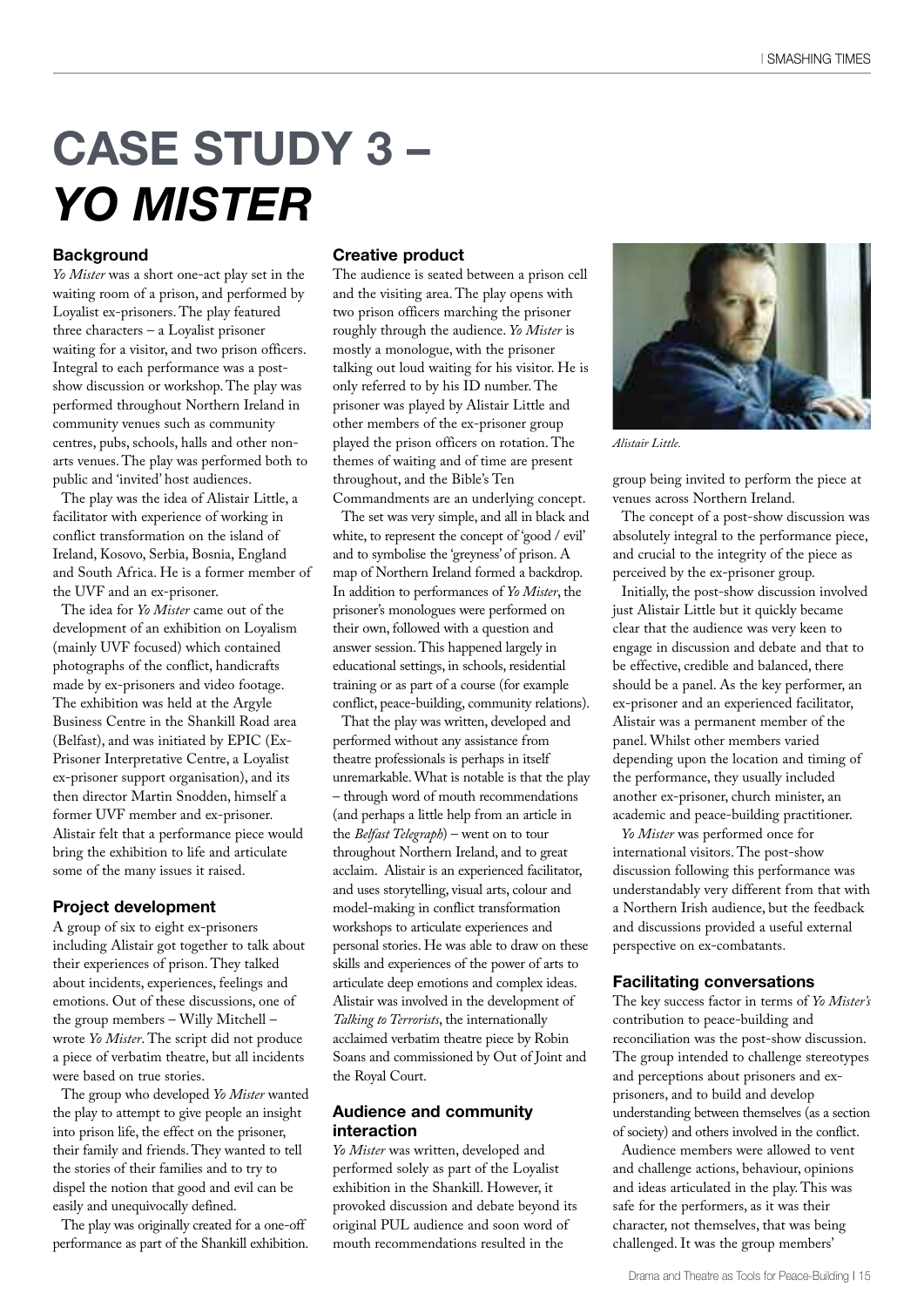experience that audience members were no less passionate or emotional because they weren't challenging 'real' people

By presenting 'faceless' characters rather than 'real' people, these post-show discussions created a safe space which facilitated the starting of difficult conversations between the panel and audience, and sometimes between audience members themselves. For example, after the performance on Lusty Beg Island, Co Fermanagh, Alistair found himself involved in a public and in-depth conversation with the daughter of a prison officer, who through her father's experience had very strong views on prisoners and ex-prisoners. Alistair was certain that this conversation could not and would not have happened outside of the safe space created by the performance, and it was a discussion that appeared to deeply affect both of them.

Whilst the prisoner in *Yo Mister* was obviously a Loyalist one, many of the issues transgressed political and religious boundaries. Following an invited performance in Derry, the audience members – comprising of Republican exprisoners – said that by simply changing names, places and a few expressions, *Yo Mister* could have been about a Republican ex-prisoner. The play therefore connected with them and they felt that despite the obvious political perspectives, there were more shared experiences than different ones. Following this performance, the panel members were taken on a tour of the Bogside by some of the Republican exprisoners and their encounter concluded with a pint of Guinness in a local bar. Again, members of the *Yo Mister* group believe that there is no way that there could have been discussions between the two exprisoner groups without the play, and the preparation undertaken before it to bring the two groups together.

Alistair described how *Yo Mister* brought conversations to life and made them visual, in terms of the audience seeing what lies behind particular issues and the messages that are being put out. He felt that an audience will be more reflective if they are 'sucked in'to the play, by engaging emotionally, visually and aurally, in the same way that they are watching a film. *Yo Mister* said things that would be difficult or impossible in ordinary conversation, and could 'stir up' issues that would be too provocative to otherwise raise.

Despite being in community venues, the theatre space itself was incredibly important to the success of *Yo Mister* as seen by the performers. Alistair felt that the creation of a theatre space facilitated people to come

into the room with 'the other side', an act which they simply would not be able to do in an 'ordinary' room – even the same room but without the theatre context. Theatre therefore neutralised the space, wherever that space might be.

Initially, some people believed that the play was about ex-prisoners justifying their own actions, but the post-show discussion provided a forum to explore and challenge this notion and audience members were encouraged to ask any question they wanted – and they did!

*Yo Mister* engaged with young people as well as older people who been directly involved, engaged in or affected by the conflict. There was a wide variety of reactions by the young people in terms of how they felt about being able to engage with ex-combatants and ex-prisoners. These reactions included fear, and the group had anticipated this. In the workshops with young people, they were asked to prepare questions in groups to provide a sense of safety that no remarks would be individually attributed. One performance took place at the Ulster Folk Park in Omagh, and brought together young people – both Catholic and Protestant – from three schools – and to a neutral venue. There was considerable interaction between audience members themselves, as well as between the performers and audience.

When asked if there was any negative reaction to the play itself (as opposed to the post-show discussions), the researcher was told that one Church Minister was very offended by the underlying theme of the Ten Commandments and felt that their use was anti-Christian.This hurt some of the participants who were committed Christians, and who felt that their judgement on this issue was being questioned.Interestingly, another Protestant Minister wanted to use some of the material in his sermons, as he felt that the issues had a wider application on the themes of forgiveness, understanding and reconciliation.

#### **Barriers to participation and skills development**

When asked about barriers to participation, Alistair felt that there was a feeling in some communities that 'theatre's not for us'. There were pre-formed ideas about what a theatre performance involved, and Alistair felt that this was largely a class issue. For some people the arts were the barrier to participation, whilst for others using the arts removed the barrier to participation in difficult, sensitive and complex conversations that otherwise would not have taken place.

Within the Protestant community, another

barrier to participation was that theatre is seen by some as immoral and 'un-Christian'.

The performers felt an initial sense of embarrassment (a common feeling amongst people taking part in theatre productions for the first time), but found that other aspects motivated them more and that this barrier could be fairly easily overcome. The performers developed confidence both as individuals as well as a group.They developed new skills as they went along and Alistair felt that in particular intellectual understanding and emotional intelligence had been significantly built through the *Yo Mister* process.

#### **The power of theatre**

In contrast to some of the other interviewees, Alistair strongly believes that the contribution of drama and theatre to peace building and reconciliation can only be made if there is a follow up or interactive activity, such as a workshop or post-show discussion. Whilst creating a safe space to hold difficult conversations, Alistair believes that there is a danger that (in a peacebuilding context) performers can use theatre to hide behind.Without a post-show discussion or other activity, the audience is left without a mechanism to challenge and so all power rests with the performers. In other words, the performers are saying 'I can throw out this issue to you as an audience, but you can't come back to me and question and challenge me about it', and that this is an abuse of power. Alistair felt that this lack of interaction between writer / performer and audience was a major contributing factor to the violent reaction by some in the Loyalist community to Gary Mitchell's plays.

Alistair was not challenging the power of theatre to inspire or entertain, but felt that it could only make a valid contribution to peace and reconciliation if followed up with interactive work. He believes that to play a role in understanding conflict and conflict transformation – and therefore an educational role – theatre needs this dimension of interaction with its audience in order to build understanding.

This belief is perhaps explained by where Alistair and his colleagues are 'coming from'. Their intent is that of building and deepening understanding about the conflict, specifically from an ex-combatant and exprisoner perspective, rather than an artistic expression. It is the marked difference of the roots of *Yo Mister* from the other case studies that is the reason for its inclusion. All other practitioners / leaders in the case studies have come to peace-building through a theatre context; Alistair has come to theatre through a peace-building context.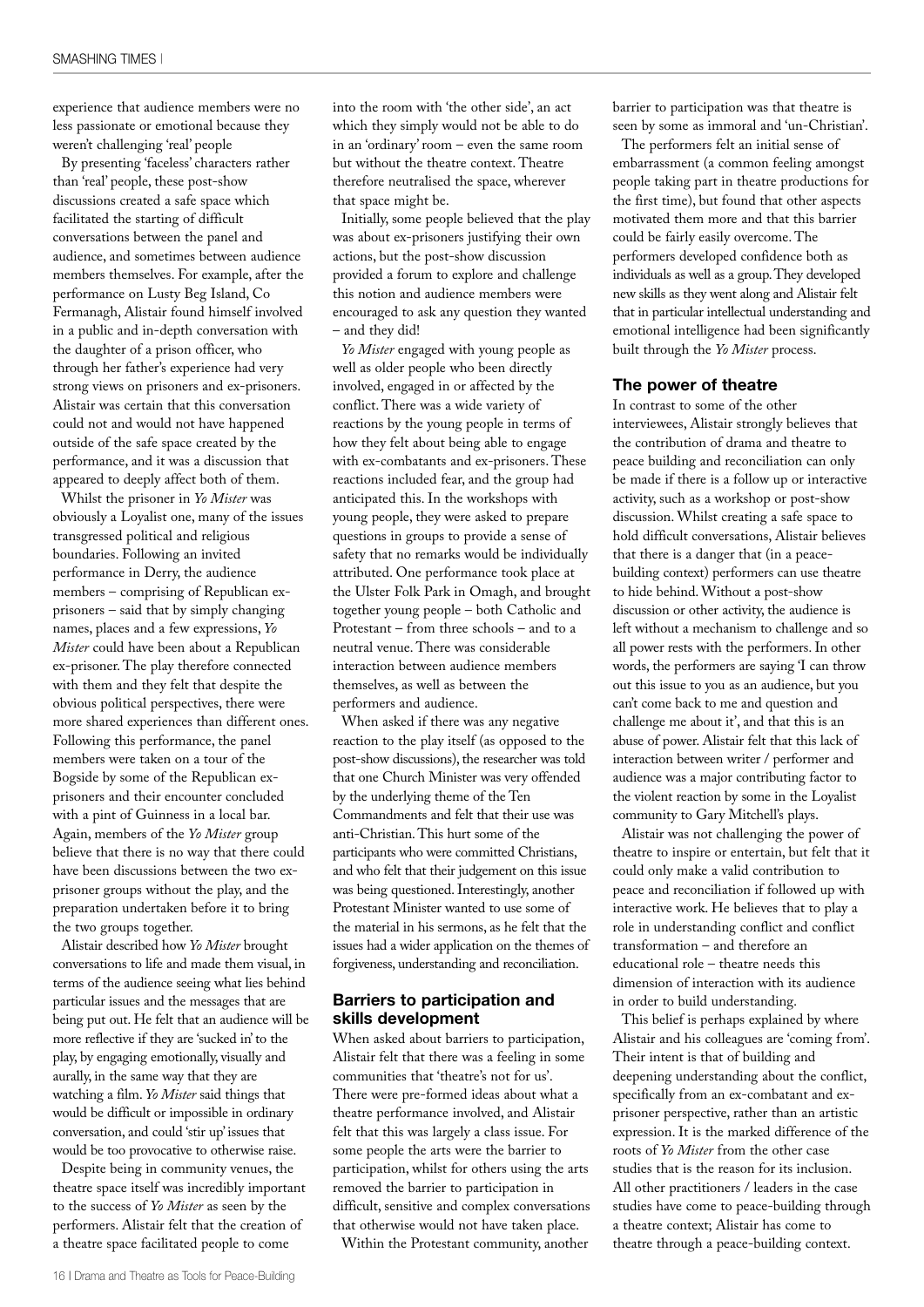## **CASE STUDY 4 – UPSTATE THEATRE COMPANY**

**Upstate Theatre Project (UTP) is an independent performing arts organisation located in Drogheda, Co Louth.The company was founded in 1997 following a year of action research in the North East region. Upstate's work draws not only from the life and culture of the town and surrounding area, but also from the wider border region, an area rich in literary and theatrical tradition. UTP also exists to develop links with colleagues and communities across the border in Northern Ireland.**

UTP's relationship with local communities is based on:

- Developing meaningful partnerships
- Jointly developing dramas for performance by non-professional local groups
- Participation in local arts and community development networks
- Technical resourcing
- Placing artists / facilitators in residence
- Involvement in cross-border programmes

#### **Crossover Theatre project**

Since 2002, the company has run the Crossover Theatre project, a cross-border, cross-community participative drama programme that has involved hundreds of adults and teenagers in learning processes and in devising new theatre performances. It is funded by Border Action through Peace II.

The project is delivered in four geographical areas that are centred around, but drawn from across the areas of: (1) Enniskillen, Co Fermanagh, (2) Clones, Co Monaghan and Newtownbutler, Co Fermanagh, (3) Dundalk, Co Louth and (4) Monaghan town. There is a mix of rural and urban, cross-border and single domain communities and of cultural diversity.

UTP feel that drama and theatre don't bring anything exclusive to peace-building in terms of properties, but rather that the arts are just one way in which conflict can be explored. They believe that the strengths of drama and theatre as peace-building tools are in its use of teamwork, in the combination of the physical and intellectual, and in the psychological and intellectual engagement between participants and their audience. UTP believes that drama brings, rather than forces people together. For them, it is a voluntary commitment to

peace-building through a creative process.

Crossover offered opportunities to people to develop their own language and vocabulary, and explore whatever related issues they want using their own form of expression. For example, the Fermanagh group used black humour in their play about the 'Troubles'.

Upstate see (generic) conflict as being the central crux to any play with a general resolution being usual. Therefore, they believe that the concept of conflict is already embedded within theatre, and to explore a specific conflict and its issues is a natural step beyond this.

UTP has no policy on the creation of crosscommunity groups, although the groups largely met in 'neutral'spaces to encourage participation. Most of the Crossover project groups were quite homogenous but this was by accident rather than design. UTP approached this project through the creation of safe spaces for issues to be explored and conversations facilitated, rather than by designing the make-up of groups.

The project didn't seek to work with specific groups of people, e.g. ex-prisoners, ex-combatants, victims. Indeed, the very term 'victim' was rejected by a number of participants as being a negative, almost derogatory term.

From the outset, UTP acknowledged that delivering a peace-building project in rural areas in border areas would have a very different feel and approach to those which were taking place in major urban areas. They recognised that whilst there are no peace walls in rural areas, there are almost exclusively single identity communities, which are in effect rural enclaves, for example Roslea in Co Fermanagh (Catholic) and Fivemiletown in Co Tyrone (Protestant), and that there are invisible interfaces.

Reported benefits to participants included increased self-esteem and confidence, creation of a new vocabulary and new language, and improved understanding of the 'other'side of the community and/or border.

There has been a crossover between this project and Smashing Times' training programme, with one of Upstate's facilitators being trained through Smashing Times Theatre Company.

Through accident rather than design, two of the Crossover groups have been all-female.



*Dundalk Crossover group member.*

This has provided an interesting perspective as women are often seen as having the strongest peacemaker role, yet have largely been excluded from the Northern Ireland peace process (Maher & Basanth, 2004).These allwomen groups have provided empowering opportunities for women to explore the conflict on their own terms through drama.

#### **Crossover challenges**

From UTP's perspective, the Crossover project was unsuccessful in engaging with Protestant adults, which they measured through lack of participation. They did not have the same issue with young Protestants. UTP were not able to say why this was, although it was felt that the perception of some members of the Protestant community towards theatre as being 'immoral' in some way might have played a part. Other possible barriers to participation included class issues, gender issues and the lack of access to theatre in rural areas.

UTP was also afraid of taking, or being seen to take, a 'parachutist' approach; that is to 'parachute' into a local area, undertake work, and then disappear back to base. They were particularly sensitive about their work in Northern Ireland, as they are based in the Republic, and did not want to be seen as 'drama missionaries' from the south.

Many people were slightly afraid of addressing issues around the conflict in a head on way. In some cases this was the remoteness of their geographical location from areas of conflict, in others the political and/or emotional remoteness from it and for others (for example some members of the Dundalk group), it just hadn't been part of their culture, life experience or personal/family/community history.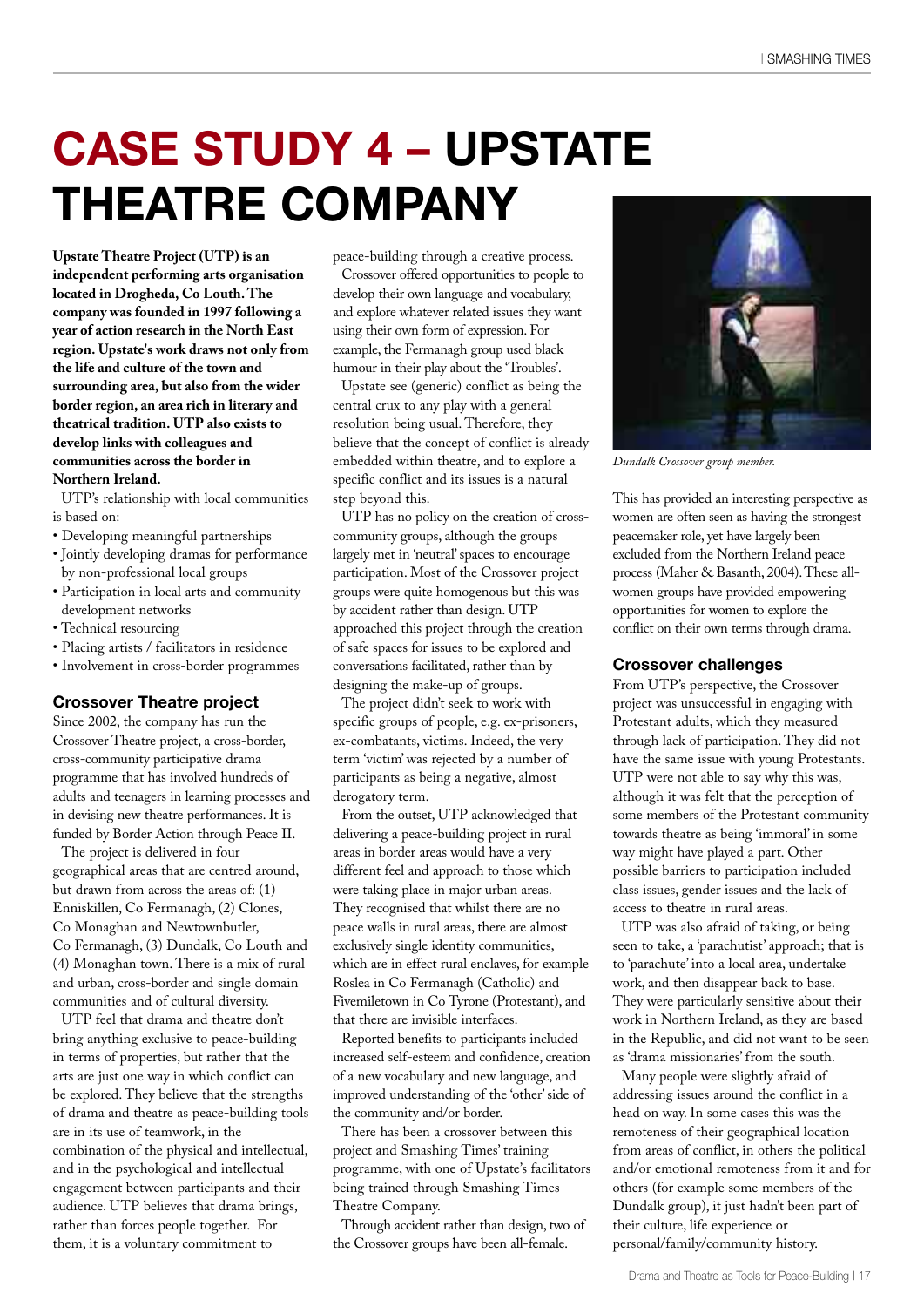### **CASE STUDY 5 – SMASHING TIMES THEATRE COMPANY – ACTING FOR PEACE: CREATIVE TRAINING IN DRAMA AND THEATRE**

**Summary of training programme** Smashing Times Theatre Company designed and delivered two training programmes in drama and theatre, specifically to promote peace-building and reconciliation, through high quality artistic processes. Both courses were developed and delivered in partnership with University College Dublin (UCD), the accrediting body and the Mid-Ulster Women's Network (MUWN). The training is funded by the European Union's Programme for Peace and Reconciliation, managed for the Special EU Programmes Body by the Cross-border Consortium.

Smashing Times have a long history of using theatre to promote peace-building, of women-focused theatre and of working on a cross-border basis. They also advocate the use of drama and theory to influence social policy. MUWN provides local women in the mid-Ulster area with opportunities for personal development and training, and education and leisure pursuits.

#### **The aims of the training programmes were to:**

- Support the ongoing development of drama and theatre in a community context
- Raise awareness of how drama and theatre can be used for addressing issues of cultural diversity, peace-building and reconciliation within a community context
- Facilitate access to training for disadvantaged sectors and to facilitate community leadership training through drama
- Raise standards within community theatre provision by enabling participants to bring a high level of professionalism back into the community
- Obtain a nationally recognised qualification in the arts

The first course was a Certificate in Community Drama. It provided an introduction to drama and theatre skills, and to the theory and practice of community drama and was therefore aimed at people

with an interest in community drama / theatre and in community development. There were no formal entry requirements and short-listed candidates were interviewed.

The second course was the Diploma in Drama Facilitation Skills which provides specialised training and a recognised qualification for professional artists who wish to become drama facilitators (teachers of drama) within a local arts context and is aimed at more experienced practitioners / artists who wished to work as drama facilitators. There were minimum entry requirements including basic academic achievements and significant drama / theatre / community development experience. Again, short-listed candidates were interviewed. Trainees work with leading professional directors, playwrights, writers and devisers and explore the promotion of issues such as anti-racism, peace-building and conflict resolution through drama and theatre.

Both courses were delivered over a 12 month period, and involved 128 hours of direct contact over 10 residential weekends. Participants were assessed through a variety of written work, continuous assessment and presentations. The Diploma course was the first-ever (and remains the only) course in Ireland to provide accredited training at university level for drama facilitation within local contexts.

The programme was supported by an advisory panel which included representatives from Smashing Times, Louth County Council, arts organisations, Arts Council of Northern Ireland, UCD and the Community Relations Council amongst others (see list of panel members on page 25).

The main tutors for the training programmes included Mary Moynihan, Freda Manweiler, Chrissie Poulter, Andy Hinds, Gillian Hackett and Ena May. In addition, there were a number of visiting speakers and workshop leaders over the

duration of both programmes. All are well-respected drama facilitators with extensive artistic experience as well as skills and experience of working on a crosscommunity and cross-border basis.

#### **Recruitment of participants**

Smashing Times put in place a robust recruitment process, which included both a written application and, for short-listed candidates, an interview. During the interview, the company made it very clear that whilst the course was first and foremost about participants undertaking professional drama training, it was an academic programme (although there was huge practical content) and that it was essential that the legacy of the conflict was addressed – in other words that peace-building was at the heart of the training.

There was a very diverse mix of participants on all training courses in terms of Catholic / Protestant / other or no religion, gender, age, with or without disability and from both sides of the border. This diversity of participants was taken into account during the recruitment process, but there was no positive (or negative) discrimination. Smashing Times succeeded in attracting a genuinely diverse mix of applicants and so was able to end up with a diverse group.

One criteria of being accepted onto the training programmes was that participants had to demonstrate how not only they, but their own communities, would benefit from both the drama and peace-building skills and experience they would gain. This ensured longevity for Smashing Times' project but also took the learning back to communities to contribute to its development and to help address the legacy of the conflict.

#### **Creative training process**

Theatre and drama was used as the tool to raise new and existing issues for the participants, and they addressed peace-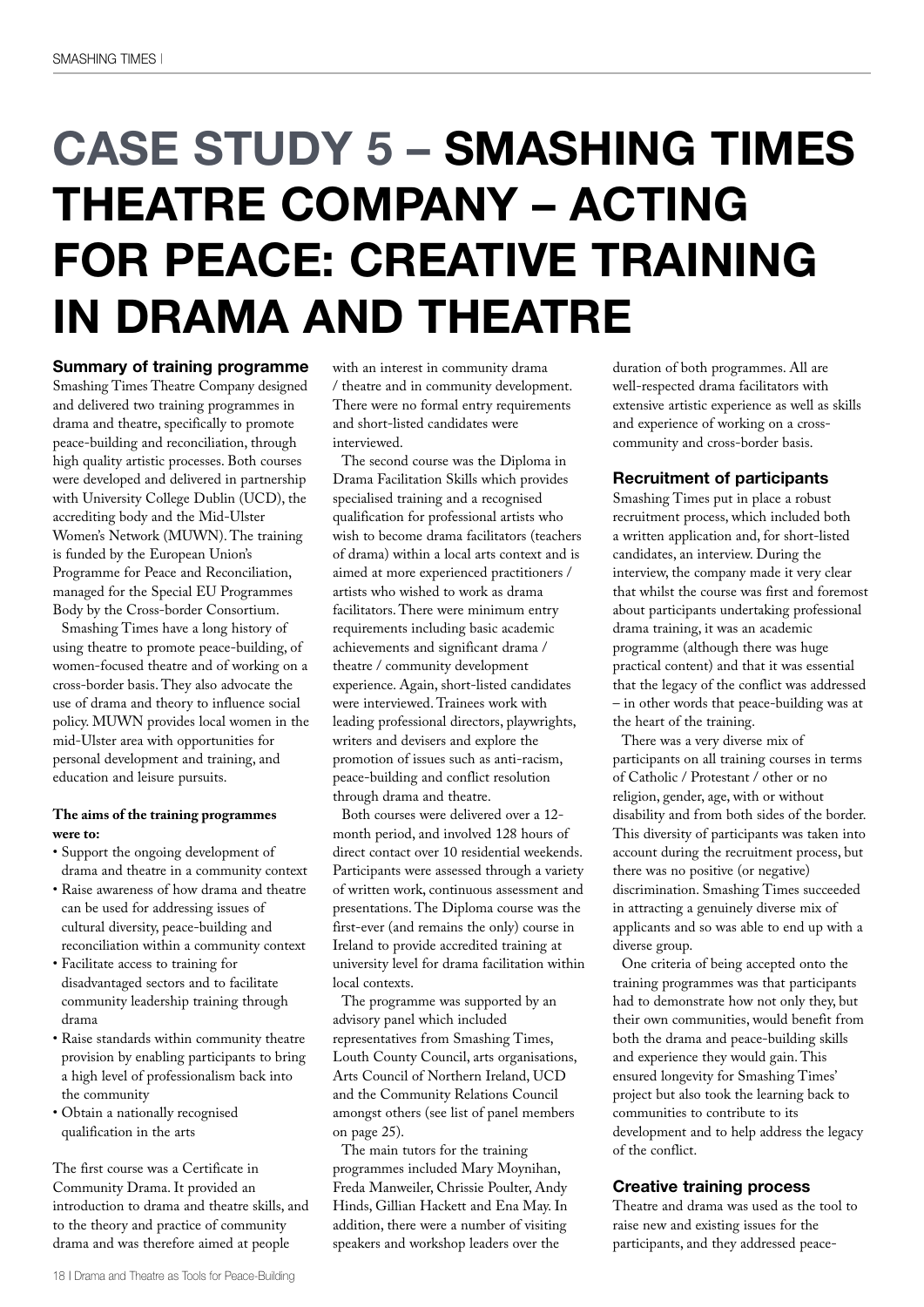

*Creative Training performance.*

building, conflict and equality in a wider context as well as within the Irish one. Drama and theatre enabled them to explore individual and group stereotypes and perceptions, and themes of conflict ran throughout the course, for example violence, sectarianism, paramilitary activity and racism.

The huge diversity of participants on many of the courses provided new opportunities to Smashing Times'staff and course facilitators / tutors for their own learning. Again, this was an unplanned outcome, and the diversity contributed to the success of the training.

In addition to the facilitation and exploration of issues through drama and theatre techniques, participants had a session on the theory and principles of peacebuilding with Dr Brandon Hamber. This gave participants the opportunity to learn more about peace-building and conflict resolution theory from an internationally respected academic working in the field.

A strong link to community development practice was instilled from the outset. All participants were required to research peacebuilding and reconciliation issues in their own community, as a way of gathering material to contribute towards their final theatre piece. This ensured that participants were making a tangible link to their own learning and the community in which they work and/or live, but also enabled community theatre and community development practice skills to be developed in tandem. By drawing on their own or their community's experiences, participants brought a range of stories to the programme, for example an ex-combatant returning to his family and migrant workers in poultry processing factories in rural Northern Ireland.

Each course culminated with the performance of a play devised, developed and performed, and in some cases cowritten, by course participants. Professional artists/scriptwriters Gillian Hackett, Ena May, Andy Hinds and Chrissie Poulter worked alongside participants to script the plays from a devising process. The plays were performed to an invited audience of friends, family and work colleagues. Some of these plays told individual participants' stories. This was not a process that everyone wanted to undertake although everyone contributed some idea or experience, whether their own, made up or belonging to a third party. As in common with other case studies, the use of theatre de-personalised the stories to allow characters, rather than individuals, to tell the stories and so held them in a safe space. Audience members were, on occasion, reduced to tears.

Interactive activity is a core feature of Smashing Times; post-show discussions after performances complete the circle; participative drama workshops accompany performances; and training programmes support skills development in local communities.

The performances were followed by postshow discussions which were recorded either by note-taking or by video. All the participants sat up on the stage for these discussions. This was a 'friendly' audience in so much as everyone was known to at least one participant and was there to show support. This gave the audience / actor relationship a sense of connectedness and helped provide a 'safe' environment in which the participants could be questioned and issues discussed.

#### **Development of and benefits to participants**

Through this course, Smashing Times believe that many of the participants worked with people that they would never have done so before. This was not just the more obvious Catholic / Protestant communities, but also people from distinctly different urban and rural communities.

Previously 'unlikely' friendships were developed and appear to have been maintained.

An understanding of the different issues facing rural and urban communities was developed, and this was an unplanned outcome for all, including Smashing Times.

Many participants from the south travelled across the border into Northern Ireland for the first time. A deeper understanding of peace-building issues and perspectives from each side of the border was also developed.

Some people discovered that they had a real and genuine interest in peace-building and reconciliation, when prior to the course they had seen it as more of a background or secondary issue. Conversely others discovered how normalised to the conflict they had become, and through the course acknowledged that they had been involved in the conflict and needed to be healed in some way. This was not the remit of the training but nonetheless enriched the experience for the participants, and brought the grey areas around personal support and professional practice for facilitators sharply into focus.

The training programmes focused on the main Orange / Green divide, but through the course participants explored a wider context of equality and had a chance to examine their own prejudices including their perspectives and views on the Travelling community, sexism and racism.

The process of developing an original piece of theatre to performance standard involved considerable teamwork and collectivised experiences for participants. It created a sense of common purpose and of collective achievement.

#### **Creative training challenges**

A very small number of participants were seeking a therapeutic process, rather than an artistic one and facilitators needed to provide a clear steer to ensure it remained an artistic process.

A number of participants from the African community brought a totally different perspective on gender equality to the training programme, and the group had to deal with what they saw as sexist views from their fellow participants. This threw up many challenges but also gave the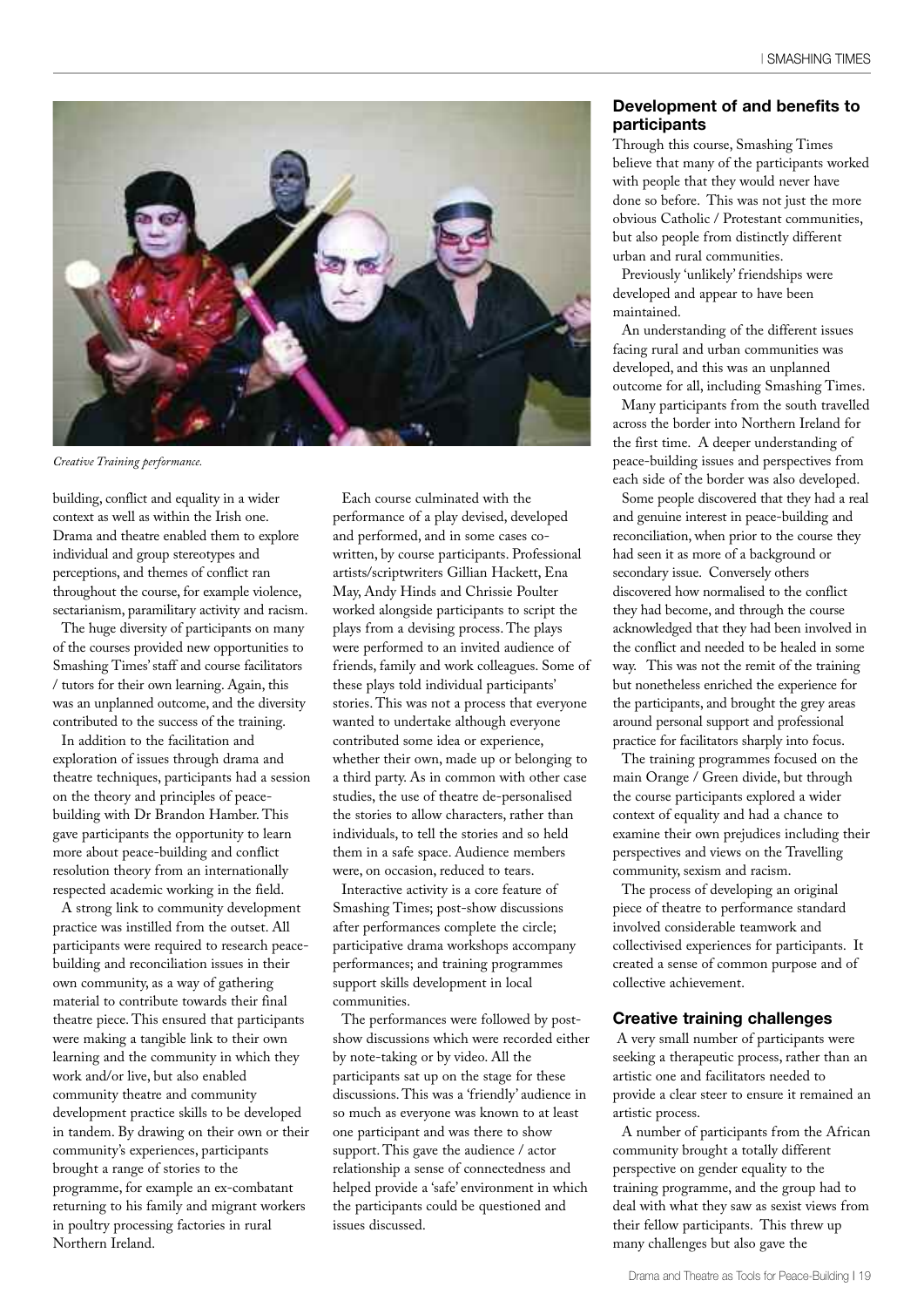participants – and Smashing Times – an entirely new perspective on conflict.

There was conflict within the group during social evenings at the residentials. This manifested itself through heated discussions on a range of issues, such as philosophical approaches to religion and, rather unexpectedly, north versus south driving styles. There were also the inevitable personality clashes. The more obvious conflict-related divisions and perspectives did not emerge. This was unexpected.

Surprisingly, given the programme's roots in community development and community theatre, some participants were competitive both academically and through performances. Again, this was unexpected.

#### **Success factors for Smashing Times**

Smashing Times identified the following as success factors – for them – of drama and theatre as tools for peace-building:

- Drama is a fun process to explore issues • Process to dis-inhibit to enable people to
- perform and therefore talk • Team effort – 'drama is not a solo pursuit and you have to work together or it doesn't happen'
- Opportunity to play different roles can lead to the understanding of different perspectives – how it feels to be the 'other' – it's a very physical experience and one which can be difficult to ignore
- Audience can be moved from their comfort zone – performances can jar them, even if the 'post-show discussion' happens at home
- Audience relates to people performing everyone is in the same boat and people will reveal as much or as little as they want
- Drama exercises are designed to bond and build trust – conflicts are seen as acceptable in a creative environment – 'it's OK to have two positions within the group'
- Use of experienced facilitators all had worked with Smashing Times previously – all were experienced and highly respected

drama and theatre practitioners; all had some experience of peace-building and cross-border work and were themselves drawn from different community backgrounds and perspectives

Smashing Times acknowledge that 'drama and theatre as a tool for peace-building isn't for everyone, but then no process is'.

Smashing Times believe there is a powerful creative energy in a theatre that wants to support social change. As Peter Brook says,"the wish to change society, to get it to confront its eternal hypocrisies, is a great powerhouse"(*The Empty Space*, page 79). The company uses drama and theatre as artistic processes in their own right, aiming to provide a quality arts experience with ensuing artistic benefits, and also uses drama and theatre to develop a stronger awareness of the issues raised. The company recognises transformative benefits, which are in many instances 'life changing'.

One participant described participation on the Creative Training courses (they undertook both the Certificate and the Diploma) as "the most enjoyable, most fruitful, most productive, yet most demanding in my life so far" and concludes . . . by saying "may your excellent work continue long and flourish, transforming people and transforming communities".

#### **Outputs from the creative training**

The participants on the Certificate course produced three original pieces of theatre: *Long Way Around*

Tells the story of the divide, both cultural (religious traditions) and the physical (barriers separating communities) in Northern Ireland and how healing begins with talking and bringing both sides together.

#### *Victim of a Victim*

A compelling story of how someone can be indoctrinated as part of a family tradition, and how that person can suffer as a result. It is about the 'wakening up' and seeing things for oneself and challenging inherent values.

#### *Lipstick Power and Politics*

Explores the power of following trends without realising so; how asking a person's surname in Northern Ireland can indicate religious affiliation and how others would prefer to see someone alone rather than dating a person from the 'other' tradition.

The participants on the Diploma course also produced three original pieces of theatre:

#### *No Way Out*

Delves into the subversive paramilitary culture in Belfast where extortion and blackmail are used; focusing on how some of the paramilitary groups use young women as commodities. The play centres on a man returning to Belfast after years of being on the run in England. He faces old debts and paramilitary group members, and must choose between a punishment beating or offering his sister for sex.

#### *Bag Full of Dreams*

Explores the culture of Northern Ireland in a growing cosmopolitan society. How a migrant worker comes to the North in search of work and faces appalling conditions and treatment. It deals with feelings of isolation and rejection and how one woman's strength prevails to assert herself and challenge the oppression.

#### *If Your Father was Living Now*

Looks at the intrinsic feelings of fear and prejudice; two Catholics in a southern registered car, frantically trying to catch a flight, are caught up in a 12th of July parade in Belfast. Members of the parade try to help them but the Catholics mistakenly see their approach as aggressive – what you 'think' is real is what you see as real until proved otherwise. Trying to impersonate Protestants, they eventually abandon their journey and join the marching bands.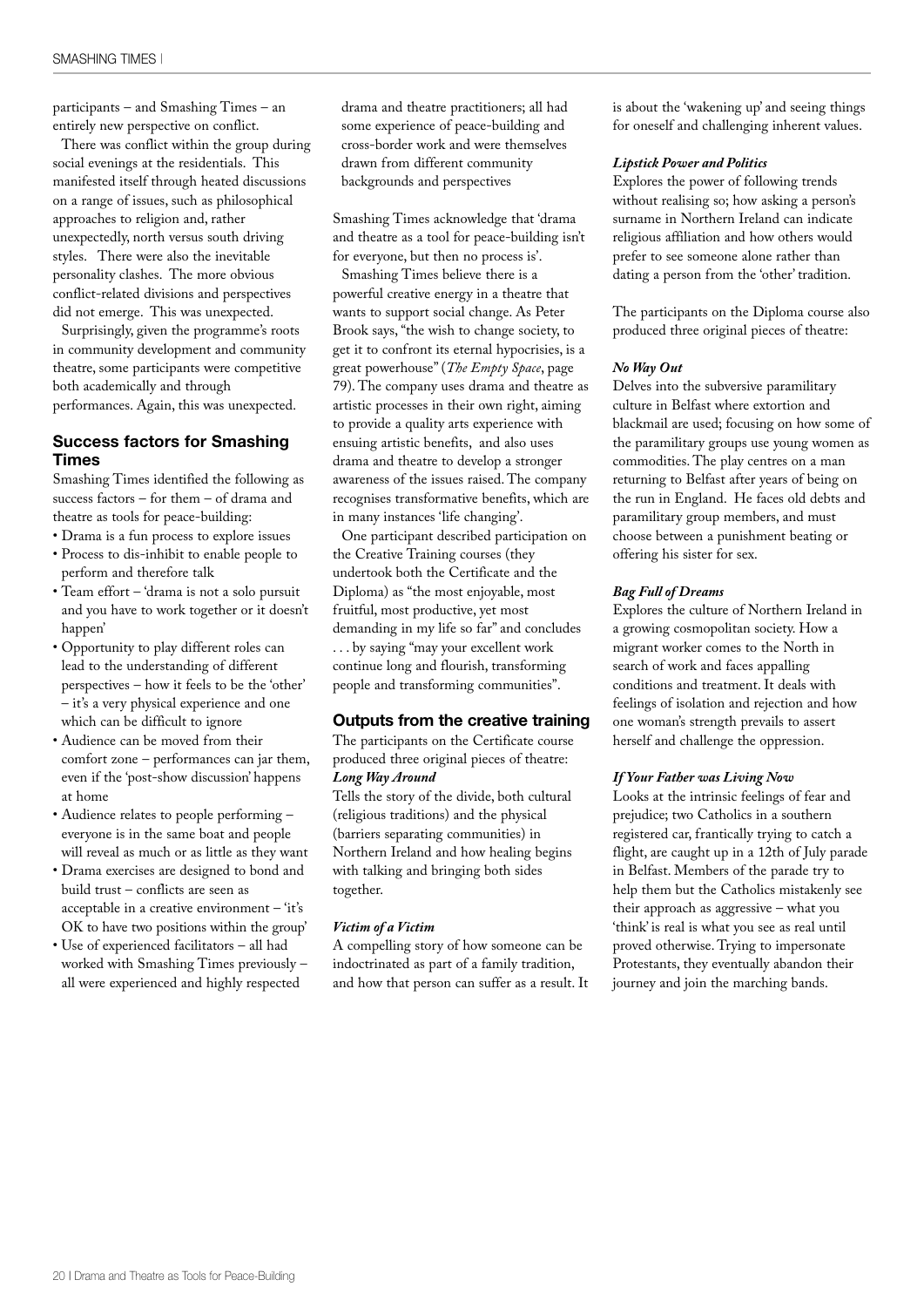### **SUMMARY OF FINDINGS AND CONCLUSIONS**

**The case studies provided a remarkable and inspirational insight into the work of theatre and peace-building in Ireland.**

When this research project began, it was initially thought that Smashing Times Theatre Company would be able to draw up 'best practice' guidelines from it. However, many of the key interviewees were at pains to emphasise that their success factors were not 'how to do peace and drama', but instead 'this is what works for us'.

However, through the analysis of the research, ten approaches, philosophies and processes were identified across all or most of the case studies. This research is not proposing that these are essential ingredients of a peace-building and drama project, but rather that they are features of the case studies examined here.

#### **Common features**

#### **1. Drawing on non-arts funding**

For example, Sole Purpose receives core funding from the Community Relations Council in NI. This not only gives an indication of how seriously this work is taken by those outside of the arts community, but also an acknowledgement of the benefits to the wider community.

#### **2. Artistic integrity**

For the theatre companies interviewed, the quality of artistic activity is paramount. The issue of peace-building or indeed any other is secondary. The process, practice and outputs must have absolute artistic integrity and be of the highest standard; other benefits are a bonus. As Dave Duggan from Sole Purpose said,"we are artists, not community development workers".

#### **3. Significant and designed participation**

All of the case studies had a significant amount of deliberate and designed interaction with their audience and/or participants. Furthermore, the engagement was of high quality.This is where their work appeared to have the biggest and most significant impact. It is through this participation that the difficult conversations have been facilitated and new relationships and perspectives forged. The success and high impact of *Yo Mister* was due to its unprecedented level of postperformance interaction.

#### **4. Use of non-arts spaces**

The use of non-arts spaces has had a duel benefit for the projects and participants. Firstly, it has removed a barrier to access / participation for theatre and drama (and indeed the arts in general), and took the art to the heart of communities rather than expecting communities to travel to the art. Secondly, the creation of a theatre space in a community venue or non-arts space transforms it into a neutral space. For example, both Smashing Times Theatre Company and Upstate Theatre have built a network of community, youth, church, sport, school and other venues which they use and have transformed into theatre spaces during their use.

#### **5. Artistic risk-taking**

Like No. 2 (artistic integrity), artistic risktaking was absolutely at the core of most of our case studies. *The Wedding* is a perfect example of this; there were many other easier ways of producing high quality crosscommunity theatre, but the use of sitespecific performance, internationallyacclaimed playwrights and a complex revolving scene process meant that artistic risk-taking was just as important as (if not more than) the peace-building process.

#### **6. Principled leadership on artistic and behavioural standards**

The theatre companies – Smashing Times Theatre Company, Upstate and Sole Purpose – who contributed case studies to this research were keen to provide leadership on artistic and behavioural standards of theatre. This meant that communities could experience the principles of professional theatre practice on their own doorsteps, which often made it a more accessible experience. It also ensured that artistic standards were placed at the forefront of the company's work.

These practices included starting performances promptly, refusing admission after curtain up (wherever the venue), involvement of professional theatre practitioners and the highest performance and production standards.

#### **7. Go where wanted and invited**

All the performances and workshops in our

case studies were only carried out in communities where the people involved had been specifically invited. None of our projects involved the leaders 'inviting' themselves to perform, work, talk or train.

Sole Purpose go further. They rarely perform through 'open' invitations, for example at conferences. They want to ensure that every member of their audience is expecting them and can therefore respond, engage and interact with both theatre and the issues being raised. If there is a significant community issue for the hosts, Sole Purpose Productions is willing to renegotiate even up to the last minute. For example, in Kesh, Co Fermanagh, their performance was scheduled for the same day as a local RUC officer was being buried; he had been shot. Sole Purpose did not know until literally a few minutes beforehand whether or not their (conflict-related) play could be performed, as it was such a sensitive time for that community.

#### **8. Understanding of the complexity of peace-building and conflict resolution**

Another key feature of our case studies was that the companies and individuals involved demonstrated a real understanding of the complexity of peace-building, with a number of them emphasising that this complexity should never be underestimated. This understanding was demonstrated in a wide variety of ways, for example the negotiation of the scripts for *The Wedding*; Sole Purpose deliberately ensure a mix of actors from different community backgrounds; *Yo Mister* increased the size and diversity of its postperformance discussion panel to be more inclusive and accessible to its audience; Upstate Theatre have focussed attention on rural single-identity enclaves and worked to develop these areas through theatre; and Smashing Times Theatre Company ensured that its training participants were fully equipped with both artistic and peacebuilding skills that they could share with their own communities.

#### **9. Longevity of work**

The longevity of their work (made all the more significant because of the difficulties of arts funding, particularly in the north) with regard to its peace-building elements was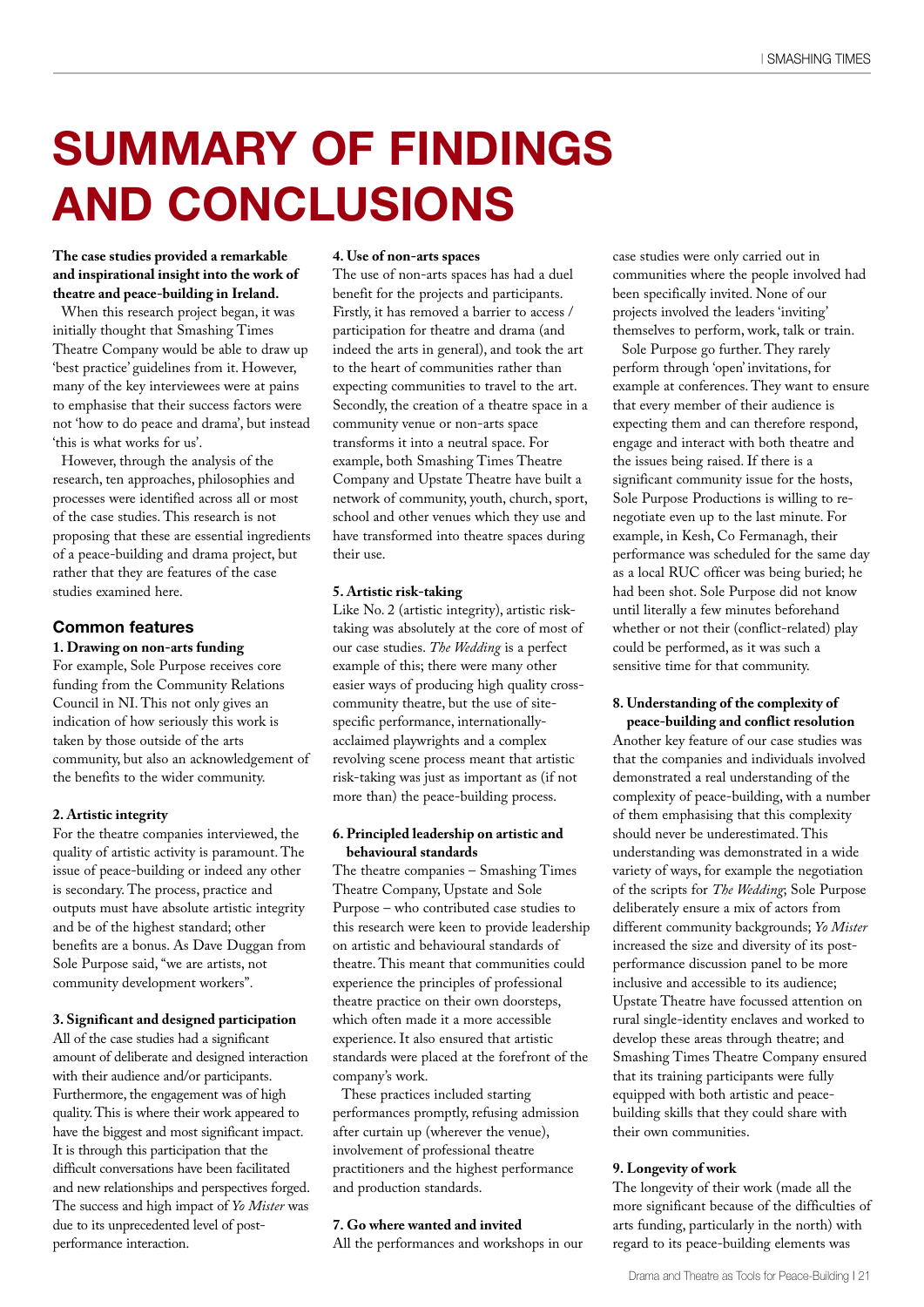implied throughout most of the projects. Perhaps because the case studies were carefully chosen that this research did not find any evidence of short-termism or 'ontrend' aspects of using drama and theatre to support peace-building. Many of the companies and projects demonstrated a sense of being part of a long-term process or at least taking just a small step in that long process.

#### **10. Individuals with genuine and strong personal commitment to peacebuilding and the arts**

As with the success of so many aspects of life, these case studies were particularly effective, imaginative, innovative, risk-taking and had significant impact because of the individuals involved. Again, all the case studies had at their heart people with absolute commitment not only to the arts but to peace-building. In short, they totally believed in what they were doing, in terms of its artistic quality and integrity, its benefits to everyone involved, its need and its impact.

#### **Distinctiveness of drama and theatre as tools for peacebuilding**

This research identified that what drama and theatre contribute most to the peacebuilding and conflict resolution process is the creation of 'safe spaces' – both literal and metaphorical. The creation of these special and safe spaces to promote dialogue and explore issues in a peace-building context, are unique to this art form.

The theme of safe spaces emerged as both an underpinning and overarching theme, and takes a central place (albeit in different guises) in each of our case studies. These safe spaces facilitate and enable difficult conversations to take place, either between individuals or organisations, or through the dialogue, interactions or representations of characters on stage.

Sometimes these safe spaces are literally created through the transformation of a community venue, hall or other space into a 'theatre space'. Theatre appears to have a neutralising effect on a space, and so renders it 'safe'. The removal of previous or existing associations with the space before it became a 'theatre one' enables views, opinions or perceptions to be temporarily suspended. In practice, this means that issues and discussions which may not have been possible prior to the creation of this space (possibly just a couple of hours earlier), now became possible. The audience entered the space as a theatre space, rather than for

example St Mary's Hall. Both Sole Purpose and the *Yo Mister* project directly referred to this, and the use of [real] houses in Belfast for *The Wedding* were transformed into neutral theatre spaces despite being in the heart of almost completely single-identity communities.

Another type of safe space – metaphorical – is created through the use of drama. The use of characters and fictional dialogue again creates a safe space to facilitate difficult conversations. Even when dialogue may be almost verbatim, it is still characters rather than 'real' people who speak the words, raise the issues and challenge or reinforce stereotypes. It is more acceptable for a character than a 'real' person to speak or behave in a particular way, as they are fictional, part of someone's imagination and so not seen as 'real'. This in turn then provides an opportunity for the audience or participants to challenge the words or actions of a character that they simply would or could not do with a 'real' person. In short, the character provides a safe space to challenge. The work of both Smashing Times Theatre Company and Upstate Theatre Project are excellent examples of this.

Furthermore, through drama and interactive theatre an opportunity to explore the consequence of actions and words is provided. Both in Upstate's Crossover Project and the development of performance pieces through Smashing Times' training programme, opportunities are created for participants to explore the conflict and related issues through drama. Postperformance interactive workshops by Sole Purpose provided opportunities for the audience to explore 'what if' scenarios. Similarly, post-performance panel discussions and workshops following *Yo Mister* offered the same opportunity to explore consequences of words and action in a safe space.

Being present in a neutral theatre space and/or the use of characters also brought people together to have conversations that otherwise would not have been possible. This happened across all of the case studies. In some cases, this was facilitating conversations between people from Catholic and Protestant communities, from urban and rural areas, from each side of the border or across class divides or ethnic backgrounds. In other cases, this was between people whose beliefs had brought them into direct conflict with each other, for example the discussions between the Republican and Loyalist ex-prisoners after *Yo Mister*.

#### **Research challenges**

There were two key inter-related project challenges for this research project. Firstly, the scope of this research was potentially huge as much work has been done in the wider field, although little documented. Theatre has also been used as a tool for conflict resolution and exploration, peacebuilding and to bring about social change in various different and dynamic ways throughout the world. It was difficult to keep focussed on a specific area and it was felt that the potential scope of the research was huge, given the breath and diversity of information.

The second challenge was a common one when undertaking research (particularly qualitative): that of getting to speak to the relevant people within the timescale of this project. In some cases, we were able to find alternative interviewees from projects, in other cases we had to rely on internet, printed and other information.

There were several other less significant issues. Some members of the arts community are not used to talking about working in the peace-building context. They either do not see what they do as making any contribution or take a rather naïve view of the conflict ('it's all in the past'). We also had to bear in mind that the peace-building element is very much a secondary aspect to the work of theatre practitioners. The primary concern is the production of high quality art and arts experience; for some people, if that contributes towards peace-building then it's a bonus but is not essential. Several of the key interviewees were keen to stress that they are artists, not community development works or peace-builders. It is the view of this report that the two are not necessarily mutually exclusive.

#### **Summary of learning**

This research project has provided so much learning for Smashing Times Theatre Company, the researchers, and hopefully in the future for the theatre community and for community development in the border region.

#### **In summary this learning is:**

- There are many different ways and approaches of using drama and theatre as a tool for peace-building
- Smashing Times Theatre Company is now better placed to share knowledge and provide services for drama and theatre / peace-building projects
- There is no such thing as 'how to do drama, theatre and peace-building'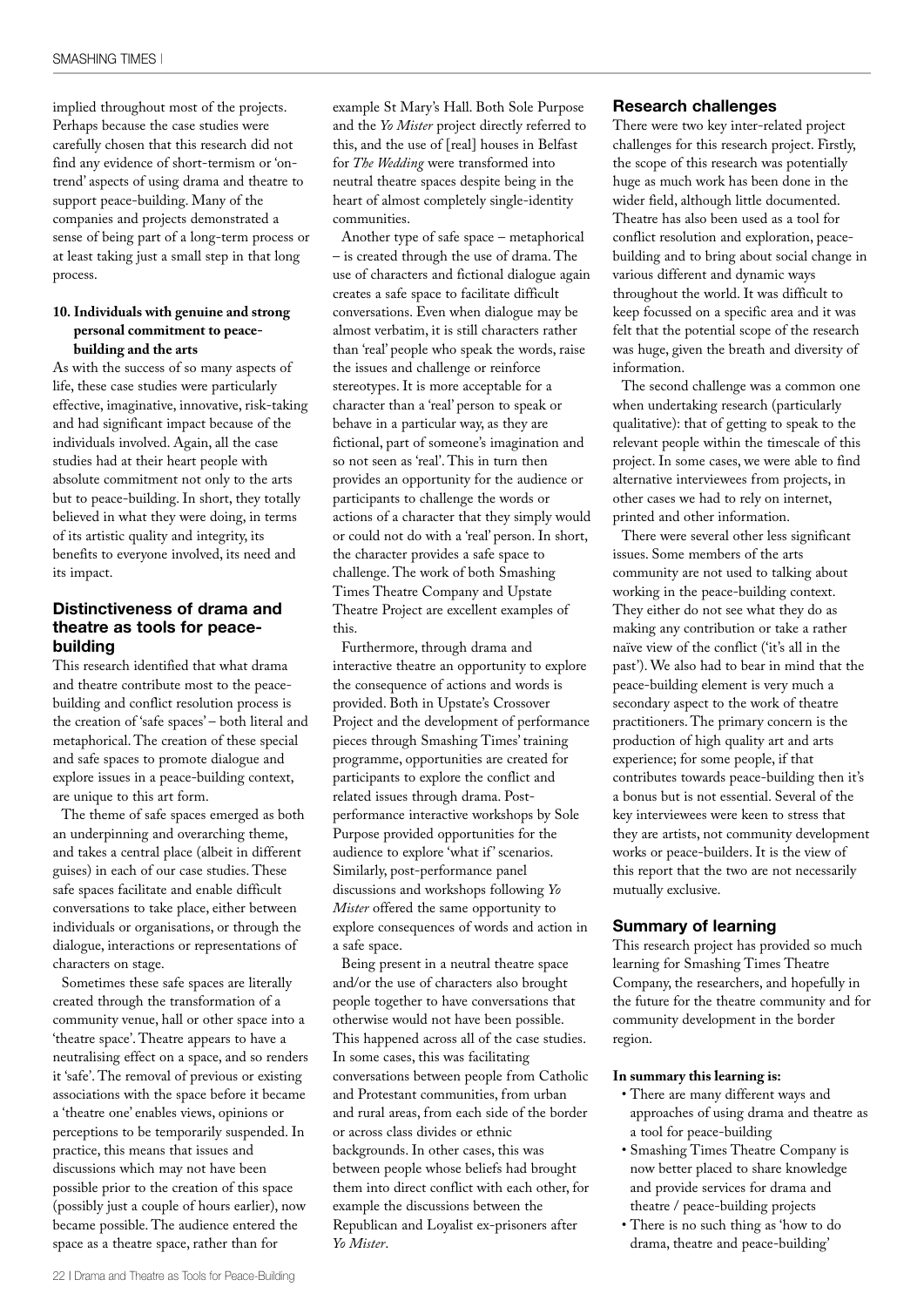- Smashing Times Theatre Company have excellent (and continuing to grow) crossborder, arts and cross-community networks
- Drama and theatre are increasingly accepted as legitimate tools for tackling conflict and contributing to reconciliation
- The arts can play a major role and make a significant contribution to the ongoing peace process in Northern Ireland and in the border region
- Peace-building is extraordinarily complex and no one style, approach or type of project will ever fit all
- The theatre sector (and indeed wider arts community) needs to develop processes for documenting their work to share experiences and learning, build profile and credibility and develop capacity for future projects

#### **Research dissemination**

The research will be disseminated widely amongst those who have contributed directly to it. It will also be distributed as widely as possible to those with an interest in using drama / theatre as a tool for peace building and conflict resolution, both in terms of arts practitioners using theatre as a tool for peace building, and community development individuals / organisations drawing on theatre to deliver peace-building initiatives. It will also be disseminated to Border Action, the funders of the research.

### **Research Conducted by Green Hat**

#### **This research was undertaken by Bryony Flanagan, the Director of Green Hat, a community-based consultancy based in Co Fermanagh.**

Green Hat provide research, evaluations, facilitation, strategic planning and project management services to the community and voluntary sector across Northern Ireland, border counties and north Midlands. They have worked on numerous single identity, cross-community and cross-border projects, many of which had a community development or peace-building remit.

In a previous life, Bryony worked as an arts development officer, theatre and arts centre director and production company manager.

Smashing Times Theatre Company would like to thank Bryony Flanagan for the wonderful work she has done as researcher for this project.

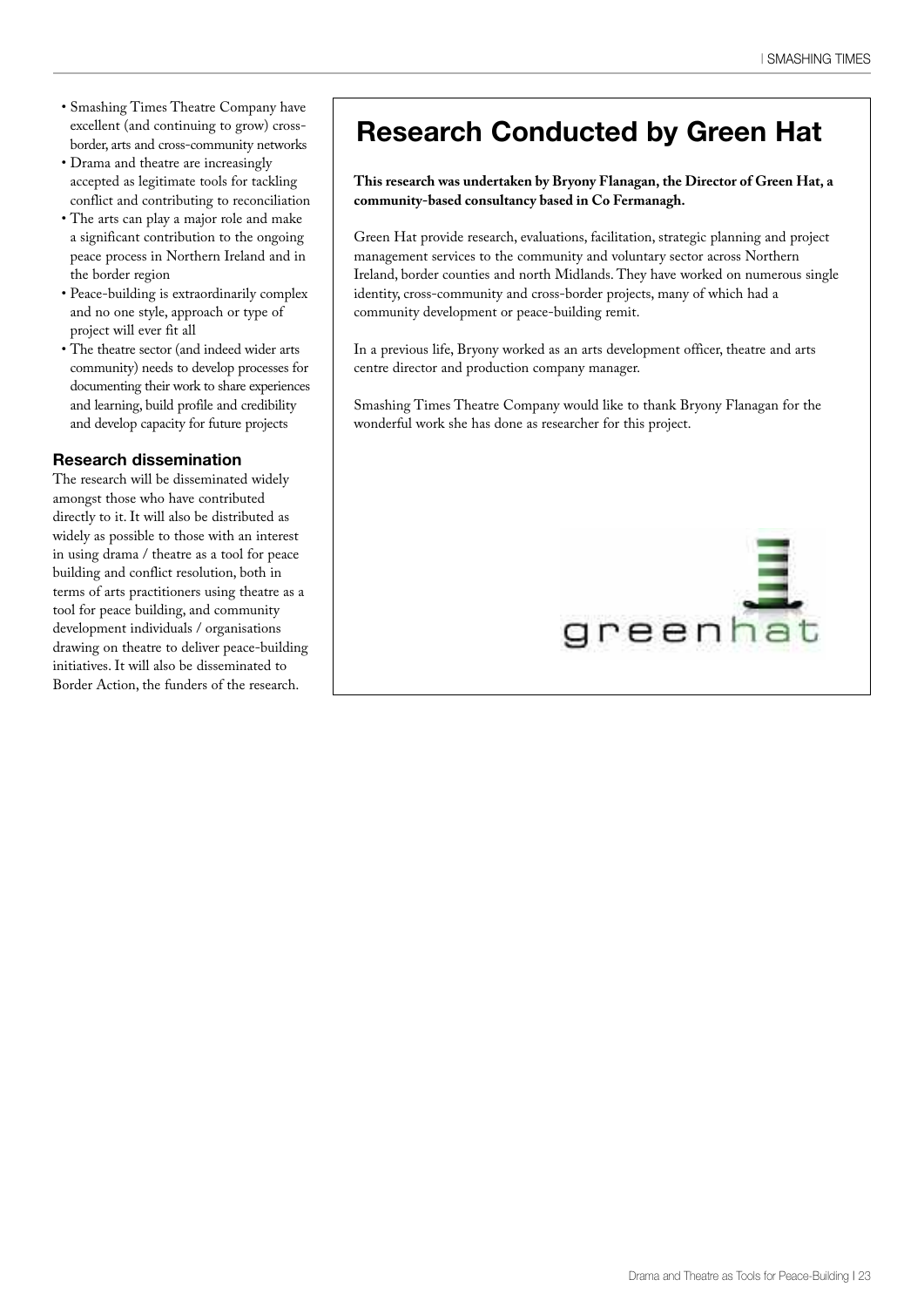# **IMPLICATIONS OF RESEARCH**

#### **Implications for Smashing Times Theatre Company**

There are a number of implications for the work of Smashing Times Theatre Company which arise out of this research. They are:

- That there is a need to build further understanding of the use and scope of drama and theatre as a tool for peacebuilding
- That Smashing Times Theatre Company is well-placed to undertake further research on, and dissemination of, this field of work
- That Smashing Times Theatre Company has developed through this project and highlighted existing and built additional skills in the evaluation, research and analysis of peace-building projects
- That Smashing Times Theatre Company now has increased capacity and confidence to undertake more peace-building research and evaluation

#### **Implications for theatre sector and similar projects**

The lack of documented projects – as opposed to the lack of projects themselves – has implications for the way that the theatre community collects, keeps and disseminates information about its activities. This lack of sharing information, knowledge, experiences and skills have major implications:

- Lack of shared working, collaboration and cooperation between drama and theatre projects throughout the island of Ireland
- Learning has not been externalised so there has been much 'reinventing of the wheel'



- Theatre practitioners risk being isolated in their practice
- Positive and negative experiences have not been shared to either celebrate successes or prevent the same challenges arising
- Lack of collective sharing of experiences in peace-building by theatre practitioners has reduced opportunities for wider appreciation of the tool by the mainstream

More in-depth research, documenting current practices and wider dissemination of findings and information will make a significant contribution to overcoming the above issues.

On a more positive note, this research has implications in terms of building understanding by the theatre sector of what activities, programmes and projects colleagues throughout Ireland have and are undertaking. It will contribute towards a better understanding of the different applications and approaches of drama and theatre as tools for peace-building. There are possible openings to additional or new funding in terms of creating awareness of the benefits of theatre (and the arts in general) and what they can contribute to social issues and community development, and to a society emerging from the shadow of conflict.

There is also an opportunity for theatre practitioners in Ireland to begin to share their experience and learning of their craft as a tool for peace-building with other regions in the world coming out of conflict, for example the Basque country.

#### **Implications for peace-building in the border region**

In particular, this research will build understanding in Border areas where rural communities are sometimes seen as not being appropriate participants for drama or theatre projects. There are numerous examples in the case studies of drama being used to develop a better understanding of those on the other side of the border by and of rural communities and those who live in them.

Drama and theatre projects have worked particularly well in rural and border areas (for example Sole Purpose in counties Derry and Donegal, Upstate in Fermanagh and Monaghan, Smashing Times' residentials throughout the border area), and there is much learning that can and should be shared from this.

The lack of trained facilitators has possibly prevented further development of drama and theatre projects in the border region, although Smashing Times' project has undoubtedly boosted existing numbers of personnel.

Through commissioning this research, Smashing Times Theatre Company have also created opportunities and an environment in which drama, theatre and peace-building activities can be further explored.

### **ACRONYMS**

| ACNI       | Arts Council of Northern Ireland |
|------------|----------------------------------|
| <b>CAF</b> | Community Arts Forum (NI)        |
| <b>CRC</b> | Community Relations Council (NI) |
| <b>GFA</b> | Good Friday Agreement            |
| <b>IRA</b> | Irish Republican Army            |
|            |                                  |

**NICVA** Northern Ireland Council for Voluntary Action **UDA** Ulster Defence Association **UPRG** Ulster Political Research Group **UUP** Ulster Unionist Party **UVF** Ulster Volunteer Force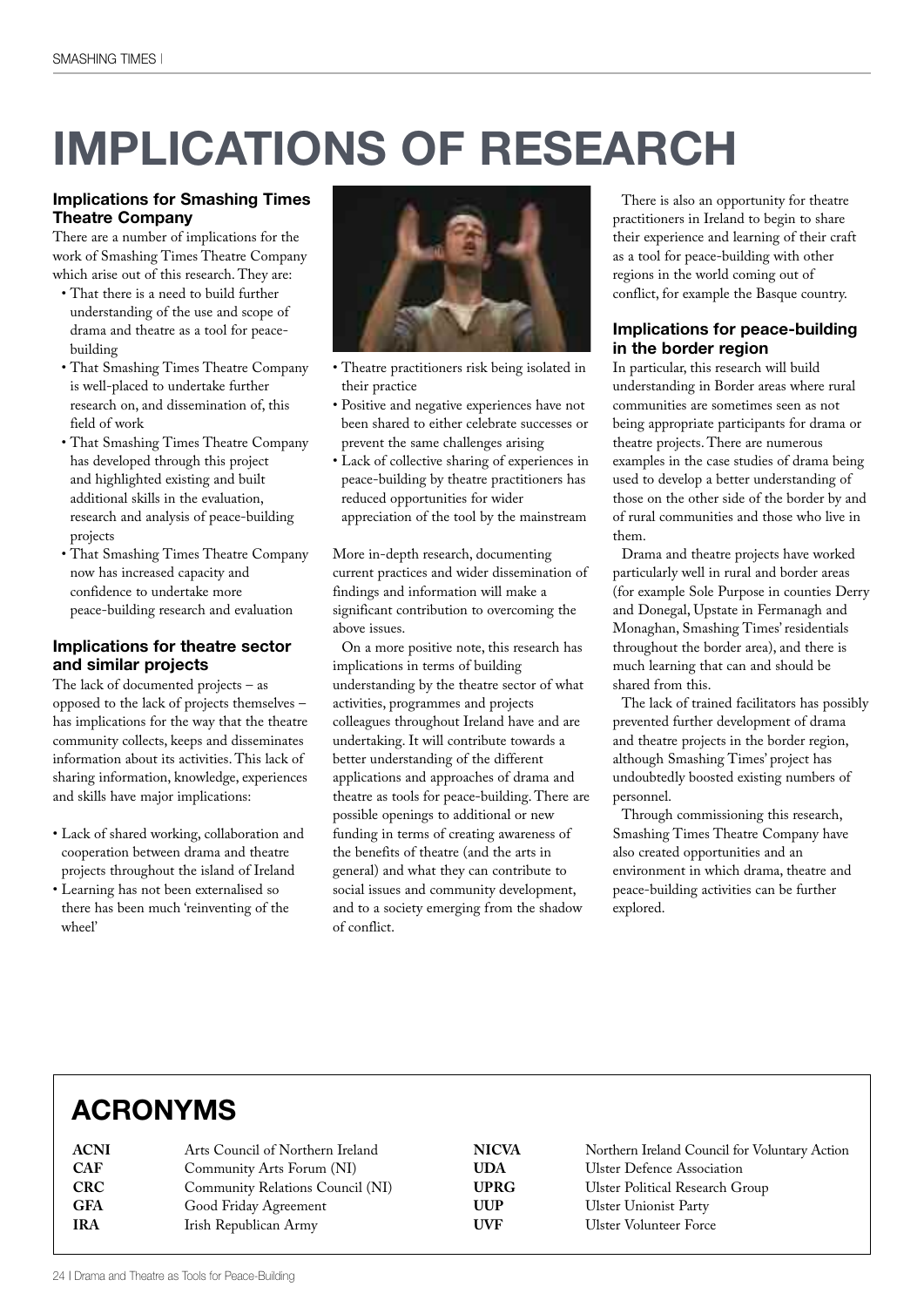### **ACKNOWLEDGEMENTS**

#### **Thanks to...**

Everyone who made this research project possible, especially:

#### **Patricia Byrne and Dave Duggan**

– Sole Purpose Productions

**Jo Egan** – Kabosh Theatre Company

**Alistair Little**

**Declan Mallon** – Upstate Theatre Company

**Freda Manweiler and Mary Moynihan**

– Smashing Times Theatre Company

#### **Also to:**

Various individuals who contributed both in a personal and professional capacity to telephone and email interviews.These people are not being named to protect their confidentiality.

#### **Smashing Times Theatre Company would also like to thank:**

**Border Action** – Pobal and Combat Poverty working in partnership.

**Colette Nulty** – Border Action **Paddy Mc Ginn** – Border Action

Chrissie Poulter, Andy Hinds, Gillian Hackett, Ena May, Valerie Bistany, Juliana Buckley and all the artists, trainers and participants involved in Acting for Peace.

#### **Acting for Peace Management Committee:**

Dr. Patricia Kennedy and Margaret Toomey, from Smashing Times Theatre and Elaine Devlin and Karin Stewart from The Mid Ulster Women's Network.

All at the **Mid-Ulster Women's Network**

All at the **Adult Education Centre,** University College Dublin

**Design and Layout:** Ed Spino Designs (EdSpino@gmail.com)

#### **Special thanks:**

To ensure that they drew upon a range of theatre, arts, community and education expertise and knowledge, Smashing Times Theatre Company created a Cross-border Advisory Panel for Acting For Peace – Creative Training in Drama and Theatre.

The panel members were:

- Ivan Armstrong Formerly Community Arts Officer, Arts Council of Northern Ireland
- Heather Floyd Director, Community Arts Forum
- Brian Harten Arts Officer, Louth County Council
- Katherine Atkinson Development Officer, Create
- Dr Patricia Kennedy Senior Lecturer in Social Policy, University College Dublin
- Mary Moynihan Artistic Director, Smashing Times Theatre Company
- Brian Mullens Core Funding Officer, Community Relations Council
- Deirdre Toomey Coordinator, Ennis Community Development Project
- Dr Eric Weitz Lecturer in Theatre Studies / Coordinator in Acting Studies, Trinity College

### **BIBLIOGRAPHY**

**BOAL, A** (1998) *Legislative Theatre*. Routledge: London and New York

**BOAL, A** (2000) *Theatre of the Oppressed*. Pluto Press: London

**BOON R & PLASTOW J** (2004) *Theatre and Empowerment: Community Drama on the World Stage* (Cambridge Studies in Modern Theatre). Cambridge University Press: Cambridge

**CLIFFORD, S & HERMANN, A** (1998) *Making a Leap: Theatre of Empowerment.* Jessica Kingsley Publishers: London

#### **COMMUNITY FOUNDATION FOR NORTHERN IRELAND**

(n.d.) *Community Development – A Guide to Good Practice.*

Community Foundation for Northern Ireland: Belfast and Derry

**EUROPEAN CENTRE FOR CONFLICT PREVENTION** (1999) *People Building Peace – 35 Inspiring Stories from Around the World.* Bureau M & O: Amsterdam

**GRANT, D** (1993) *Playing the Wild Card – Community Drama and Smaller-Scale Professional Theatre: A Community Relations Perspective.* Community Relations Council: Belfast

**HARVEY, B et al** (2005) *The Emerald Curtain – The Social Impact of the Irish Border.* Triskele Community Training and Development: Carrickmacross

**JOHNSTON, C** (1998) *House of Games*.Nick Hern Books: London

**LEDERACH, J P** (2003) *The Little Book of Conflict Transformation*. Good Books: Intercourse, USA

**LEDERACH, J P** (2005) *The Moral Imagination*. Oxford University Press: New York

**LIEBMANN, M** (ed.) (1996) *Arts Approaches to Conflict.* Jessica Kingsley Publishers: London and Philadelphia

**MACBETH, F & FINE, N** (1992) *Playing With Fire:*

*Creative Conflict Resolution for Young Adults.* New Society Publishers: London

#### **MAHER,H & BASANTH,Y**

(2004) *Good Practice in Community-Based Peace-Building.* ADM/CPA: Monaghan **McCARNEY, R & MOYNIHAN, M** (2005) *An Exploration into the Impact of Drama and Theatre on Policy.* Smashing Times: Dublin

**MOODY, B &**

**CANTACUZINO, M** (2004) *The F Word: Images of Forgiveness.* The Forgiveness Project: London

#### **SCHABAS,W A & FITZMAURICE, P G** (2007)

*Respect, Protect and Fulfil – A Human Rights-Based Approach to Peace-building and Reconciliation.* Border Action: Monaghan

**SCHIRCH, L** (2004) *The Little Book of Strategic Peace-building.* Good Books: Intercourse, USA

**SOLE PURPOSE PRODUCTIONS** (2007) *Report 5* [Annual Report] 2005-2006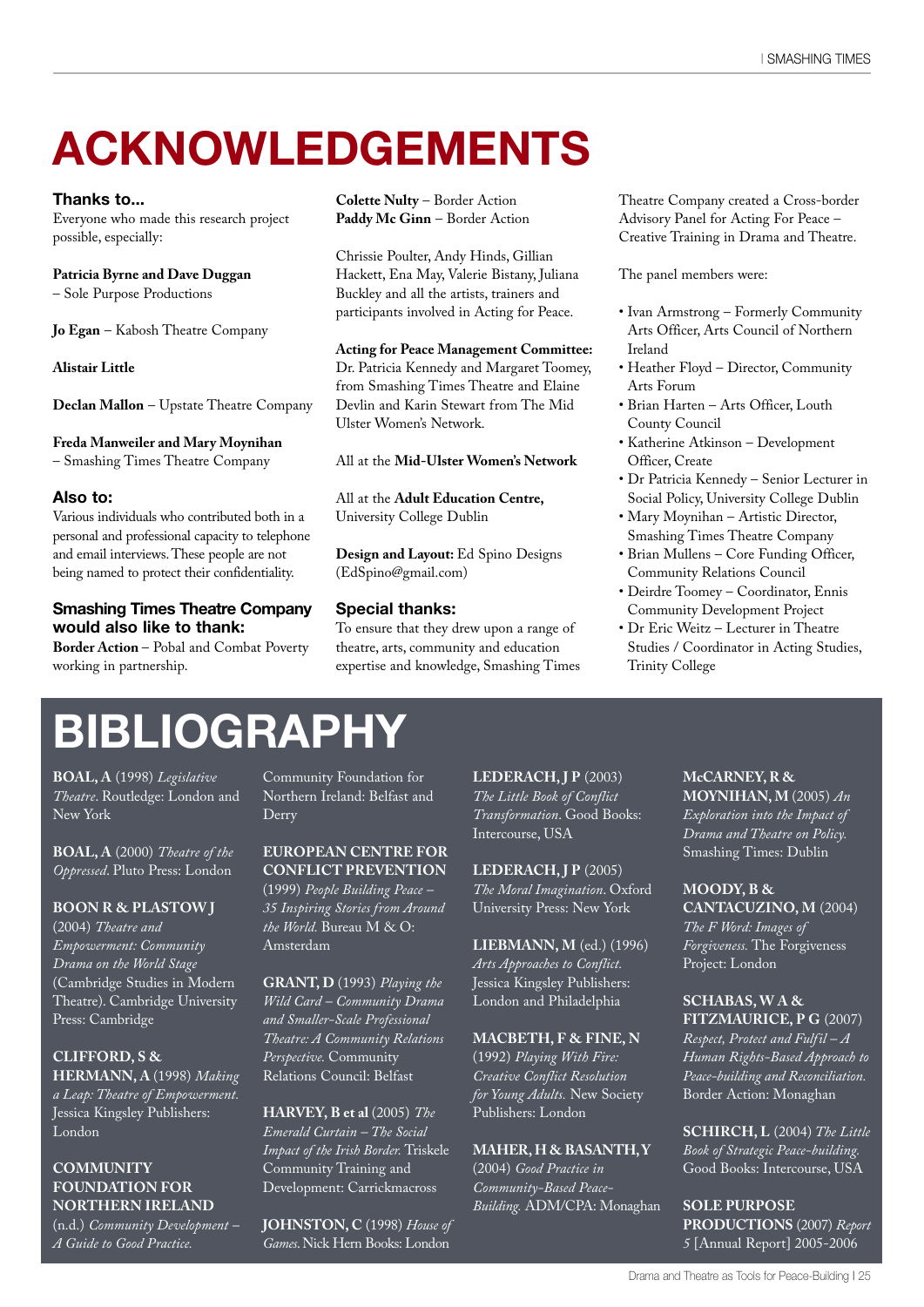### **APPENDIX**

Maps of areas covered by case study organisations and projects

*THE WEDDING*: KEY AREAS OF WORK

Map showing Short Strand and Lower Newtownards Road areas of Belfast

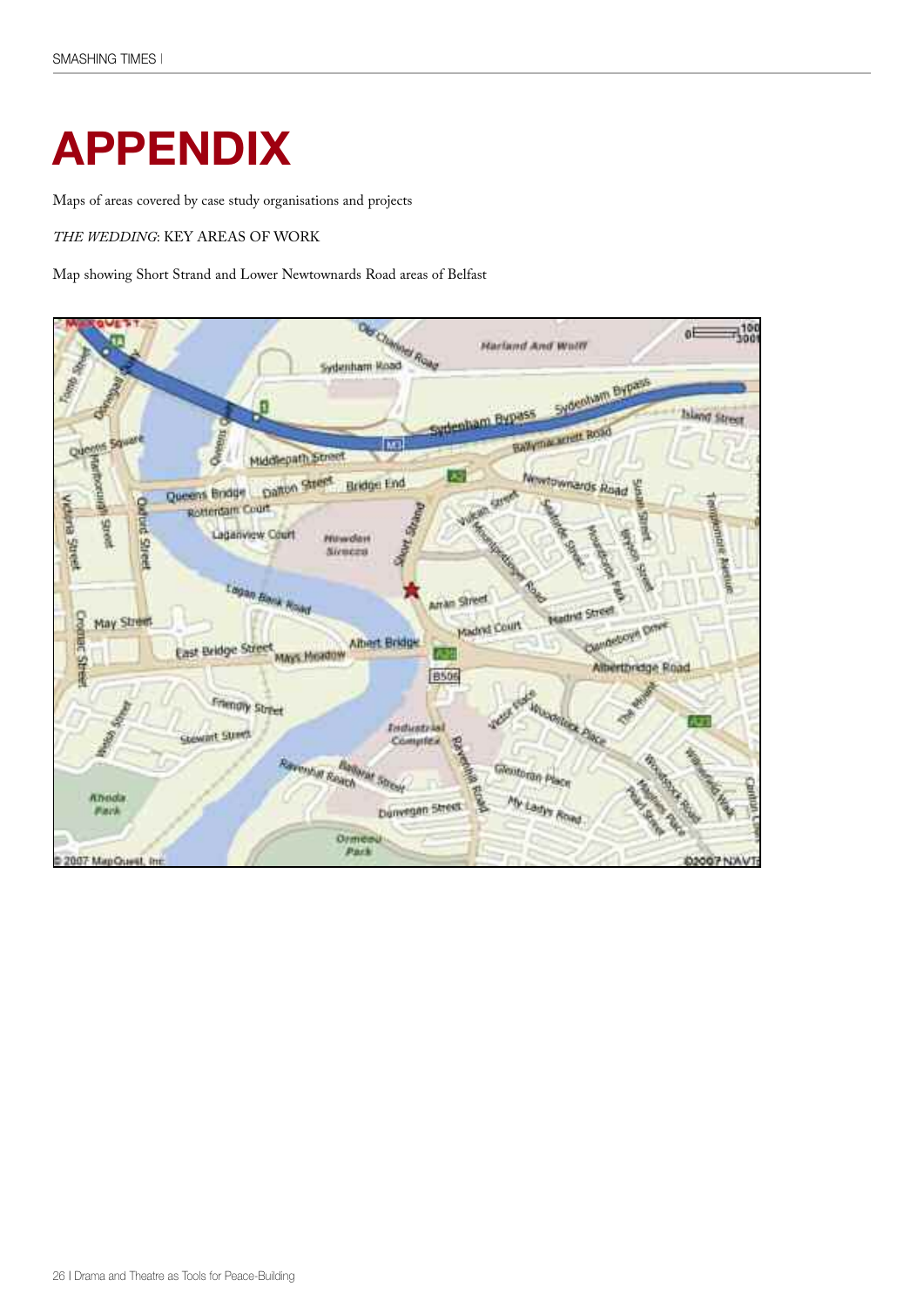SOLE PURPOSE: LOCATION Derry / Londonderry

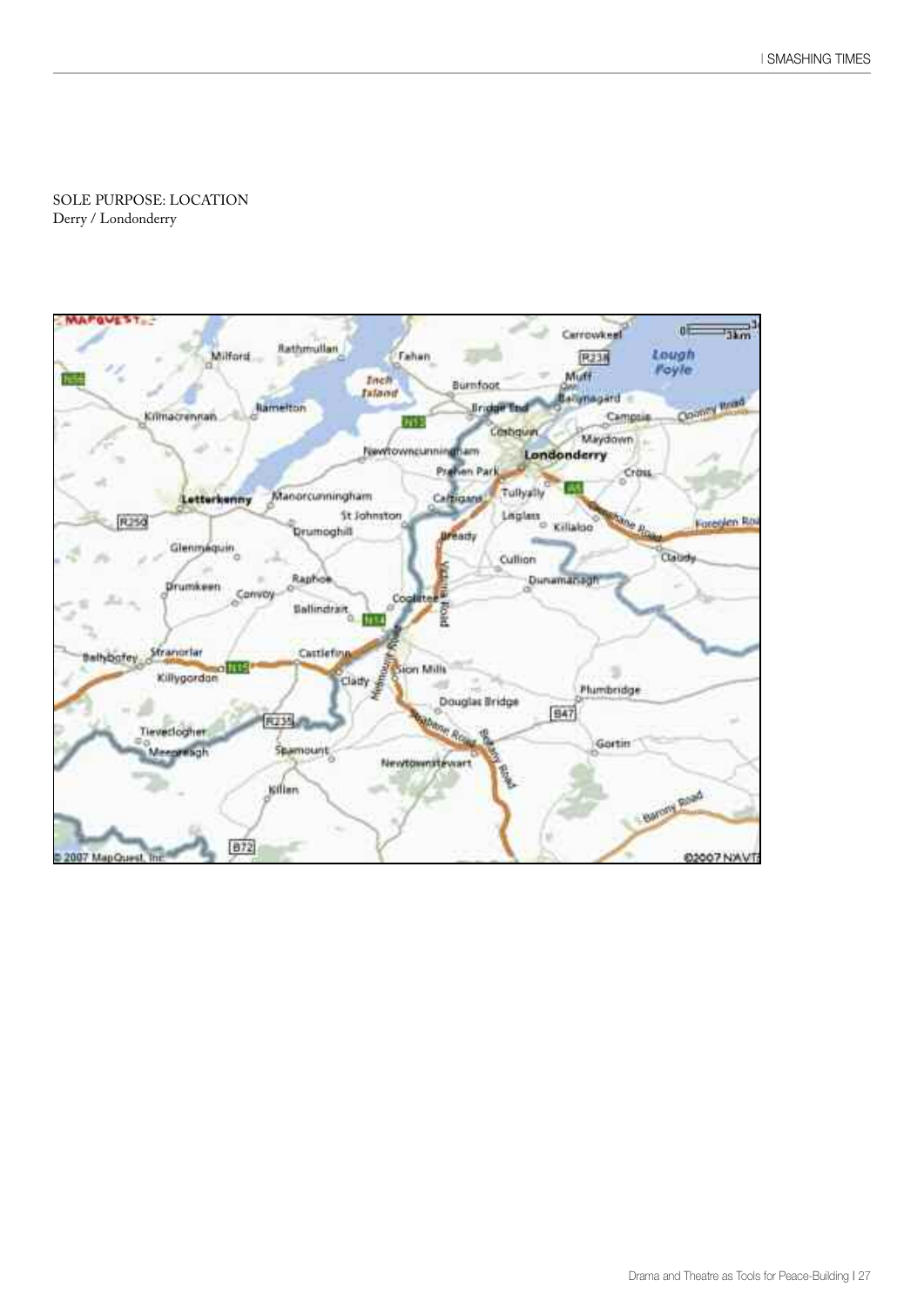#### *YO MISTER*: KEY AREA OF (ORIGINAL) WORK

Map showing Shankill Road area of Belfast

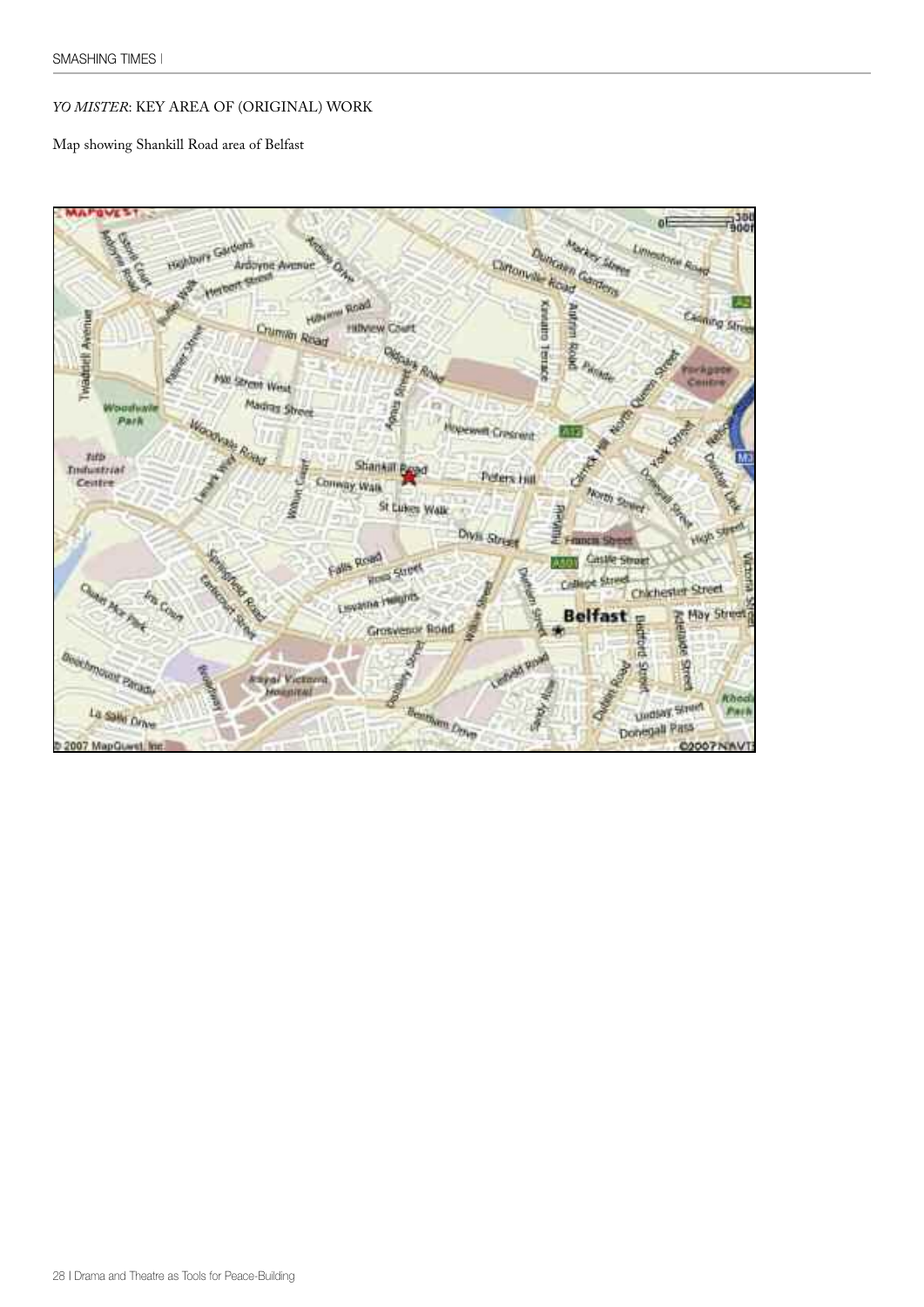#### UPSTATE THEATRE PROJECT: KEY AREAS OF WORK

Map showing Fermanagh and Monaghan border areas

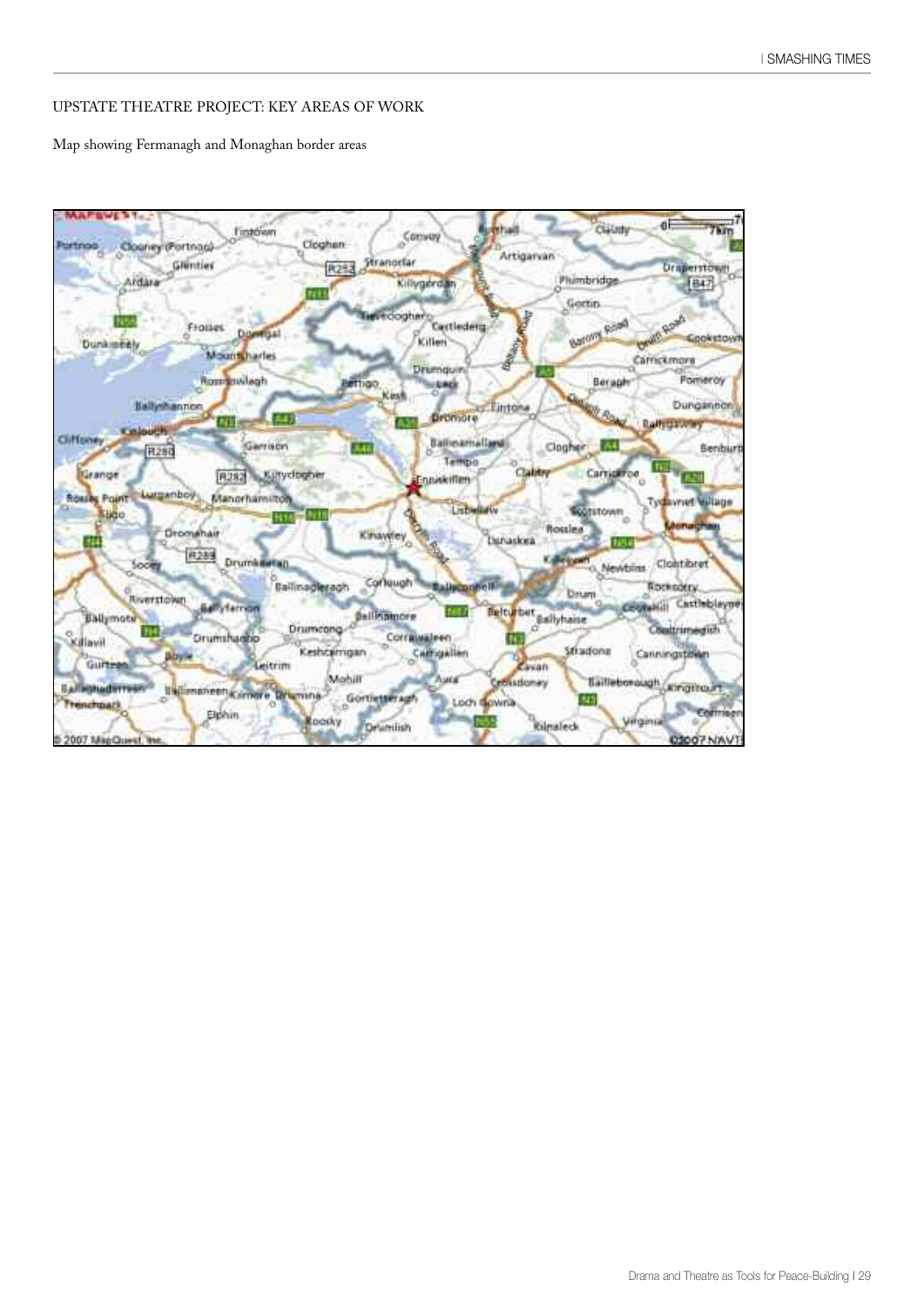#### Map showing Monaghan and Louth border areas

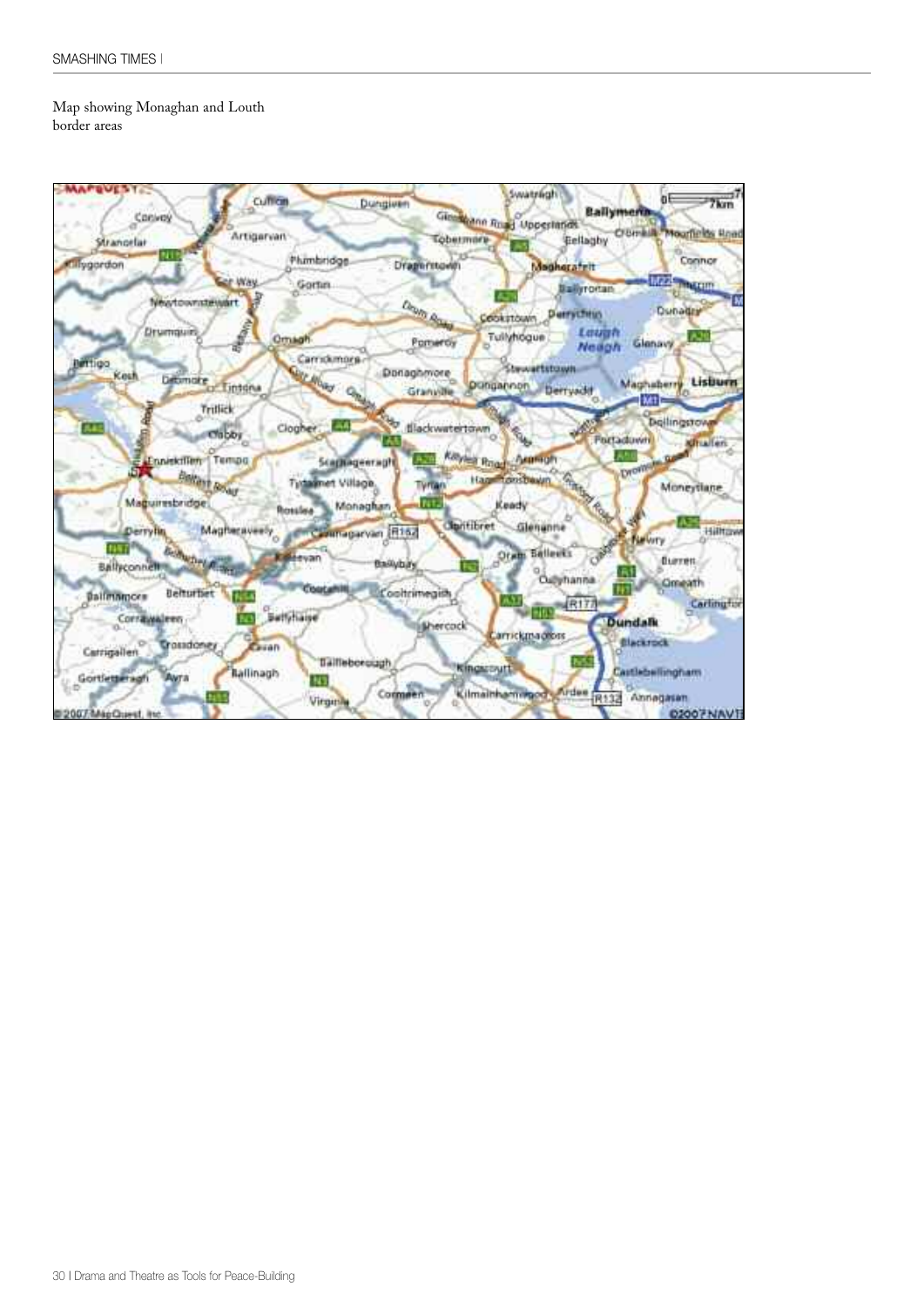

### **More Ideas and Inspiration for using Drama and Theatre as Tools for Peace-Building and Reconciliation**

Produced by greenhat and Theatre Company Ltd Smashing Times

# **INTRODUCTION**

**This section 'More Ideas and Inspirations for using Drama and Theatre as Tools for Peace-Building and Reconciliation' aims to share experiences and to provide further ideas, information and inspiration for those interested in the use of drama and theatre to promote peace-building and reconciliation and for those interested in developing cross-community and crossborder drama and theatre projects and partnerships.**

Additional information consists of:

- 1) A list of principles of good practice used by Smashing Times Theatre Company when implementing Acting for Peace – Creative Training in Drama and Theatre
- 2) Panel of Professional Artists and Tutors set up by Smashing Times Theatre Company for Acting for Peace – Creative Training in Drama and Theatre
- 3) Directory of Useful Contacts
- 4) Additional suggestions for further reading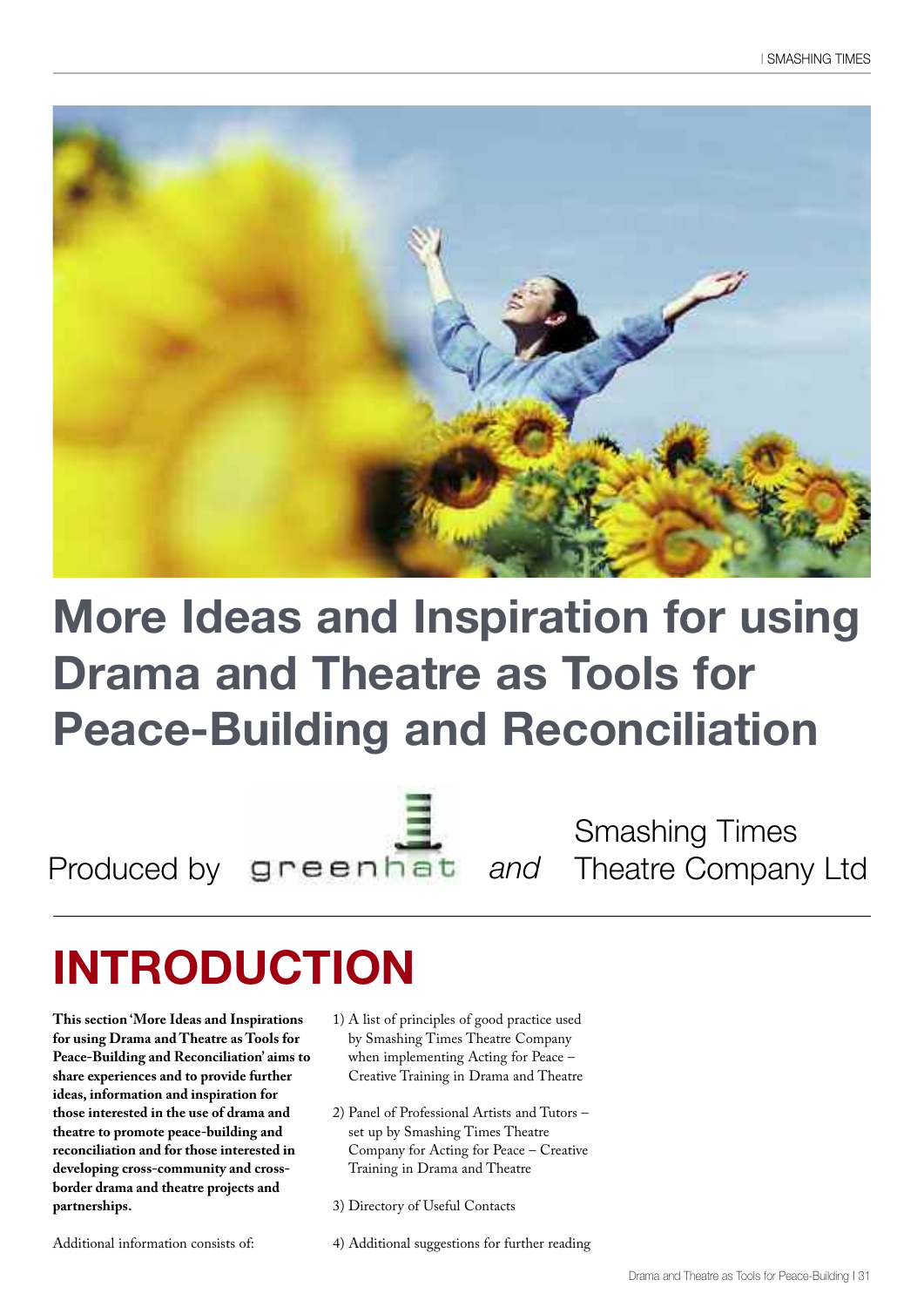## **GUIDELINES USED BY SMASHING TIMES THEATRE COMPANY LTD**

#### **The following are a list of guidelines used by Smashing Times Theatre Company when implementing their projects.**

Smashing Times Theatre Company is committed to promoting clear aims in each project and to developing and maintaining principles of good practice.

#### **Principles underlying the work**

- Ensuring the artistic, creative process is central
- Commitment to high quality artistic processes and quality of expertise
- Each project unique and implemented in collaboration with key artists and partners
- Work underpinned by a rights-based approach and a commitment to artistic excellence and social engagement and to inclusion and respect for all
- Support long-term engagement with local communities and communities of interest

#### **Preplanning**

- Identify key artists and partner organisations
- A process of collaboration including meetings to develop relationships between key artists, partners, participants and funders
- Ongoing respect and recognition of different experiences, skills, knowledge, needs and practices of all those involved
- Ensure clarity on roles of each partner organization and key individuals/artists
- In relation to new partnerships, allow time to work out clearly in advance and in writing the separate roles and

responsibilities for partner organizations • Define aims, objectives, outcomes and

- benefits arising
- Identify timelines, action plans, key personnel, roles and responsibilities, insurance, health and safety, child protection (where applicable), resources and budgets, specific requirements such as space, equipment, materials, provision for participants with special needs, awareness of host organisation / participant / funding requirements
- Identify management and financial requirements
- Identify documentation and evaluation procedures
- In relation to recruitment and access – develop links within the local community; links that represent many different traditions; plan strategies that encourage and support representation from the different traditions such as taster workshops, ongoing outreach, building relationships/trust with community leaders/workers and developing pilot projects (if funding and time permit)

#### **Implementation**

- Ongoing creative engagement between key artist, partner organizsations and participants
- Ongoing reference and review of objectives, intended outcomes, timelines etc, review of work completed to date and work still to be done including incorporation of new developments as they arise
- Ongoing management and financial reviews
- Ongoing documentation and evaluation

#### **Ideas for documentation and evaluation**

- Ongoing feedback from key artists, partners, participants, key individuals
- End of project feedback from key artists, partners, participants, key individuals
- Feedback to include verbal, written, questionnaires, and creative ideas such as stories, poems, drawings etc
- Focus group feedback: one session with key partners
- External evaluation where funding permits
- Documentation including photographs, videos and written materials
- Final Evaluation/Documentation report to address project content, achievements and outcomes including reference to artistic processes, education outcomes, personal and social development, etc
- Final evaluation/documentation to include unexpected outcomes, shortcomings and recommendations for change and recommendations for future projects

In relation to professional training ensure artists and trainers are highly skilled and fully briefed. Aim to have structures in place to provide academic and pastoral support for students and to provide supports for students with disabilities. Aim to provide clear and concise guidelines for trainers and students; to hold regular meetings with trainers; and regular debriefing/feedback sessions with students.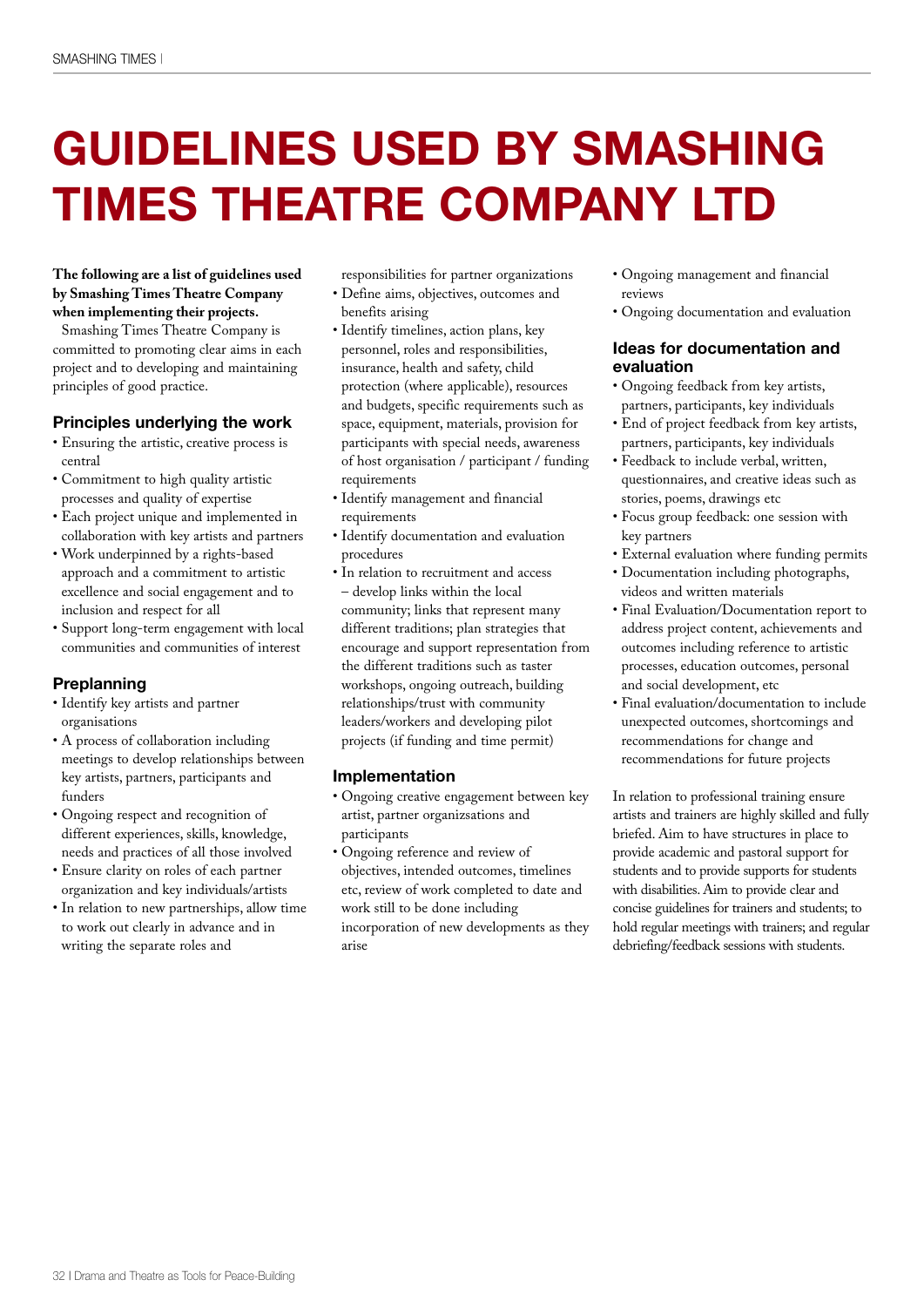### **PANEL OF PROFESSIONAL ARTISTS AND TUTORS**

**As part of Acting for Peace – Creative Training in Drama and Theatre Smashing Times established a panel of drama and theatre artists with expertise in participatory drama and theatre practice and a panel of people to provide support services to professional training programmes and projects run by Smashing Times. If you are interested in applying to the panel please contact Smashing Times Theatre Company Ltd. Below is a list of panel members.**

#### **Mary Moynihan**

Tutor/Facilitator in Drama/Theatre Mentoring in Drama/Theatre Theatre Consultancy and management **Gillian Hackett** Tutor/Facilitator in Drama/Theatre Mentoring in Drama/Theatre **Chrissie Poulter** Tutor/Facilitator in Drama/Theatre Mentoring in Drama/Theatre **Andy Hinds** Tutor/Facilitator in Drama/Theatre Mentoring in drama/theatre **Eric Weitz** Tutor/Facilitator in Drama/Theatre Mentoring in Drama/Theatre **Ena May** Tutor/Facilitator in Drama/Theatre Mentoring in Drama/Theatre **Carol Walsh** Tutor/Facilitator in Drama/Theatre Mentoring in Drama/Theatre **Wilma Nicholl** Tutor/Facilitator in Drama/Theatre Mentoring in Drama/Theatre **Anne Sheehy** Tutor/Facilitator in Drama/Theatre **Valerie Bistany** Mentoring in Drama/Theatre Peace Building and Reconciliation **Brian Mullen** Tutor/Facilitator in Drama/Theatre Mentoring in Drama/Theatre **Dave Duggan** Tutor/Facilitator in Drama/Theatre Mentoring in Drama/Theatre **Brandon Hamber** Peace Building and Reconciliation **Raul Araujo** Peace Building and Reconciliation

#### **Laurent Salaun**

Tutor/Facilitator in Drama/Theatre **Karin El-Monir** Tutor/Facilitator in Drama/Theatre **Valerie Coyne** Tutor/Facilitator in Drama/Theatre **Eva Urban** Peace Building and Reconciliation Technical Support **Eva Walsh** Technical Support **Mary Buckley** CV and Interview Techniques **Louise Fitzpatrick** Community Development **Ruth Fagan** Community Development

#### **BIOGRAPHIES**

**Mary Moynihan** is a theatre director, writer, drama facilitator and trainer. She lectures in drama and theatre studies for the Bachelor of Arts in Drama (performance) at the Conservatory of Music and Drama, Dublin Institute of Technology where she teaches the Stanislavski system of actor training, Michael Chekhov techniques, movement and drama facilitation and directs final year performances. She is a founding member and current Artistic Director of Smashing Times Theatre Company Limited and an associate director/artist with the Focus Theatre and a member of the Focus play reading panel. She also conducts an actor's studio at Focus theatre using the Stanislavski system of actor training.

Mary originally trained as an actor and director at Focus under the direction of Deirdre O'Connell, her friend and mentor. Mary has an honours M.A., in Film Production from the Dublin Institute of Technology and an honours B.A. in Drama and Theatre Studies from the University of Dublin Trinity College.

Professional directing credits include *In One Breath* from *Testimonies* for Smashing Times Theatre Company, Olga from *Picasso's Women* by Brian McAvera for Focus Theatre, *Orpheus Descending* by Tennessee Williams, Mill Theatre Dundrum, *Two Rooms* by Lee Blessing for Focus Theatre, T*alk To Me Like The Rain and Let Me Listen...* by Tennessee Williams, Focus

Theatre, *May Our Faces Haunt You* (nationwide tour), *A Chain of Hands* (Royal Hibernian Academy), *Medea* (Smashing Times on nationwide tour), and *Yerma* and *Riders to the Sea* (Samuel Beckett Theatre). She was assistant director to Bairbre Ni Chaoimh for *Very Heaven* at Focus.

As a playwright, Mary's work includes the highly acclaimed *Testimonies* (co-written with Paul Kennedy), *May Our Faces Haunt You, Out of the Outside* and *Silent Screams.* She is the author of a chapter titled 'Death of a Mother' for *Motherhood In Ireland*, edited by Dr Patricia Kennedy, Department of Social Policy, UCD and printed by Mercier Press (2003). She co-authored a chapter titled 'Laughing Together: Community-based theatre's vital sense of humour' for *Comedy in Contemporary Irish Theatre*, edited by Eric Weitz, lecturer in Drama, University of Dublin, Trinity College and printed by Carysfort Press (2004).

She is currently developing a new improvisational theatre company and a collaborative interdisciplinary arts project involving theatre and improvisation, music and visual arts. Mary is passionate about using drama and theatre practice to promote social justice and equality.

**Gillian Hackett** began her drama career acting and devising theatre with Team Educational Theatre Company in 1976 and then went on to act and direct in the Focus Theatre, Dublin and with a variety of other companies, acting in stage and film. She joined Smashing Times Theatre Company in 1991 when it was founded, initially as a board member, and has since gone on to work as a writer, director and drama facilitator for the company. She has been involved as a trainer, director and writer for the Certificate in Community Drama run by Smashing Times Theatre Company in association with the Mid-Ulster Women's Network and University College Dublin, the accrediting body. She has been involved with the Smashing Times Acting for the Future programme since its inception and works as a drama facilitator for this project conducting drama workshops to promote positive mental health and suicide prevention with schools and local communities.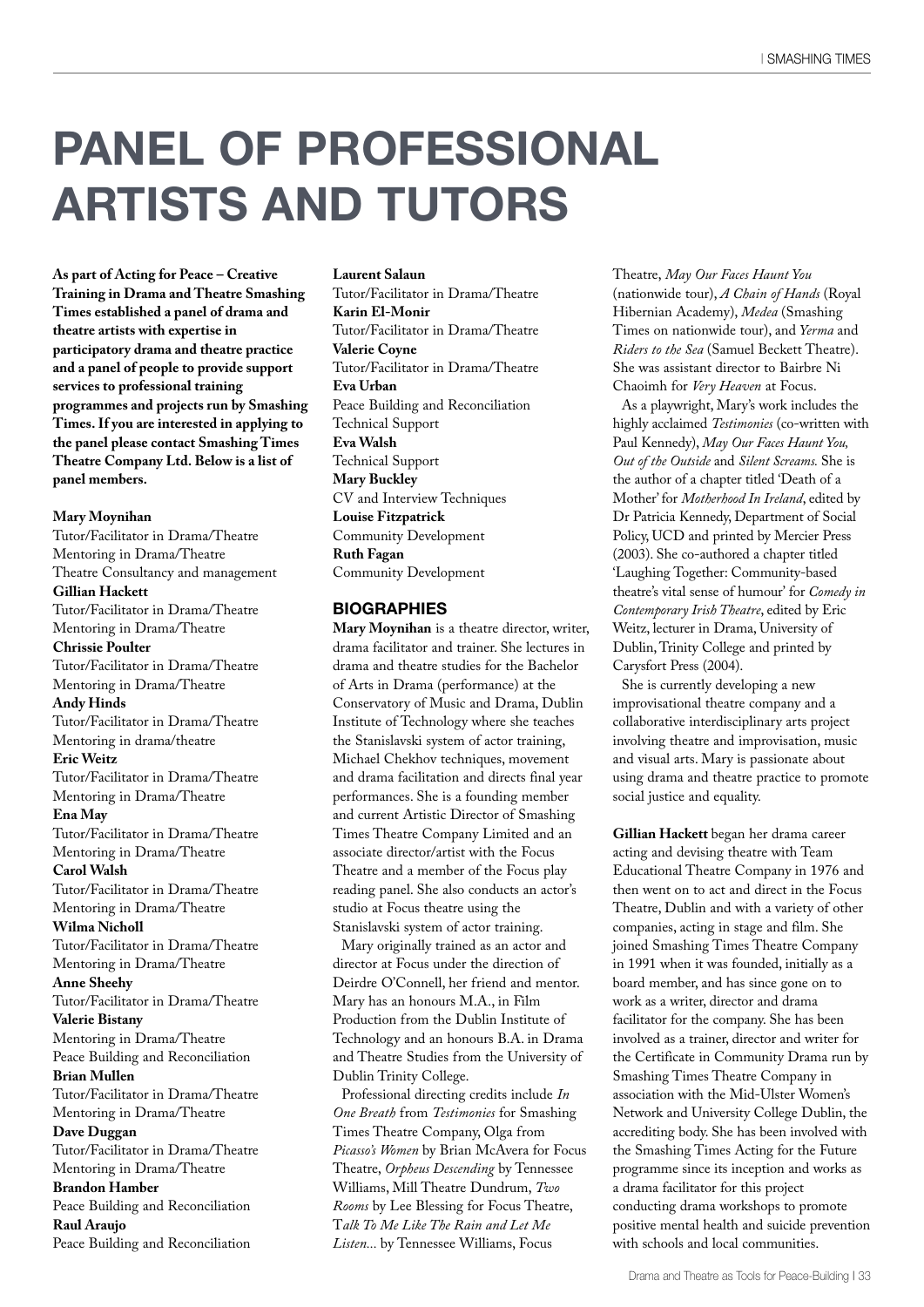**Chrissie Poulter** is a director, devisor and trainer. A founder member of Jubilee Community Arts (now The Public) in 1974, Chrissie went on to teach at Birmingham University for seven years  $(1979 - 86)$ , leaving to be Drama Officer and later Deputy Director for Yorkshire Arts (funding agency for Yorkshire – now part of the English Arts Council). Returning to education as Head of Expressive Arts at Accrington and Rossendale College she came to Ireland in 1990 to take up her current post as lecturer in the School of Drama at Trinity College Dublin.

She was co-director and founder of Arts Lab (Ireland) (1997) an interdisciplinary, intercultural arts laboratory engaged in local/international collaborations. Projects took place around Ireland as well as in Poland, Greece, France, Italy, Spain and the UK. Invited to advise the Northern Ireland Arts Council on the development of community arts in Belfast in 1979, Chrissie became increasingly involved in training community drama leaders around that city and it was for them that she wrote her first book, *Playing The Game,* a recipe book of theatre games (later published by MacMillans,1987, now Palgrave).

Since 2001 her focus has been on borders and disputed territories. In 2001 and 2002 this centred on intra-lingual performance, created in response to performers' engagement with text, landscape and mother tongue. Two performance pieces were commissioned by and created at the Roy Hart Voice Centre in France. In 2004 a similar "performance essay" was created and presented as part of Lille's year as European city of Culture. These projects evolved through a process of performed response to inputs – the Roy Hart work was inspired by Beckett, the Lille project by Frank McGuinness' *Someone Who'll Watch Over Me* and the story of Scheherazade. All these pieces involved singing and were in some way site-specific. In 2001/2/3 some of the artists from the Roy Hart project collaborated on a series of projects with young people in their respective homelands – Kerry, Enniskillen, Bera de Bidasoa (Navarre) and Toroella de Montgris (Catalunya). This also linked in with My Voice Theatre from Bushwick in the Bronx, (New York).

During 2003/4/5 Chrissie was mentoring a pool of 30 actors/film-makers and painters designing and delivering a cross-border schools-exchange peace project in Ireland for Co-operation Ireland. The emphasis here has been on intra-art collaboration, actors working with visual artists (painters

and film-makers). During 2004/5 and into 2006/7 she developed a parallel project with the Stamsund International Theatre Festival and Teater Nor on the Lofoten Islands, off the coast of Norway. Her collaborator in this is visual artist Kate Buckley, who was a collaborative artist with Arts Lab in the 1990s.

Chrissie's most recent collaboration was with Lizbeth Goodman's SMARTlab on the project *Streets Called Home* commissioned by the UN World Summit Awards and performed in Tunisia at the 2005 Summit on the Information Society. Chrissie was local choreographer in Tunis, contributing director in Ireland and contributor of some of the video footage used in the final performance.

Her work centres on the application of theatre arts to non-theatre contexts and vice versa – the application of what is learnt from such a process back into the world of professional theatre practice. Chrissie is increasingly asked to apply her work to the public, private and voluntary sectors. She has been a senior manager, consultant, chair of numerous committees and was a member of the Northern Ireland Arts Council for six years in the 1990s. She is currently a board member of IETM (Informal European Theatre Meeting), a network of over 400 theatre and dance producers/directors /programmers from 40 countries.

**Andy Hinds** ia a successful theatre director, acting teacher and writer. Derry-born Andy Hinds has had many successful theatre and opera productions over the years with all the main theatre companies in the country including Druid, Abbey, Gate, Lyric, Red Kettle, Charabanc, Storytellers and Wexford Opera. Productions over the years include *The Bacchae; Macbeth; As You Like It; The Winter's Tale; Fidelio; La Cenerentola; Mother Courage; The Revenger's Tragedy; The Government Inspector; All's Well That Ends Well;* and *Twelfth Night.* His highly successful production for Druid of *Wild Harvest* won A Bank of Ireland/RTÉ Arts show award.

Andy has been associate director of the Bristol Old Vic with their long tradition of high quality productions of the Elizabethan, Jacobean and Restoration repertoire. He has had an ongoing association with the Royal Academy of Dramatic Art in London where for many years he taught and directed their classic productions in the course of which he worked closely with some of the most distinguished classical acting teachers in the world.

In Dublin for the last fourteen years he

has specialised in the training of young and experienced actors in the performing of classical texts (at The Gaiety School, Trinity College, and in the highly successful Classic Stage Ireland Classical Acting Studio). He also lectures on classic European Theatre on the MA course at the Drama Studies Centre at UCD. He founded and ran 'Open House Theatre Project', a Dublin-based project which, over two and a half years, offered training to a number of young Irish Directors North and South of the border.

His first two plays, *October Song* and *The Starving* have been performed professionally in England and Ireland and have recently been published.

He is a founding member and currently Artistic Director of Classic Stage Ireland. The company is based on the campus of DCU. The founding of Classic Stage Ireland is regarded by commentators as one of the most important developments in the cultural life of the country in recent times. Classic Stage Ireland presents regular productions of the world classics to Irish audiences and offers ongoing training to younger and more established actors in the specific skills required to perform and stage such works.

Andy is an associate artist with Smashing Times Theatre Company and works with them as a writer, director and drama facilitator.

**Dr Eric Weitz** is a lecturer in Theatre Studies at Trinity College Dublin, where he is coordinator for the Bachelor in Acting Studies and teaches on the Bachelor of Arts in Drama and Theatre Studies. He lectures occasionally in the Drama Studies Centre at University College Dublin and is a board member of Smashing Times Theatre Company Limited. He is also a performing member of Tapestry tap-dance company in Dublin. Eric has a Bachelor of Fine Arts, Theatre from Boston University, and an MA in Modern Drama Studies from University College Dublin and a PhD in Theatre Studies from Trinity College, Dublin.

Publications: editor and contributor, *The Power of Laughter: Comedy and Contemporary Irish Theatre*, (Carysfort, 2004); *Lady Gregory's Humour of Character: A Commedia Approach to "Spreading the News"* in Irish University Review Special Issue, Spring/Summer 2004; Various contributions to the Oxford Encyclopedia of Theatre and Performance, ed. by Dennis Kennedy (Oxford, 2003).

Professional Affiliations: Member, International Society for Humour Studies;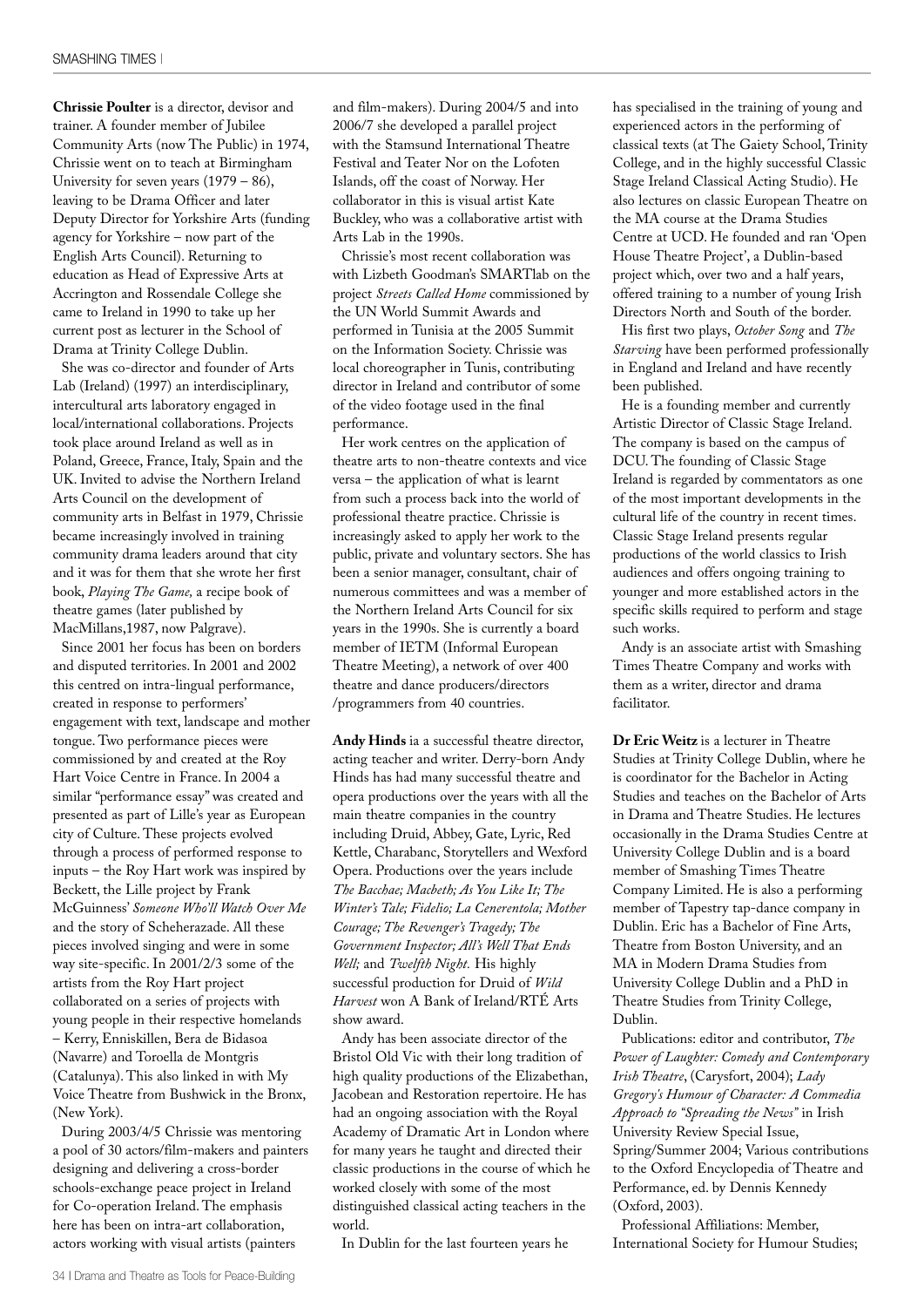Board of Directors, Arambe Productions (Ireland's first African theatre company) and Smashing Times Theatre Company (devoted to the exploration of social issues and direct engagement with local actors and audiences).

**Ena May**, a Dubliner, trained at Focus Stanislavski Studio under the tutelage of the late Deirdre O'Connell. She is an experienced stage actress, having played leading roles in over forty productions; she has also done TV, radio and film work. Her directorial work for the stage is also extensive. Ena started writing in the 1980s. Her stage plays, the one-act black comedy *Out of the Beehive* and the two-act *She's Your Mother Too, You Know!* were well received and had long, successful runs. With Ruth Jacob, she co-wrote and directed a play for women, *That Fine Line* which played at the now defunct Actors Centre. Ena worked for a year with a group of inner-city women training them in stage techniques and wrote many short pieces for them including the play *Maria's Claim*, which was based on their experiences in the 'black economy'. *Love, Lust and the Lack of It*, a free adaptation of Aristophanes's *Lysistrata*, had a public rehearsed reading during the week of antiwar plays. Her short-story collection, *A Close Shave with the Devil* (Lilliput Press, 1998) was long-listed for an *Irish Times* literary award and got great reviews, as did her onewoman show based on three of the stories from the book. She has just finished another collection of short stories and is working on a novel.

**Carol Walsh** is a drama facilitator and performer. Having trained with Smashing Times Theatre Company and the National Association of Youth Drama, she has facilitated youth theatres, youth and adult community groups and schools around Ireland. Among those she has worked for are the Vocational Educational Committee for Henrietta Street's Adult Education Programme, Finglas Youth Project, Inchicore Youth Group and individual youth theatres and schools. Her work has included everything from introducing groups to drama to devising and directing pieces for public performance. She has also delivered workshops, on behalf of Smashing Times, to raise awareness on the issue of positive mental health and suicide prevention. Currently she is studying Lecoq based physical theatre in London's International School of Performing Arts.

**Wilma Nicholl** has an honours BA in Theatre Studies from the University of Ulster; a Postgraduate Diploma in Education (Primary) from St. Patrick's College Dublin and a Licentiate Diploma in Speech and Drama from the Leinster School of Music, Griffith College, First Class Honours with Distinction. She has a Diploma in Drama Facilitation Skills from Smashing Times and accredited through University College Dublin. Wilma is a drama facilitator and theatre director with the St. Vincent's Trust/HACE community based drama programme and has worked on various projects for Smashing Times Theatre Company as a drama facilitator. She has trained with Smashing Times on Acting for the Future which uses drama to promote positive mental health and suicide prevention.

**Ann Sheehy:** As an actress, Ann has appeared for Smashing Times Theatre Company in *May Our Faces Haunt You* and *A Chain of Hands.* Other Dublin theatre credits include *Two Rooms* and *Talk to Me Like the Rain and Let Me Listen…*(Focus Theatre); *Shesawhore* (The Project); *Ines de Castro* (Open Door Theatre Co.); *How I Learned to Drive and Machinal* (Tricksters). She is a founding member of Signature Theatre Company in New York City. U.S. credits include *Dancing at Lughnasa, The Heiress* and *Camino Real.* Ann took part in Smashing Times' Acting for the Future programme and has taught drama and theatre workshops with local communities for the company. She is a Stott Certified Level II Pilates teacher.

**Brian Mullan** has been involved in Community Theatre for over 15 years. His interest in theatre began when he became part of the writing team with Youth Initiatives in Belfast in the early nineties. Brian went on to study theatre in the University of Ulster where he focused his attention on conflict resolution through the arts. Having run many youth theatre projects over the years he is now the youth theatre director for the Patrician Youth Centre in Downpatrick, Northern Ireland where he directs two major productions a year with a cast of over 80 11-18 year olds.

**Dave Duggan** is a writer, director and former co-artistic director of Sole Purpose Productions. He wrote and directed the *Peace Process Trilogy: The Shopper and the Boy, Without the Walls and Waiting…* for Sole Purpose. Other work for the company includes *Scenes from an Inquiry:* a theatrical

evocation of The Saville Inquiry, *The Recruiting Office* and *AH 6905*. Film work includes *Tumbleturns* and the Academy Award nominated *Dance Lexie Dance.* He has written radio drama for RTÉ and BBC Radio 4. A collection, *Shorts for Stage and Screen*, is published by Lagan Press. A novel, *The Greening of Larry Mahon*, is published by Guildhall Press. He has an MA in Peace and Conflict Studies from the University of Ulster.

**Valerie Bistany:** Originally from Lebanon, Valerie Bistany is a facilitator, producer and researcher, working in the fields of the arts and education over the past 21 years in the UK, USA and Ireland. She currently works in a freelance capacity with The Ark (as evaluator of the artist-in residence programme); with the Pavilion Theatre (as coordinator of their first international children's theatre festival and as Board facilitator); and with Schools Across Borders, a cross-border conflict awareness and exchange project (as development facilitator.) In 2005, Valerie co-founded the Mentoring Development Project, an allisland action research project into artist development, commissioned by the Arts Councils of Ireland and Northern Ireland. In recent years, Valerie trained as a mediator, and has worked as a facilitator for political dialogue workshops in Glencree Centre for Reconciliation. She is currently working in family mediation and is on the steering group of Facing Forward, a restorative justice initiative focusing on mediating the impact of crime on victims and offenders.

**Dr Brandon Hamber:** At the time of undertaking training work for Smashing Times Theatre Company Dr Brandon Hamber worked as an independent conflict transformation consultant. He has consulted to many community groups, policy initiatives and government bodies in Northern Ireland and South Africa. He has undertaken consulting work and participated in various initiatives in Liberia, Mozambique, the Basque Country and Sierra Leone, amongst others. He was born in South Africa and currently works in Belfast, Northern Ireland. He was trained as a clinical psychologist in South Africa and holds a Ph.D. from the University of Ulster. He is also a consultant to and co-founder of the Office of Psychosocial Issues based at the Free University, Berlin. Prior to moving to Northern Ireland, he coordinated the Transition and Reconciliation Unit at the Centre for the Study of Violence and Reconciliation in South Africa. Currently he holds a Senior Lecturer post at the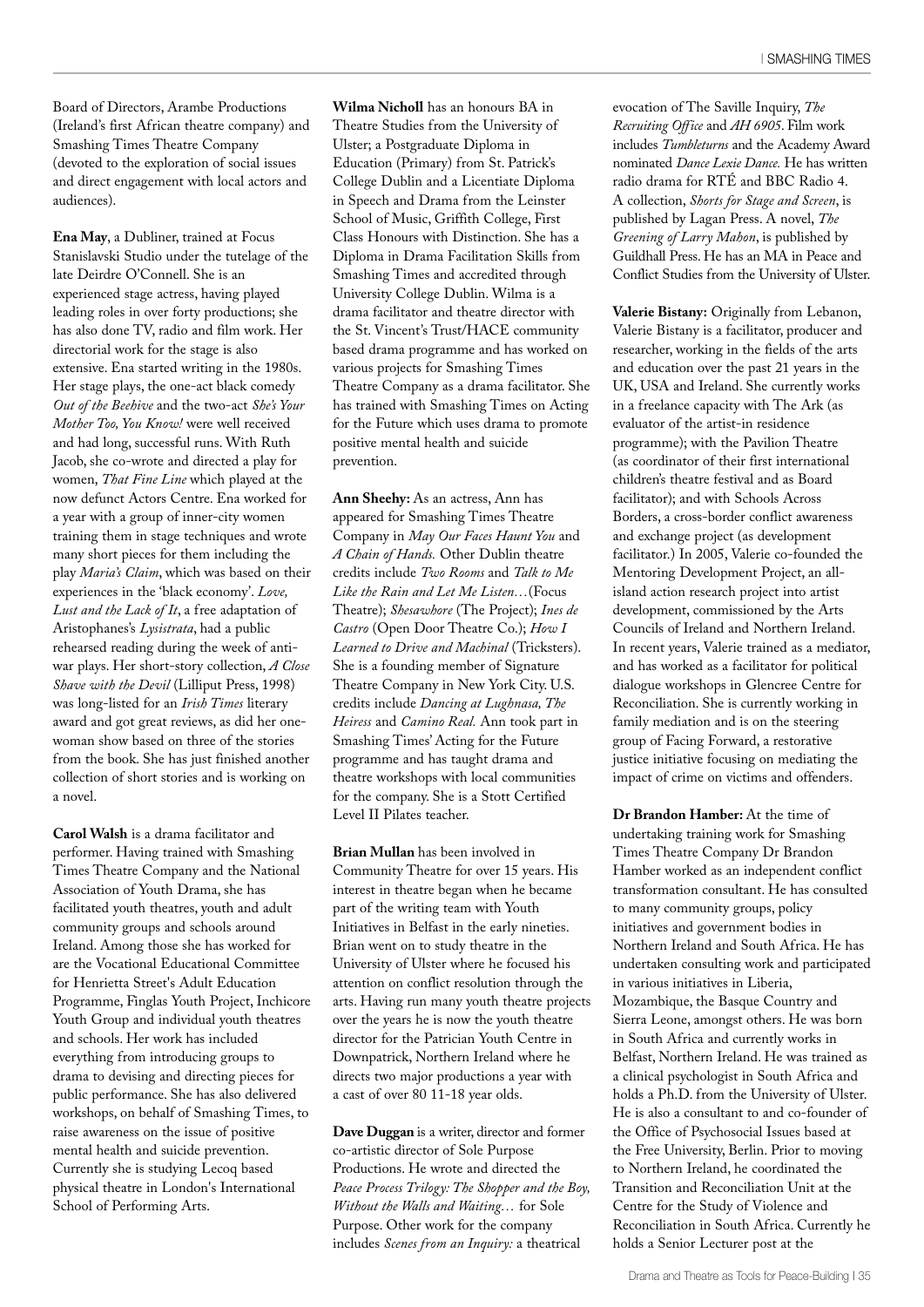University of Ulster and is the Research Coordinator of INCORE, a United Nations Research Centre for the Study of Conflict at the University of Ulster.

**Raul Araujo,** a psychologist from Sao Paulo, Brazil, specialises in developing projects in the area of Art and Social Change. He has developed several projects in Brazil, Italy, England, Northern Ireland and Ireland. He has trained and worked with Augusto Boal (Brazil). He is one of the founders of Mudanca de Cena. He has created a range of art projects to empower individual, groups and communities in many different places such as favelas, housing estates, prisons, mental health hospitals, schools, communities under conflict, and with victims of conflict, former combatants and young people from different types of backgrounds. He has lectured in several colleges in Brazil and Ireland among them the international Masters in Drama and Education in TCD. He is the arts coordinator for the Border Arts Centre – DKIT.

**Laurent Salaun** is originally from Brittany. He has been living in Ireland for nine years. As an actor, he trained at the French-American school in Paris, under Sarah Eigerman, and at the Focus Theatre in Dublin under Deirdre O'Connell. As a drama teacher, he trained at the National Association for Youth Drama in Dublin. He also trained at the Cross Border Centre in Dundalk, in Forum Theatre and Theatre of the Oppressed under Raul Araujo. He has worked for various drama schools and theatre companies including the Gaiety school of acting and Smashing Times Theatre Company. He specialises in Drama in Education, using drama as a learning medium and to raise awareness of different social issues such as racism, discrimination and immigration.

**Karin El-Monir** is a facilitator of Theatre in Social Fields. She has extensive experience in the facilitation of and the participation in Theatre of the Oppressed by Augusto Boal, especially Forum Theatre. She is active in both her native Austria with a group and in Ireland as a facilitator. She has worked with a wide range of communities, such as underage refugees, survivors of domestic abuse, homeless people, drug users etc. Her main field of work is with young people and she very much enjoys the experience of empowerment and learning through theatre techniques.

**Valerie Coyne** has an MA in Modern Drama and Performance Studies from UCD and a Certificate in Design from Ballyfermot Senior College. Valerie has been a member of the Focus Studio training in the Stanislavsky System of actor training. She is the recipient of an Arts Council training award and is currently a member of the Board of Directors for Dublin Youth Theatre from 2003 to the present. She has worked as Artistic Director/Writer for The Lost Forest Project in 2004 which was an international exchange within the framework of Culture 2000 involving members of Tallaght Youth Theatre, DVT from Lithuania and Collusion Theatre Company Scotland and was a director for The City Project 2001-2003 for Dublin Youth Theatre.

**Eva Urban** is an Irish Research Council for the Humanities and Social Sciences Government of Ireland Doctoral Scholar at the University College Dublin School of English and Drama. Her current research topic "Community and Identity in Northern Irish Drama" examines the work of contemporary playwrights and theatre practitioners in the light of the peace process. She is on the panel of tutors of Smashing Times Theatre Company and has been working as a tutor and occasional lecturer at UCD, and as a teacher of drama and music to children, and to adults with disabilities. Eva is also a trained actor from Dublin Institute of Technology and a singer/songwriter interested in social justice issues, women's rights and freedom of thought and speech.

**Eva Walsh** has worked for Smashing Times Theatre Company since 2004, initially working on the Acting for Peace – Creative Training in Drama and Theatre project in a technical capacity as lighting designer and operator of the end of year performances and then as student support on the same project. In 2005 she stage managed and lit *Testimonies* as part of the Acting for the Future project and also worked as project coordinator on this project. Eva has been Technical Manager of Andrews Lane Theatre up to its closure in July 2007 and has combined this with other freelance work in RTÉ continuity, and numerous other theatre companies.

**Mary Buckley:** For a number of years Mary Buckley has worked as a recruitment consultant for the public service for a wide range of bodies and positions, including the Gardai, Senior Planner, Chief Officer in the Prison Service, and the position of Welfare Officer.

In her previous career she worked in both the civil and diplomatic services and was chairperson of the board of the Health and Safety Authority, which is the body with responsibility for safety and health in the workplace. She also was a full-time homemaker for a number of years, during which time she became involved in her local community both at school and parish level.

She has worked with Smashing Times Theatre Company since 2004 teaching CV skills and interview techniques – advising students on the recruitment process from CV preparation to final interview stage, and on the skills required by members of interview boards. She finds the experience particularly stimulating and rewarding, due to the broad range of experience of the students, their ability to challenge and question and their enthusiasm.

**Louise Fitzpatrick** is currently writing her PhD in Social Science at University College Cork. She has an honours BA in Community Development from DIT and a Masters in Adult and Community Education from NUI, Maynooth. She currently works as Project Manager for the Youth Work Degree Course with Dundalk Institute of Technology in County Louth. She is responsible for the development and delivery of the part-time in-service youth work degree course. She has worked as a Liaison Officer for the City of Dublin Youth Service Board and was responsible for the support and monitoring of youth work projects in the North East Inner City. She has sat on a number of boards for organisations such as RAPID, the Drugs Task Force and Youth Development Group.

**Ruth Fagan** has an MA in community development from NUI Galway; a Bachelor of Arts in sociology and studies in psychology from University College Cork; and a Certificate in Applied Social Studies from DIT. She has participated in Drama Spaces – a training course run by the NYCI in using drama with young people. Ruth has worked as an Adolescent Support Worker with the Galway Youth Federation where she was responsible for the development and maintaining of a variety of programmes and has worked as a College Placement worker planning and delivering a number of creative programmes on a variety of issues related to youth.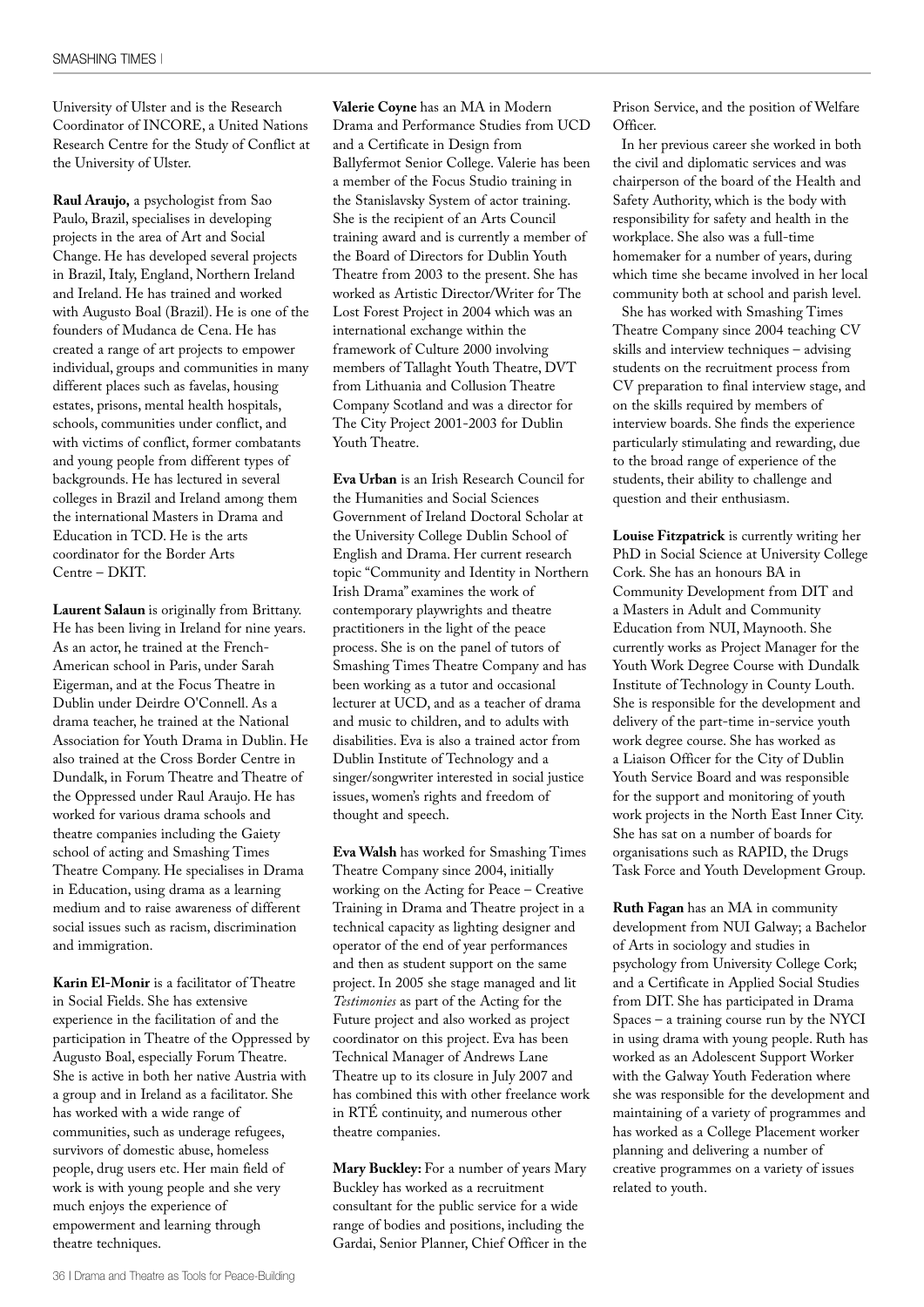### **DIRECTORY OF USEFUL CONTACTS**

**Note:** This is not a comprehensive list of contacts. Contact details are provided as a convenience only and should not be taken as an endorsement of any website, content, product or service. Visits to listed websites are at your own risk. For additional information on contacts please view the Smashing Times Theatre Company website www.smashingtimes.ie.

#### **FUNDING BODIES**

#### **Border Action**

**Main Office, Monaghan:** M:TEK II Building, Armagh Road, Monaghan, Co Monaghan Tel: 047 71340 Fax: 047 71341 Email: info@borderaction.ie Website: www.borderaction.ie

#### **Letterkenny Office:**

Border Action, McCaul House, Pearse Road, Letterkenny, Co. Donegal. Tel: 074 9104220 Fax: 074 9168232

#### **Dundalk Office:**

Border Action, The Ramparts, 12a Partnership Court, Dundalk, Co Louth. Tel: 042 9329330

#### **Sligo Office:**

Border Action, Harbour House, 16 Holborn Street, Sligo, Co. Sligo. Tel: 071 9145373 Fax: 071 9145316

#### **Belfast Office:**

Border Action, Belfast Unemployed Resource Centre, 45-47 Donegall Street, Belfast BT1 2FG Tel: 0044 28 90248310 or 0044 28 90961111

#### **Pobal**

Holbrook House Holles Street Dublin 2 Tel: 01 2400700 Email: enquiries@pobal.ie Website: www.pobal.ie

#### **The Community Foundation for Ireland**

32 Lower O'Connell Street

#### Dublin 1

Tel: +353 (0)1 8747354 Fax: +353 (0)1 8747637 Email: info@foundation.ie Website: www.cfi.foundation.ie

#### **Community Foundation for Northern Ireland Belfast Office:**

Community House Citylink Business Park Albert Street Belfast BT12 4HQ Tel: +44 (0) 28 90245927 Fax: +44 (0) 28 90329839 Email: info@communityfoundationni.org

#### **Derry Office:**

Unit 4, Rath Mor Centre Bligh's Lane Creggan Derry Londonderry BT48 OLZ Tel: +44 (0) 28 71371547 Fax: +44 (0) 28 71371565 Email: info@communityfoundationni.org http://www.communityfoundationni.org

#### **Community Relations Council**

6 Murray Street Belfast, BT1 6DN, Northern Ireland. Tel: 028 9022 7500 Fax: 028 9022 7551 Email: info@nicrc.org.uk. www.community-relations.org.uk

#### **Cooperation Ireland**

**Dublin Office:**

20 Herbert Place Dublin 2 Ireland Phone: +353 (0)1 661 0588 Fax: +353 (0)1 661 8456 Email: info@cooperationireland.org

#### **Belfast Office:**

Unit 5 Weavers Court Business Park Linfield Road Belfast BT12 5GH Northern Ireland Phone: +44 (0)28 9032 1462 Fax: +44 (0)28 9089 1000 Email: info@cooperationireland.org www.cooperationireland.org

#### **The Ireland Funds**

Caitriona Fottrell, Director No. 5 Foster Place Dublin 2 Ireland Tel: 353-1-662-7878 Fax: 353-1-662-7879 Website: www.irlfunds.org/ireland

#### **International Fund for Ireland**

**Belfast Office:** PO Box 2000 Belfast BT4 1WD Tel: Belfast 9076 8832

#### **Dublin Office:**

PO Box 2000 Dublin 2 Tel: Dublin 478 0655 Website: www.internationalfundforireland.com

#### **Special EU Programmes Body**

6 Cromac Place, Belfast BT7 2JB Northern Ireland Tel: Belfast +44 28 9026 6660 Email: info@seupb.eu Website: www.seupb.org

Special EU Programmes Body On-line applications site www.eugrants.org

#### **Irish Central Border Area Network (ICBAN) Ltd**

New Hope Centre 2 Erne Road Enniskillen BT74 6NN Tel: +44 (0) 28 6634 0710 Fax: +44 (0) 28 6634 6845 Email: info@icban.com Website: www.icban.com

#### **INTERREG-Ireland/Wales**

Website: www.interreg.ie Contact for Ireland Paul O'Keeffe St Manntan's House Kilmantin Hill Wicklow County Wicklow Email: interreg@eircom.net Tel: +353 (0) 404 66058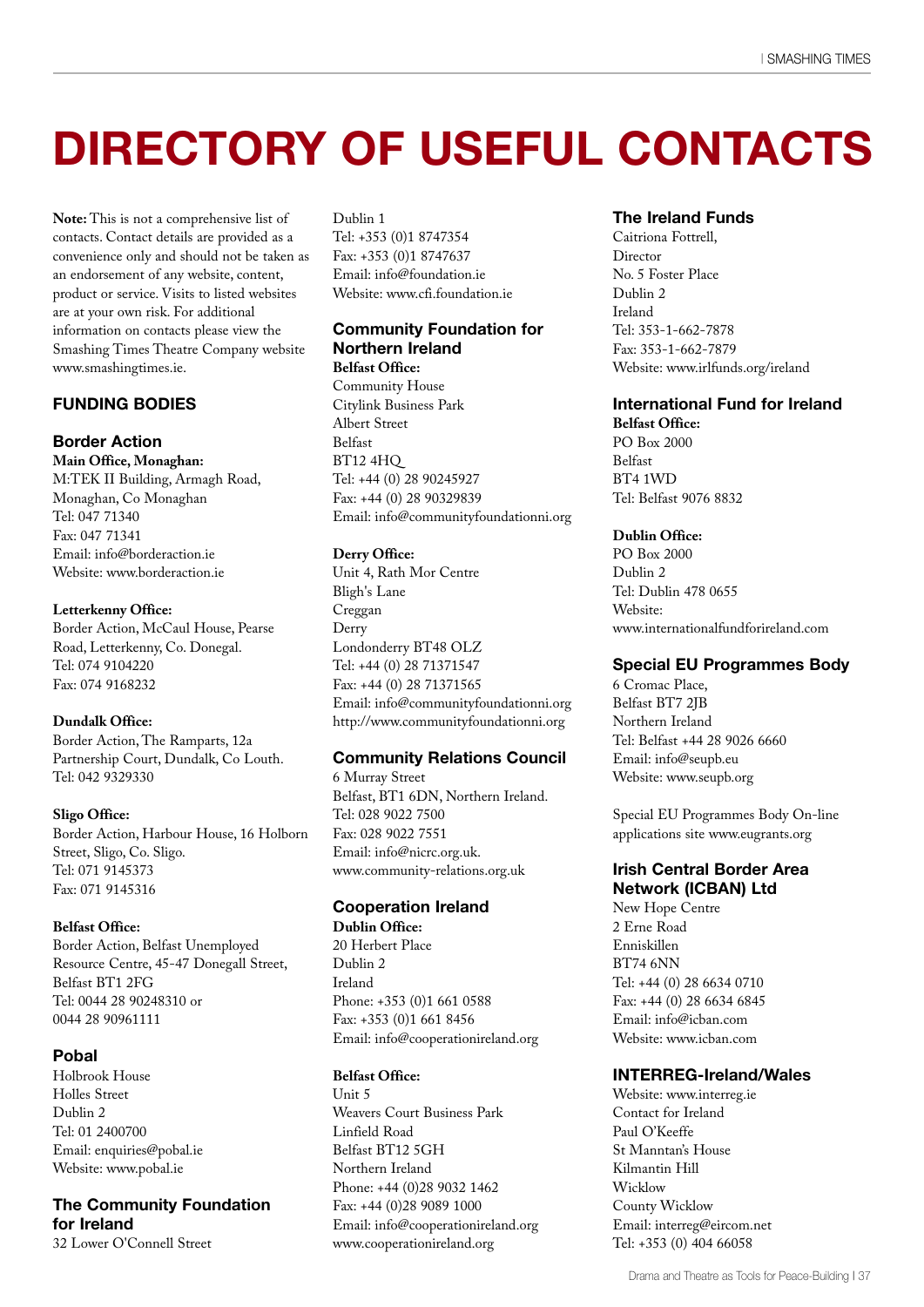#### **RDC**

Northern Ireland Rural Development Council 17 Loy Street Cookstown Co Tyrone BT80 8PZ Northern Ireland Tel: 028 8676 6980 Fax: 028 8676 6922 Email: info@rdc.org.uk Website: www.rdc.org.uk

#### **Arts Council of Northern Ireland**

77 Malone Road, Belfast, BT9 6AQ Tel: +44 (28) 90385200 Fax: +44 (28) 90661715 Email: info@artscouncil-ni.org Website: www.artscouncil-ni.org

#### **The Heritage Lottery Fund**

Tel: 020 7591 6000 Fax: 020 7591 6271 Email: enquire@hlf.org.uk Website: www.hlf.org.uk/english

#### **Big Lottery Fund Northern Ireland**

Northern Ireland office 1 Cromac Quay Cromac Wood Belfast BT7 2LB Tel: 028 9055 1455 Textphone: 028 9055 1431 Fax: 028 9055 1444 Email: enquiries.ni@biglotteryfund.org.uk Website: www.biglotteryfund.org.uk/northernireland

#### **AWARDS FOR ALL "Lottery Grants for Local Groups''**

Awards for All 1 Cromac Quay Cromac Wood Ormeau Road Belfast BT7 2JD Tel: 028 9055 9090 Fax: 028 9055 1444 Textphone: 028 9055 1431 Email: enquiries.ni@awardsforall.org.uk Website: www.awardsforall.org.uk/northern ireland/index.html

#### **The Arts Council**

70 Merrion Square, Dublin 2. Tel: + 353 1 618 0200 Callsave 1850 392492 Email info@artscouncil.ie Website: www.artscouncil.ie

#### **OTHER USEFUL CONTACTS**

#### **Combat Poverty**

Bridgewater Centre Conyngham Road Islandbridge Dublin 8 Website: www.cpa.ie

#### **The Centre for Cross Border Studies**

**Main office:** 39 Abbey Street Armagh, Northern Ireland BT61 7EB Tel.+44 (0)28 3751 1550 Fax. +44 (0)28 3751 1721 (or 048 from the Republic of Ireland)

#### **Dublin office:**

The Centre for Cross Border Studies Room QG11, Business School Dublin City University Dublin 9 Republic of Ireland Tel. +353 (0)1 700 8477 Fax. +353 (0)1 700 8478

#### **Glencree Centre for Peace and Reconciliation**

Glencree Enniskerry Co Wicklow Republic of Ireland Tel +353 (0) 1 282 9711 Fax +353 (0) 1 276 6085 Email: info@glencree.ie

#### **Upstate Theatre Project**

Barlow House West Street Drogheda Co Louth Republic of Ireland Tel:+353 (0) 419844227 Email: admin@upstate.ie Website: www.upstate.ie

#### **Sole Purpose Theatre**

Theatre & Arts The Playhouse 5-7 Artillery Street Derry Co Derry BT48 6RG Northern Ireland Tel: +44 (0) 2871279918 Email: solepurpose@mac.com Website: www.solepurpose.org

#### **USEFUL WEBSITE CONTACTS**

#### **Research and Confliction Resolution Bodies:**

- ARK www.ark.ac.uk
- CAIN www.cain.ulst.ac.uk
- Central Statistics Office www.cso.ie
- Centre for Cross border Studies www.crossborder.ie
- Economic and Social Research Institute www.esri.ie
- Glencree Centre for Reconciliation www.glencree.ie
- INCORE www.incore.ulst.ac.uk
- Joseph Rowntree Foundation www.jrf.org.uk
- NI Statistics and Research Agency www.nisra.gov.uk
- North/South Ministerial Council www.northsouthministerialcouncil.org
- TFF: The Transnational Foundation for Peace and Future Research: www.transnational.org
- Centre for Peace and Development Studies, Limerick: www.ul.ie/cpds
- Centre for the Study of Conflict, Coleraine: www.incore.ulst.ac.uk
- Irish School of Ecumenics, Dublin: www.tcd.ie/ise

#### **Europe:**

- European Foundation for the Improvement of Living & Working Conditions www.eurofound.ie
- European Movement www.europeanmovement.ie
- European Parliament (Brussels) www.europarl.eu.int
- European Social Fund www.esf.ie
- European Structural Funds www.eustructuralfunds.ie
- Special EU Programmes Body On-line applications site www.eugrants.org

#### **Northern Ireland – Government:**

- Department of Culture, Arts and Leisure www.dcalni.gov.uk
- Department for Social Development in
- Northern Ireland www.dsdni.gov.uk • Department of Education www.deni.gov.uk
- Department for Employment and Learning www.delni.gov.uk
- Department of Health, Social Services and Public Safety www.dhsspsni.gov.uk
- Department of Finance and Personnel www.dfpni.gov.uk
- Northern Ireland Assembly www.niassembly.gov.uk
- Northern Ireland Executive www.nics.gov.uk
- Northern Ireland Office www.nio.gov.uk